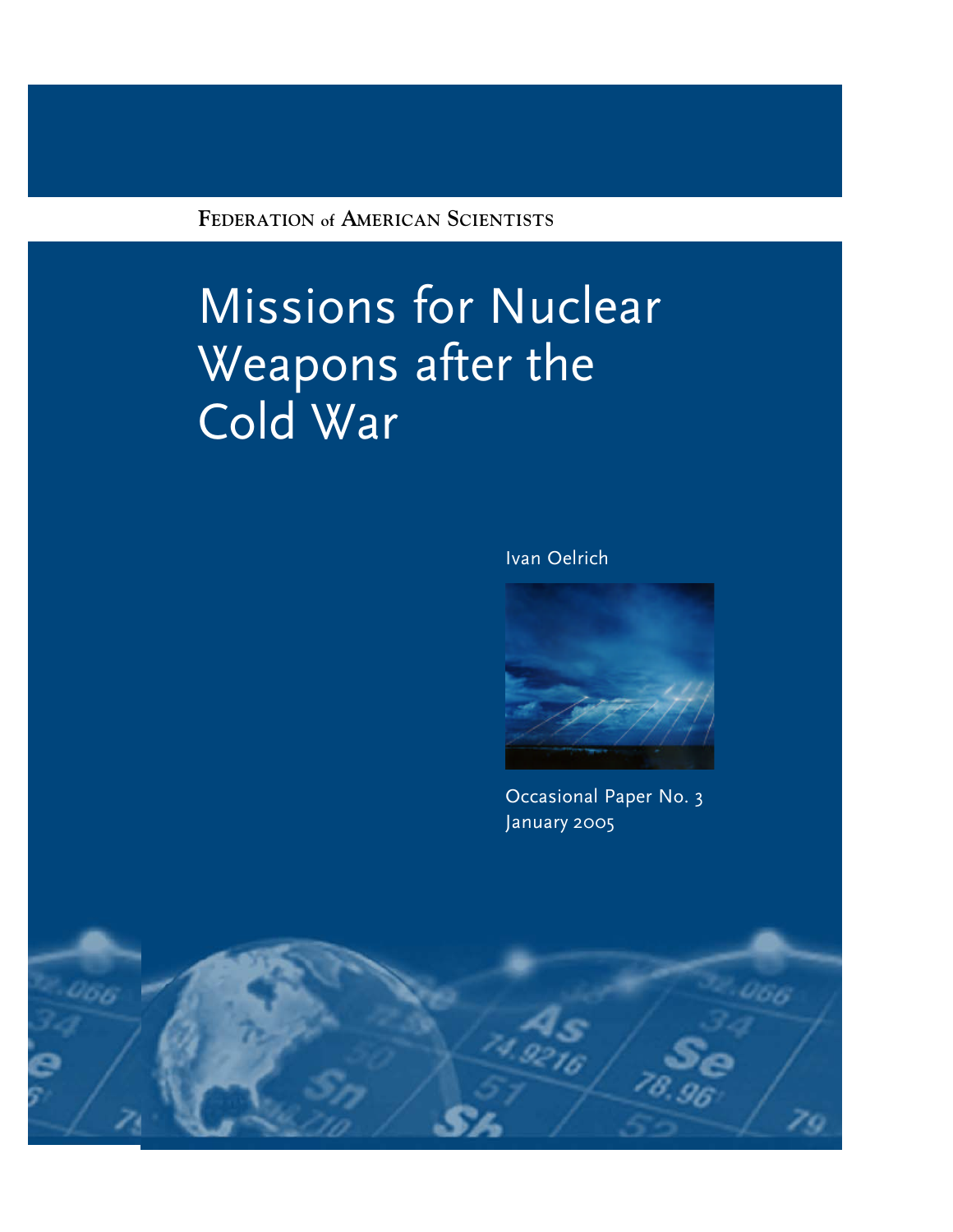#### About the Federation of American Scientists

For almost sixty years, the Federation of American Scientists and our members have played a critical role both in identifying opportunities and risks resulting from advances in science and technology. Our efforts are focused on research and advocacy on science and policy issues to ensure that advances in science and technology make America more secure, our economy more sustainable, and our society more just.

The Federation of American Scientists (FAS) was founded in 1945 by Manhattan Project scientists who recognized that atomic weapons had irreversibly changed the role of scientists in national affairs. Our members are united by the conviction that scientists and engineers have a unique opportunity — and responsibility — to help America seize the benefits of their discoveries and inventions and avoid their potential dangers. Our current work is focused on some of our country's most critical policy challenges: strategic security, information technologies, science policy, housing and energy.

Our work is funded by membership dues, philanthropic foundations, corporate and individual gifts, and government grants. FAS is a  $501(c)3$  organization. Donations and gifts are tax-deductible. Join or donate online at http://www.fas.org/join.html, or contact us at 202.546.3300.

The Occasional Paper Series is a publication of the Federation of American Scientists. The purpose of the series is to stimulate and inform debate on current science and security policy issues. Copies of this and previous papers can be obtained by contacting the FAS at 202-546-3300 or by visiting our website: www.fas.org.

Photo: Paths of reentry vehicles after release from a Peacekeeper ICBM in a test over Kwajalein Atoll in the Pacific Ocean. Courtesy of US. Army.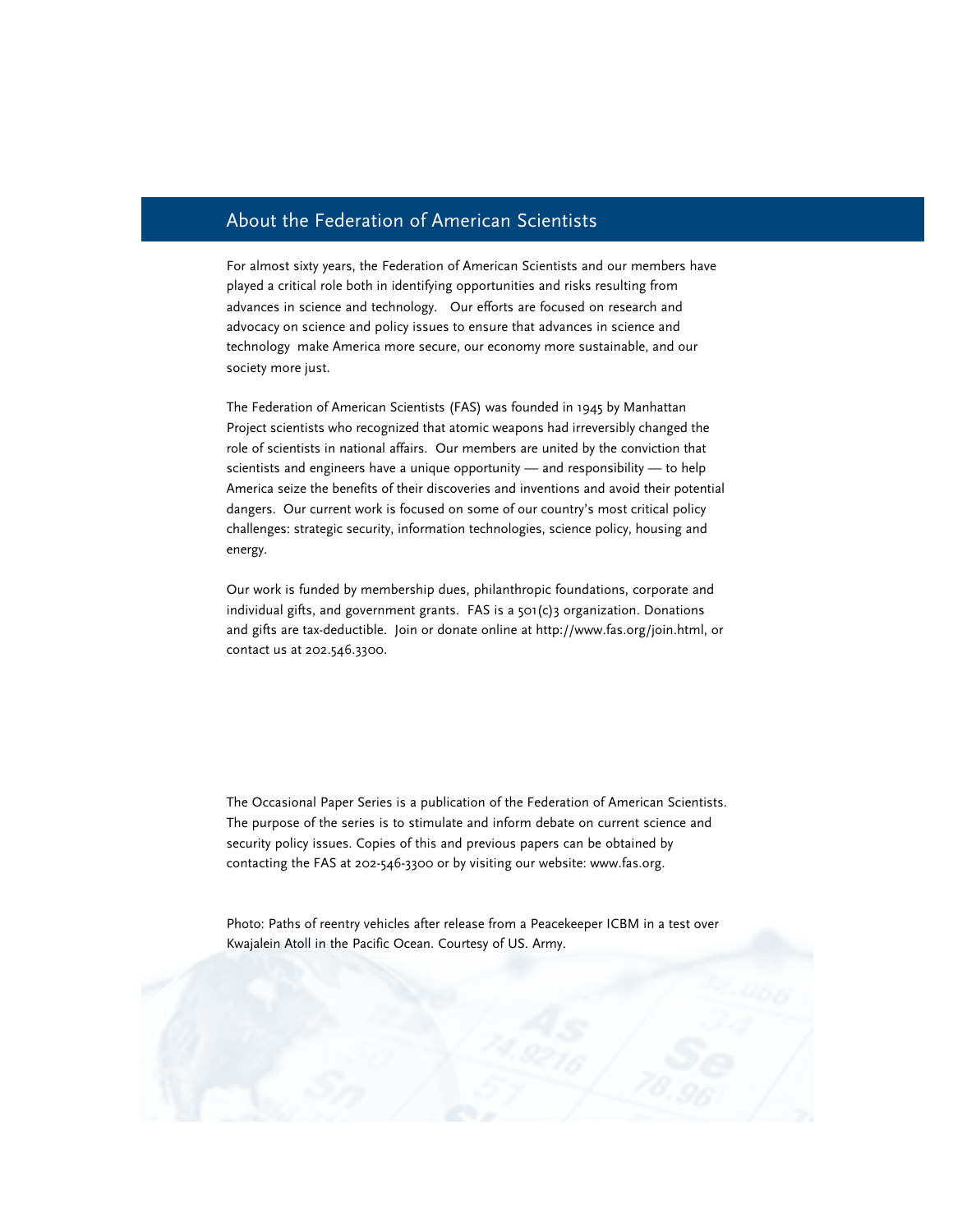#### Board of Sponsors Board of Directors

#### *(Partial List)*

- \* Sidney Altman
- \* Philip W. Anderson
- \* Kenneth J. Arrow
- \* Julius Axelrod
- \* David Baltimore
- \* Baruj Benacerraf
- \* Paul Berg
- \* Hans A. Bethe
- \* J. Michael Bishop
- \* Nicolaas Bloembergen
- \* Norman Borlaug \* Paul Boyer
- Ann Pitts Carter \* Owen Chamberlain Morris Cohen
- \* Stanley Cohen Mildred Cohn
- \* Leon N. Cooper
- \* E. J. Corey
- \* James Cronin
- \* Johann Deisenhofer Ann Druyan
- \* Renato Dulbecco Paul R. Ehrlich George Field
- \* Val L. Fitch
- \* Jerome I. Friedman
- \* Robert Furchgott John Kenneth Galbraith
- \* Riccardo Giacconi
- \* Walter Gilbert
- \* Donald Glaser
- \* Sheldon L. Glashow Marvin L. Goldberger
- \* Joseph L. Goldstein
- \* Roger C. L. Guillemin
- \* Herbert A. Hauptman
- \* Dudley R. Herschbach
- \* Roald Hoffmann John P. Holdren
- \* David H. Hubel
- \* Jerome Karle Carl Kaysen
- \* H. Gobind Khorana
- Arthur Kornberg
- \* Edwin G. Krebs
- \* Willis E. Lamb
- \* Leon Lederman
- \* Edward Lewis
- \* William N. Lipscomb Jessica T. Mathews Roy Menninger Matthew S. Meselson
- \* Mario Molina Philip Morrison
- Stephen S. Morse \* Ferid Murad
- Joseph E. Murray Franklin A. Neva
- \* Marshall Nirenberg
- \* Douglas D. Osheroff
- \* Arno A. Penzias \* Martin L. Perl
- George Rathjens
- \* Burton Richter
- \* Richard J. Roberts \* J. Robert Schrieffer
- Andrew Sessler
- \* Phillip A. Sharp
- \* K. Barry Sharpless George A. Silver
- \* Richard E. Smalley
- Robert M. Solow
- Jack Steinberger
- Joseph Stiglitz \* Henry Taube
- \* Daniel Tsui
- \* Charles H. Townes Frank von Hippel Robert A. Weinberg Myron Wegman
- \* Steven Weinberg
- Torsten N. Wiesel Alfred Yankauer Herbert F. York
- \* *Nobel Laureate*

**Tara O'Toole** Chair

**Steven Weinberg** Vice Chair

**Jonathan Silver** Secretary-Treasurer

**Henry Kelly** President

#### Rosina Bierbaum

- Francois Castaing
- David Foster
- Richard Garwin
- Lawrence Grossman
- Eamon Kelly
- Jane Owen Kumar Patel
- Judith Reppy
- Art Rosenfeld
- Shankar Sastry
- Maxine Savitz
- Gregory Simon
- Richard Wald

*Ex officio:*

Carl Kaysen Robert Solow

Frank von Hippel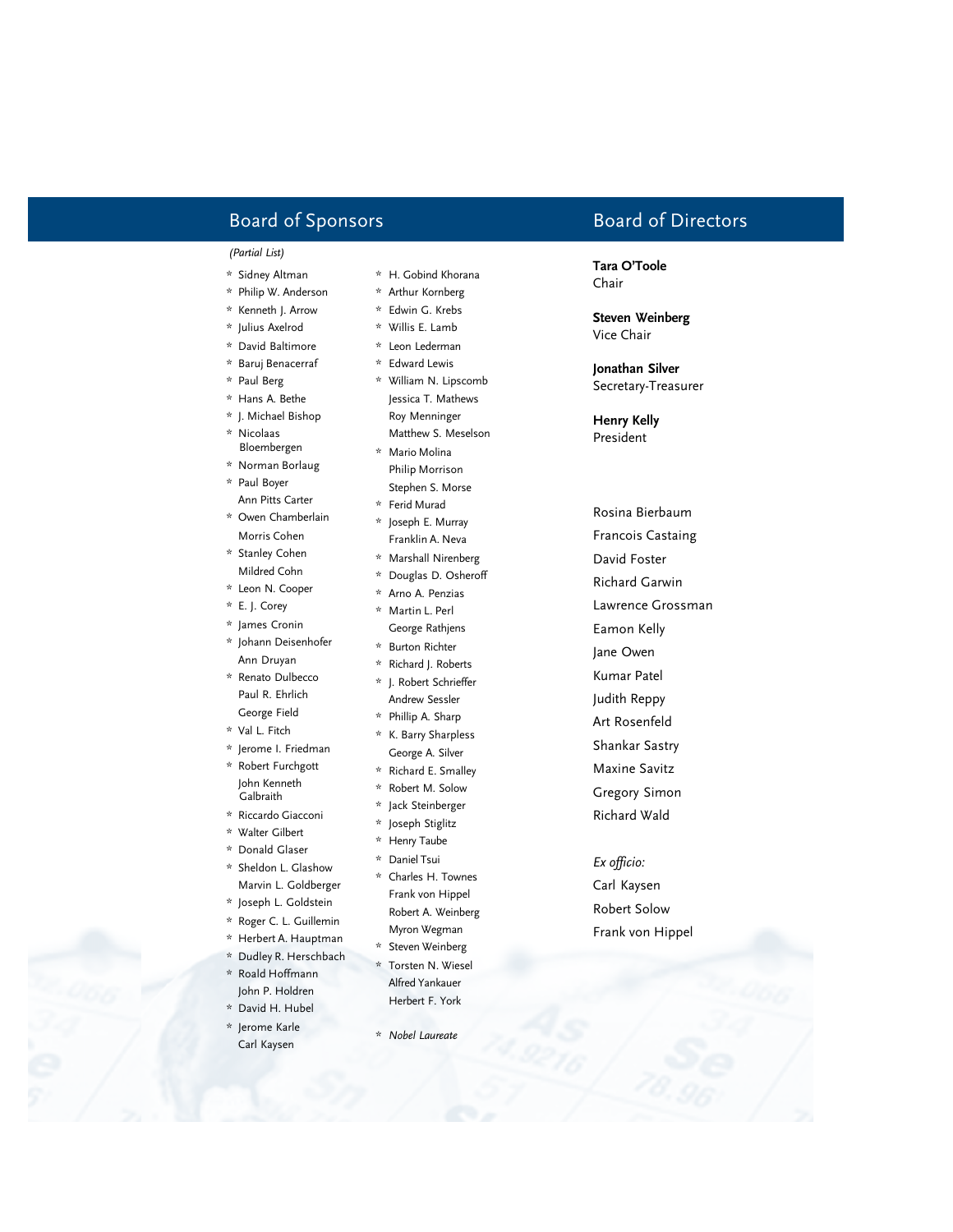## Missions for Nuclear Weapons after the Cold War

Ivan Oelrich



Occasional Paper No. 3 January 2005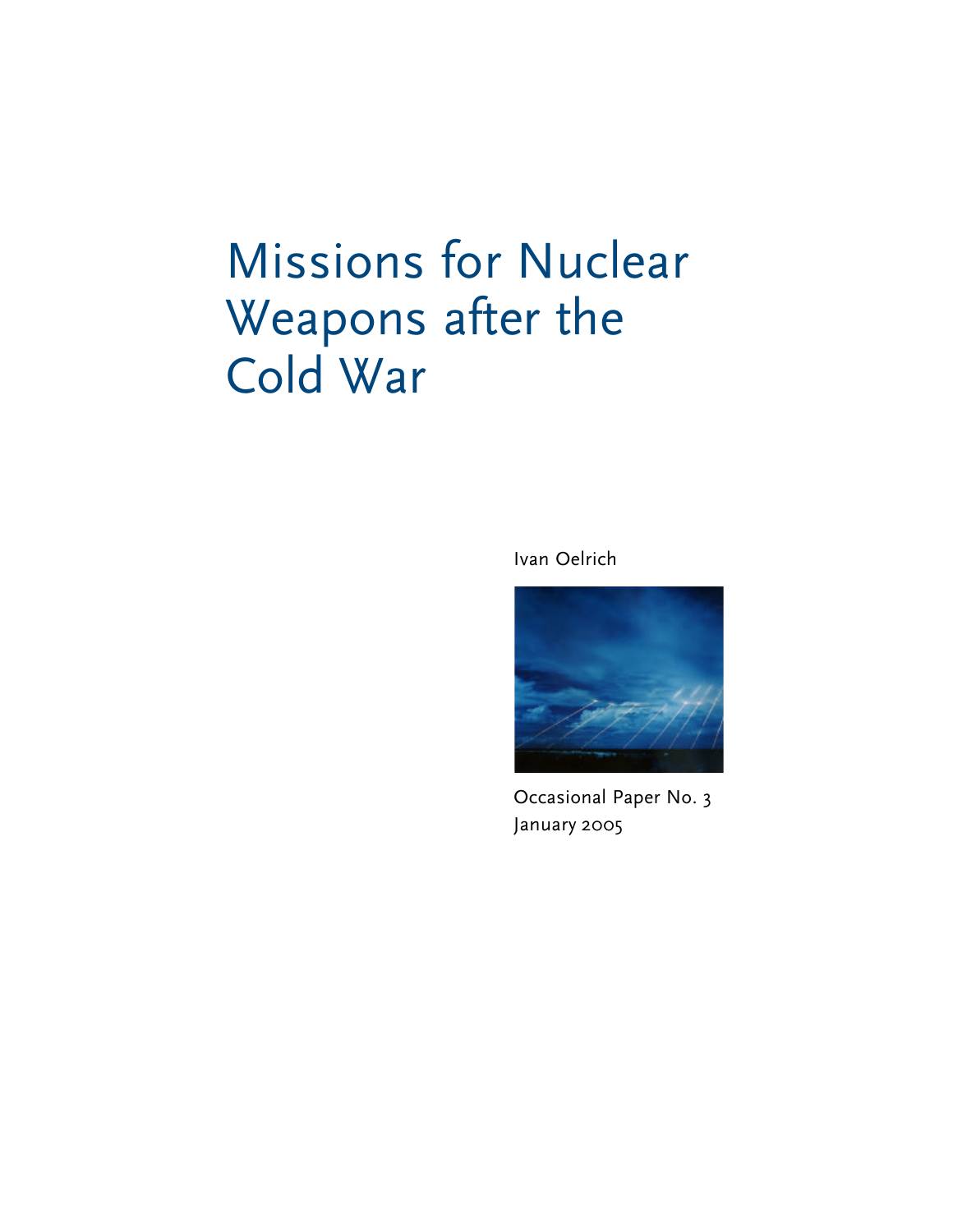#### Acknowledgements

In support of this study, the Federation of American Scientists asked a distinguished group of experts to provide advice and comments. This panel was made up of Charlie Curtis, Steve Fetter, Leon Fuerth, Rose Gottemoeller, Michael Levi, Jan Lodal, Michael May, and Jim Steinberg. This report benefited enormously from their thoughtful discussions, during meetings at the Federation and from their comments on earlier drafts. While I am sure no panel member agrees with every point made in this study, I hope each can see their ideas reflected here. I would also like to thank Henry Kelly, the President of the Federation for his comments and support and Jaime Yassif for assistance with the research, organizing the panel meetings, and providing summary narratives of each meeting. Finally, I want to thank the John D. and Catherine T. MacArthur Foundation and the Ploughshares Fund for their generous support that made this work possible.

Ivan Oelrich Director, Strategic Security Program, FAS November 2004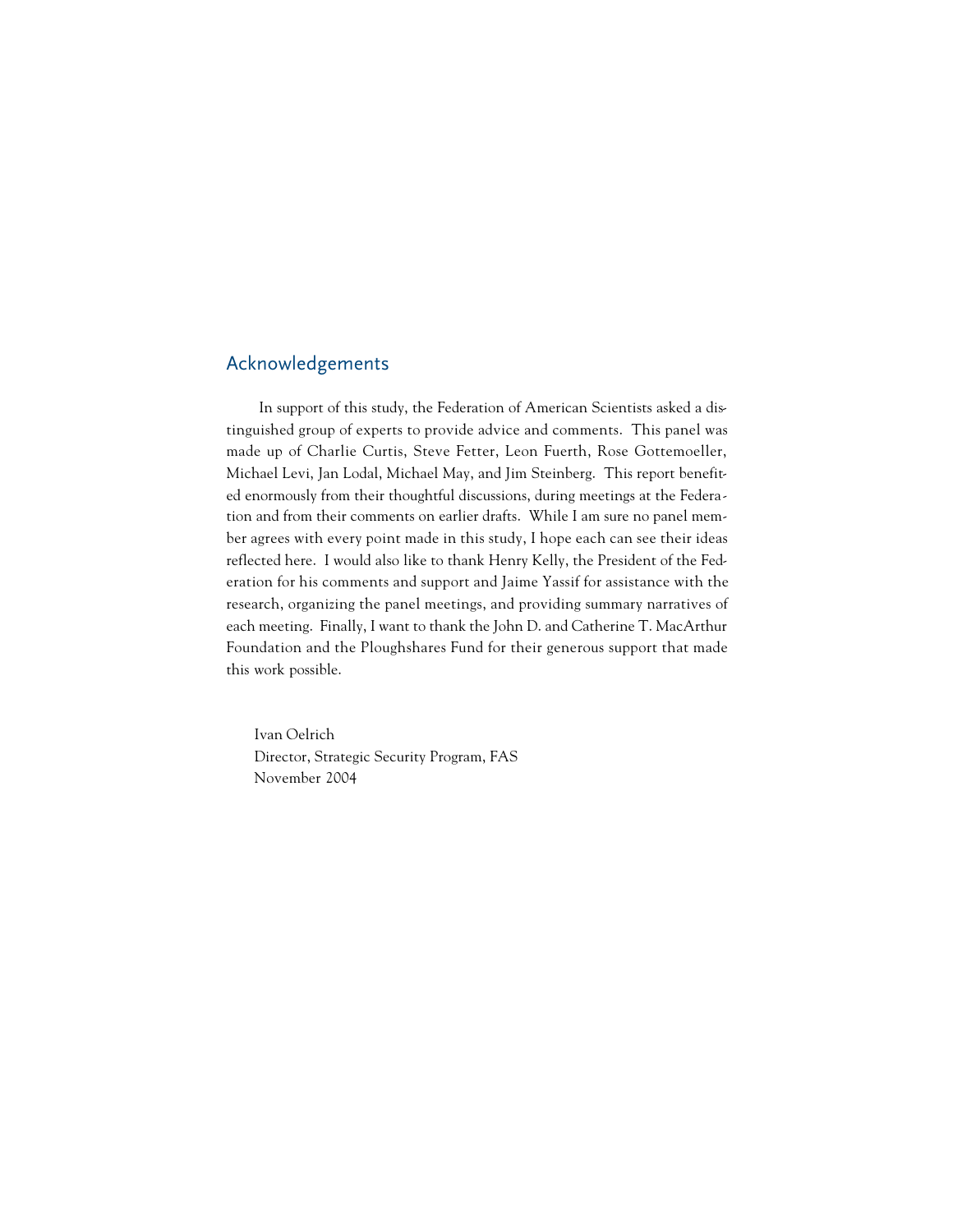### **TABLE OF CONTENTS**

| The post-Cold War nuclear environment 12                                                                   |
|------------------------------------------------------------------------------------------------------------|
| Table 1 United States Nuclear Warhead Inventory13                                                          |
|                                                                                                            |
| Table 2 Nuclear Weapons Missions 16                                                                        |
|                                                                                                            |
|                                                                                                            |
| Mission 1: Retaliation for nuclear attack against homeland                                                 |
| Mission 2: Retaliation for nuclear attack against allies 21                                                |
| Mission 3: Retaliate for CBW attack against homeland                                                       |
| Mission 4: Retaliate for CBW attack against allies                                                         |
| Mission 5: Retaliate for CBW use in military theater 29                                                    |
| Mission 6: Deploying weapons capable of attacking enemy nuclear<br>weapons to discourage their development |
| Mission 7: Deploying weapons capable of attacking enemy CBW<br>weapons to discourage their development 33  |
| Mission 8: Damage-limitation attacks against nuclear weapons in<br>military theater                        |
| Mission 9: Damage-limitation attacks against CB weapons in                                                 |
| Mission 10: Damage limitation attacks against Russian/Chinese                                              |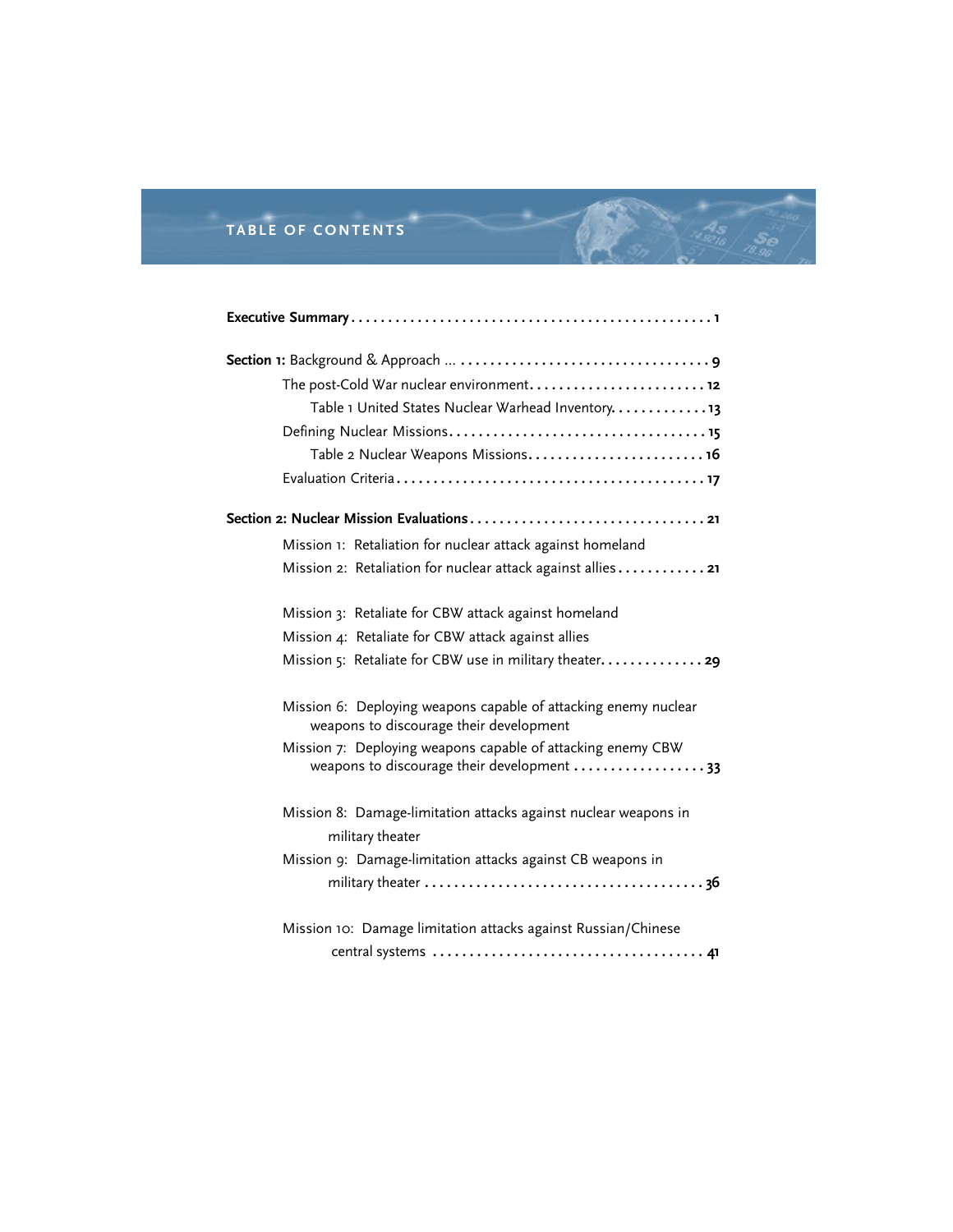| Mission 11: Retaliate for regional conventional attacks 45 |
|------------------------------------------------------------|
| Mission 12: Overawe potential rivals  46                   |
| Mission 13: Provide virtual power  49                      |
| Mission 14: Fight regional wars  49                        |
|                                                            |
|                                                            |
| Appendix: Nuclear "Usability" and the Likelihood of Use 57 |
|                                                            |
|                                                            |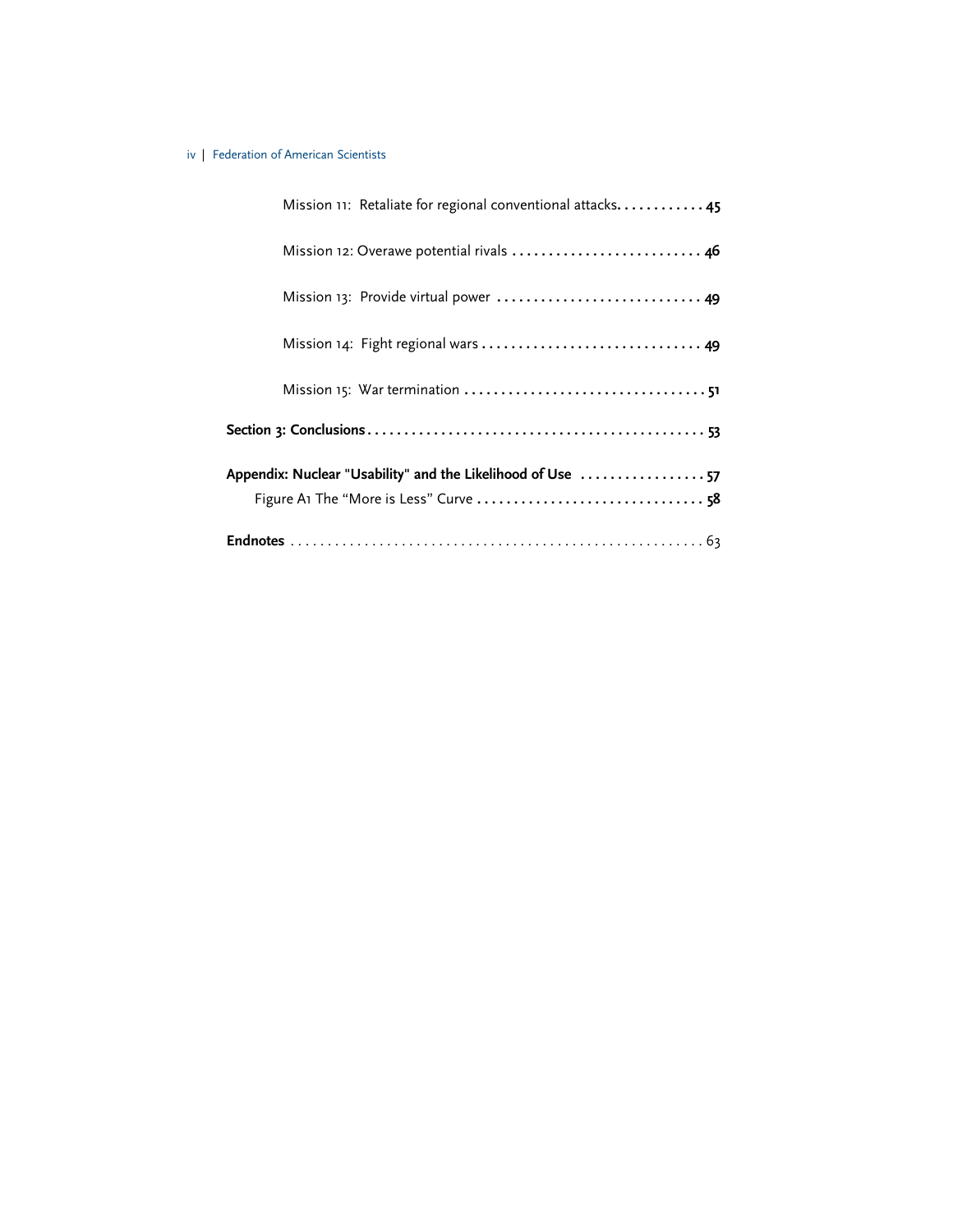

### **Executive Summary**

Nuclear weapons are instruments of immense military and political<br>power. Their existence affected every aspect of the Cold War. The<br>appropriate roles of nuclear weapons are less clear now that the Cold<br>War is appropriate o power. Their existence affected every aspect of the Cold War. The appropriate roles of nuclear weapons are less clear now that the Cold War is over and much of the current U.S. nuclear force posture is extrapolated from the past. In spite of the great changes in the strategic environment, the United States and Russia still maintain arsenals of over seven thousand nuclear weapons, most with explosive force equivalent to hundreds of thousands of tons of TNT, and most ready to launch within minutes. During the Cold War, the nuclear arsenals of both the United States and the Soviet Union allowed for substantial overkill and redundancy. Thus, even large quantitative reductions in intercontinental strategic weapons do not have comparable qualitative effects. Even when the United States and Russia move to the two thousand or so weapons envisioned by the SORT or Moscow Treaty, the U.S. nuclear force structure will be a scaled down version of its Cold War arsenal. In addition the United States, and probably Russia, are exploring new missions for nuclear weapons.

This study sets out to evaluate today's nuclear missions. The range of missions for nuclear weapons is being eroded from two sides.

First, changes in the strategic environment, including the end of the Cold War, the collapse of the Soviet Union, dissolution of the Warsaw Pact, the rising conventional dominance of the United States, and the growing non-state threat have reduced the number of missions that might warrant weapons of such enormous power. The stakes involved during the Cold War were for each superpower's survival; for the West, nuclear weapons helped compensate for perceived conventional weaknesses. Nuclear doctrines evolved at a time when So-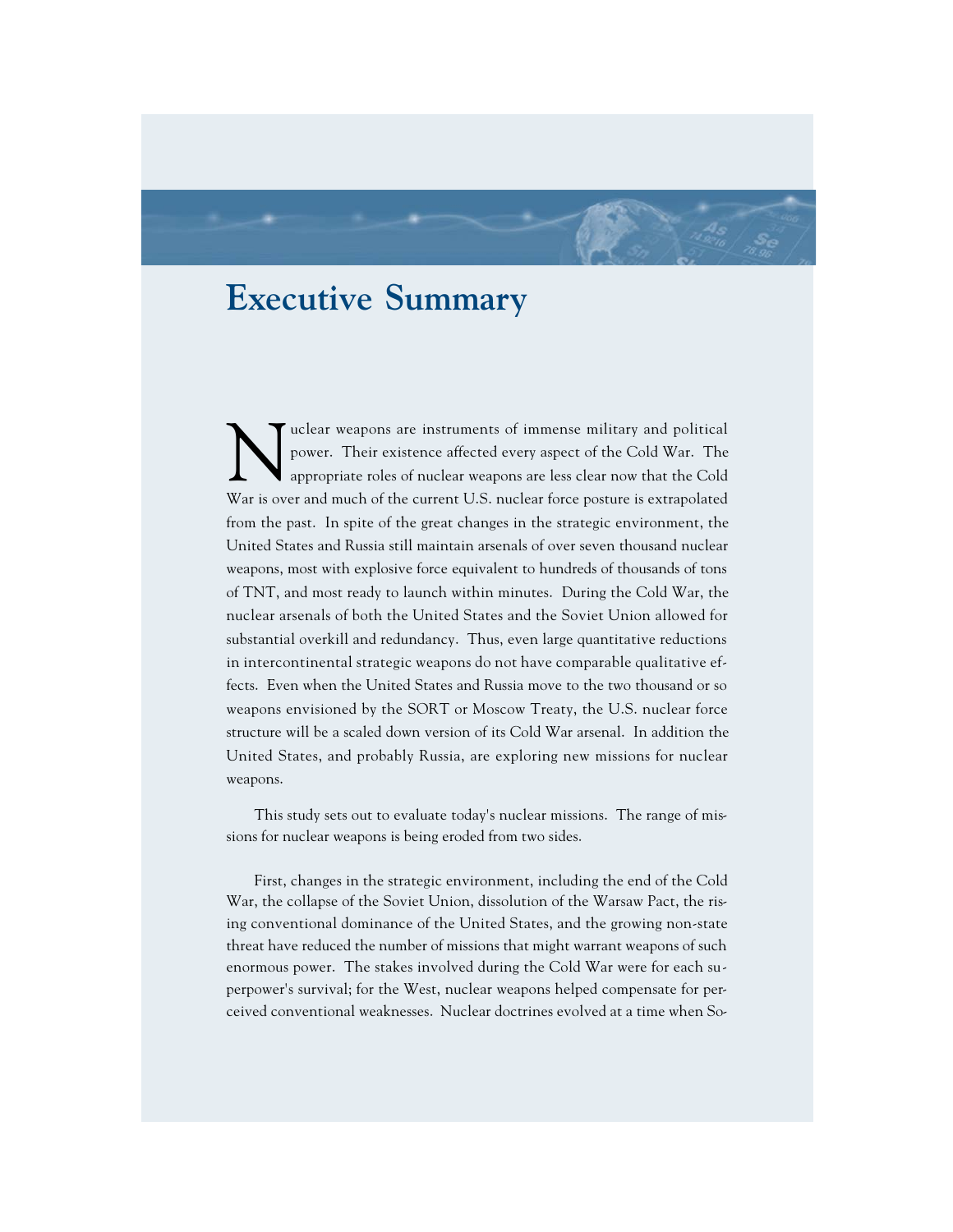viet tank armies were poised west of Berlin. But today, America's conventional superiority stands the Cold War strategic balance on its head. Introduction of nuclear weapons into conflicts around the world will work to the disadvantage of the United States.

Second, on-going advances in U.S. non-nuclear technology allow conventional weapons to supplant nuclear weapons in those missions that remain. During the Cold War, nuclear explosives were developed for use in torpedoes, depth charges, demolition charges, air-to-air rockets and surface-to-air missiles, and for small-unit fire support. One by one, advances in modern sensor-guided munitions have made nuclear weapons obsolete for each of these missions. Perhaps the current emphasis on nuclear attack of deep and very hard targets comes about because it is the last mission, aside from destroying cities, for which nuclear weapons are not obviously displaced by conventional alternatives.

This is not to say that nuclear weapons are not potentially extremely useful for some other militaries. The Chinese military, for example, might be viewed as at the technological level of the U.S. military in the 1960s when tactical nuclear capabilities were at their peak. Indeed, the Chinese might have difficulty sinking an American aircraft carrier in the Taiwan Strait except with nuclear weapons. The relative state of the technical sophistication of the Chinese and U.S. militaries means that nuclear weapons can compensate for Chinese weaknesses and exploit U.S. vulnerabilities.

An additional consequence of the technical development in conventional weapons is the world public's new moral perspective on nuclear weapons. Long established laws of war require that a military's violence be purposeful and directed, and discriminate to the extent practical between civilians and military targets. The line of acceptable behavior depends, therefore, on the state of technology because technical advances change the boundary of what is practical. In World War II, area bombing of cities was generally judged acceptable in the West because area bombing was the best the technology of the day allowed. Yet, while sending fleets of B-17s over Berlin was acceptable then, the same raid over Baghdad in the recent war would be judged to violate the laws of war because technology today allows for vastly greater precision and discrimination. The inexorable trend toward more precise targeting pushes choices toward non-nuclear weapons.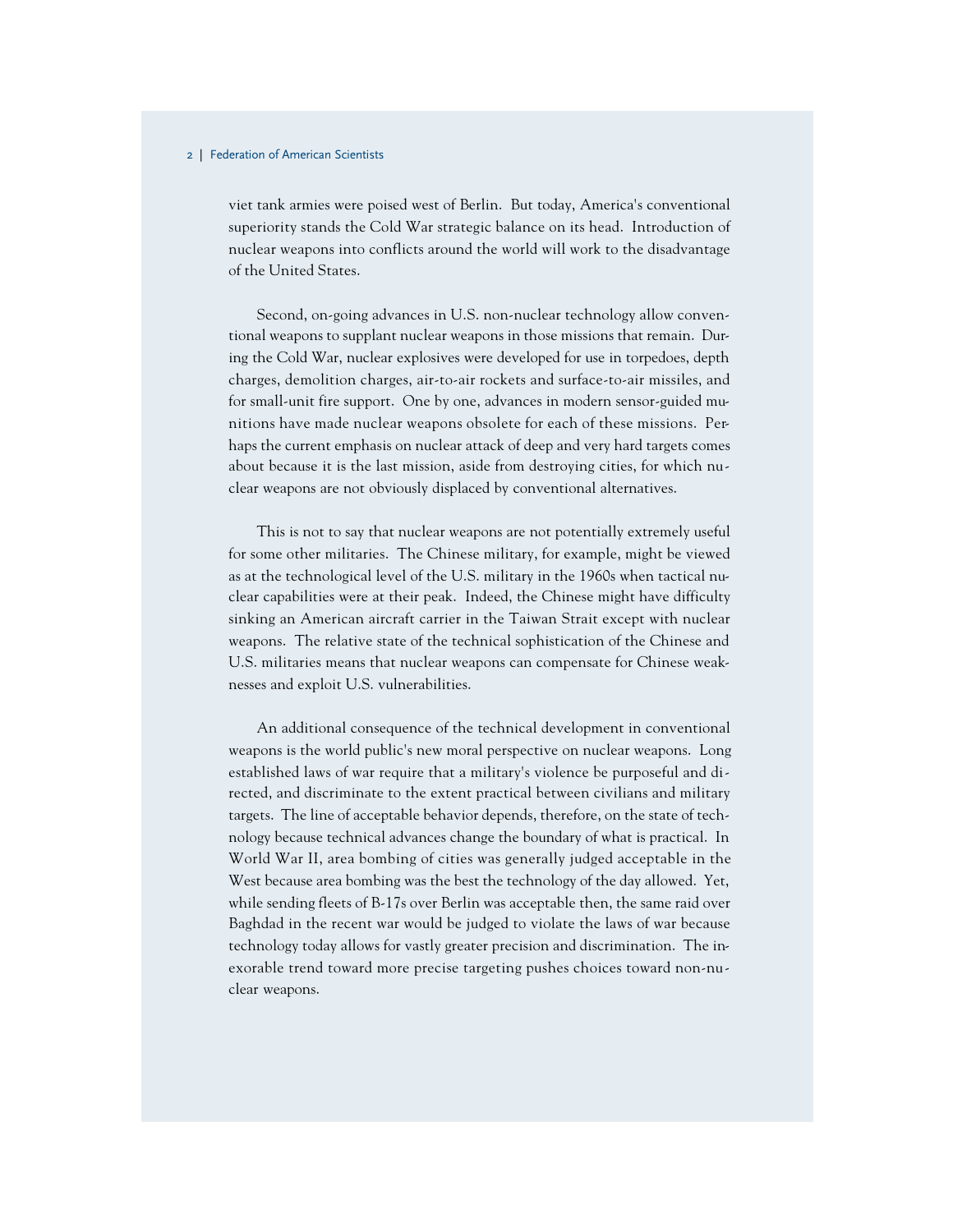This study examines currently proposed missions for nuclear weapons, evaluating their net contribution to our security. The missions were compiled from reports by the Administration, Congress, the military, the national laboratories, and outside analysts. It examines fifteen missions in all, but some are grouped together. The abbreviated list is below. Many past missions, such as air defense, are not included because no one is proposing them today.

The analysis distinguishes between "missions" and "goals." For example, deterrence is not a nuclear mission. The ability to survive a nuclear attack and strike back at the attacker is the nuclear mission. Deterrence is the goal of that mission.

The Administration has declared four goals for nuclear weapons: assurance, dissuasion, deterrence, and target destruction. This study evaluates nuclear weapons by how well they meet each goal for each mission. That nuclear weapons can destroy most targets proposed for them is not in question. But they must be compared to alternatives, and benefits must be weighed against costs. For most missions, recent advances in precision guidance leave little or no relative advantage for nuclear weapons. The costs of using nuclear weapons, however, are large compared to conventional weapons. Some of these costs, such as radioactive fallout, are incurred on the battlefield. Other costs, such as proliferation incentives, are incurred even if the nuclear weapons are never actually used.

This net assessment of costs and benefits finds few missions for which nuclear weapons are the weapon of choice. In other words, if we search for missions for nuclear weapons, we can always find them; but if we search for weapons to fulfill military missions, then we will only rarely light upon nuclear weapons as the best solution.

#### **Missions for U.S. Nuclear Forces**

- Survive a nuclear attack on the U.S. or its allies and strike back (for retaliation/deterrence)
- Survive a chemical/biological attack on the U.S. or its allies and strike back (for retaliation/deterrence)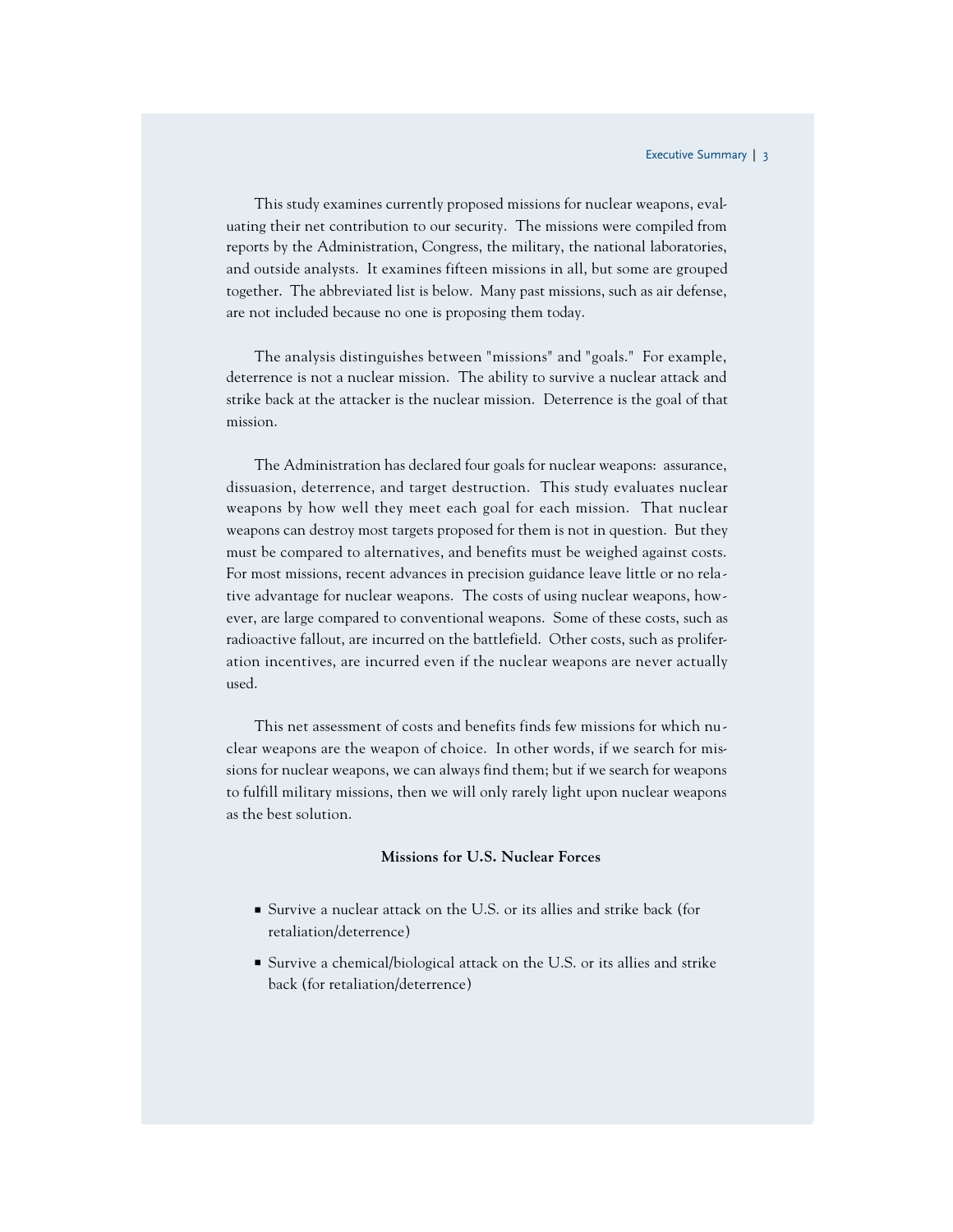- Increase enemy vulnerability (to discourage proliferation)
- Damage limiting strikes in theater
- Damage limiting strikes against Russian central nuclear forces
- Strike back after regional conventional attack (for retaliation/deterrence)
- Overawe
- **Provide virtual power**
- Fight/terminate regional wars

The first listed mission, **striking back after a nuclear attack on the United States or its allies**, has deterrence as its primary goal. There is wide agreement that nuclear weapons are appropriate for retaliation for nuclear attack. Nuclear retaliation meets the standards for proportionality and mission importance. However, because the stakes are so much lower now that the Cold War is over, the mission can be met with a small number of weapons. The requirements for deterrence have changed dramatically since the end of the Cold War. A nation attacks another because it expects some benefit, either military, moral, political, territorial, or economic. Retaliation aims to impose costs that are greater than any gain, thereby deterring the initial attack. The Cold War was a confrontation of two hostile, incompatible ideologies, each believing it was a model for the whole world. If the world is the prize, then the retaliator must threaten crippling pain to make seizing the prize seem like a bad deal. In other words, the retaliatory threat must be tied to the stakes involved. With the end of the Cold War, the stakes involved in potential conflicts with traditional military powers are substantially smaller.

Some argue that "rogue" states are not deterrable. Whether they are deterrable or not, retaliation does not really describe the response the United States would make to a rogue state's attack. If, for example, North Korea attacked the United States with nuclear weapons, it would be defeated and occupied. The United States might or might not use nuclear weapons, but using them would not be for anything that could be called "retaliation."

A **damage limiting strike** against Russian central nuclear systems is also an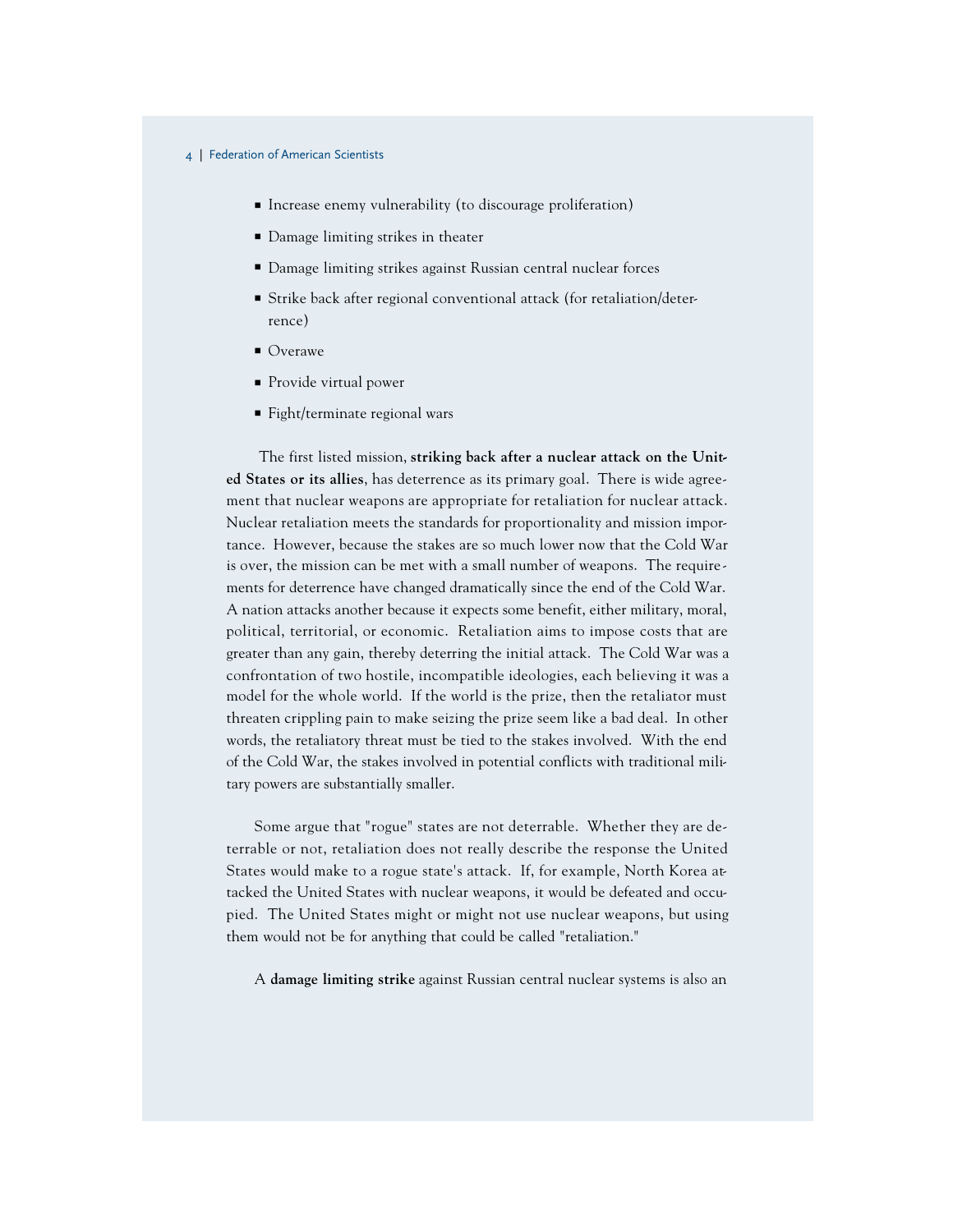inherently nuclear mission. This mission makes sense only if the attack comes close to complete success. Conventional weapons might with repeated attacks destroy hard nuclear targets such as missile silos but the mission requires high confidence of destruction on the first strike, which demands the power of nuclear weapons. The Administration argues that it no longer specifically targets Russian nuclear forces, indeed, that the U.S. nuclear force structure is directed as much at Syria or Iran or China as at Russia. Yet none of these potential threats, even from China, requires anywhere near the number of high yield, high accuracy, high alert, long-range nuclear weapons the United States holds. In spite of current doctrine, the U.S. nuclear arsenal looks much as it would if a disarming surprise first strike against Russian forces were its paramount mission.

The Russians depend on a large initial arsenal, combined with hopes that

any U.S. attack will not be 100 per cent successful, to insure that an adequate retaliatory force will survive. But this means that the United States daily faces a large Russian nuclear force that could be launched intentionally or by accident.

So the **damage limiting** mission of U.S. nuclear forces drives not just their current structure; it will shape them even after fulfilling the Moscow Treaty obligations. Even in 2012, the majority of deployed U.S. nuclear weapons will be warheads having hundreds of kilotons of yield sitting atop no-warning, quick-launch, high-accuracy, fast-flying ballistic missiles. These are precisely the sorts of weapons that would be used in a disarming first strike. If the United States were to abandon this

*This mission, the damage-limiting attack on Russian central nuclear systems, perpetuates the most dangerous characteristics of the Cold War nuclear confrontation.*

one mission, it could, in cooperation with Russia, effect truly meaningful reductions in the world's two largest nuclear arsenals. Moreover, safer, more stable deployment and basing options would become available for Russia as well as the United States. This mission, the damage-limiting attack on Russian central nuclear systems, perpetuates the most dangerous characteristics of the Cold War nuclear confrontation.

Two of the missions that this study calls the **virtual power** mission and the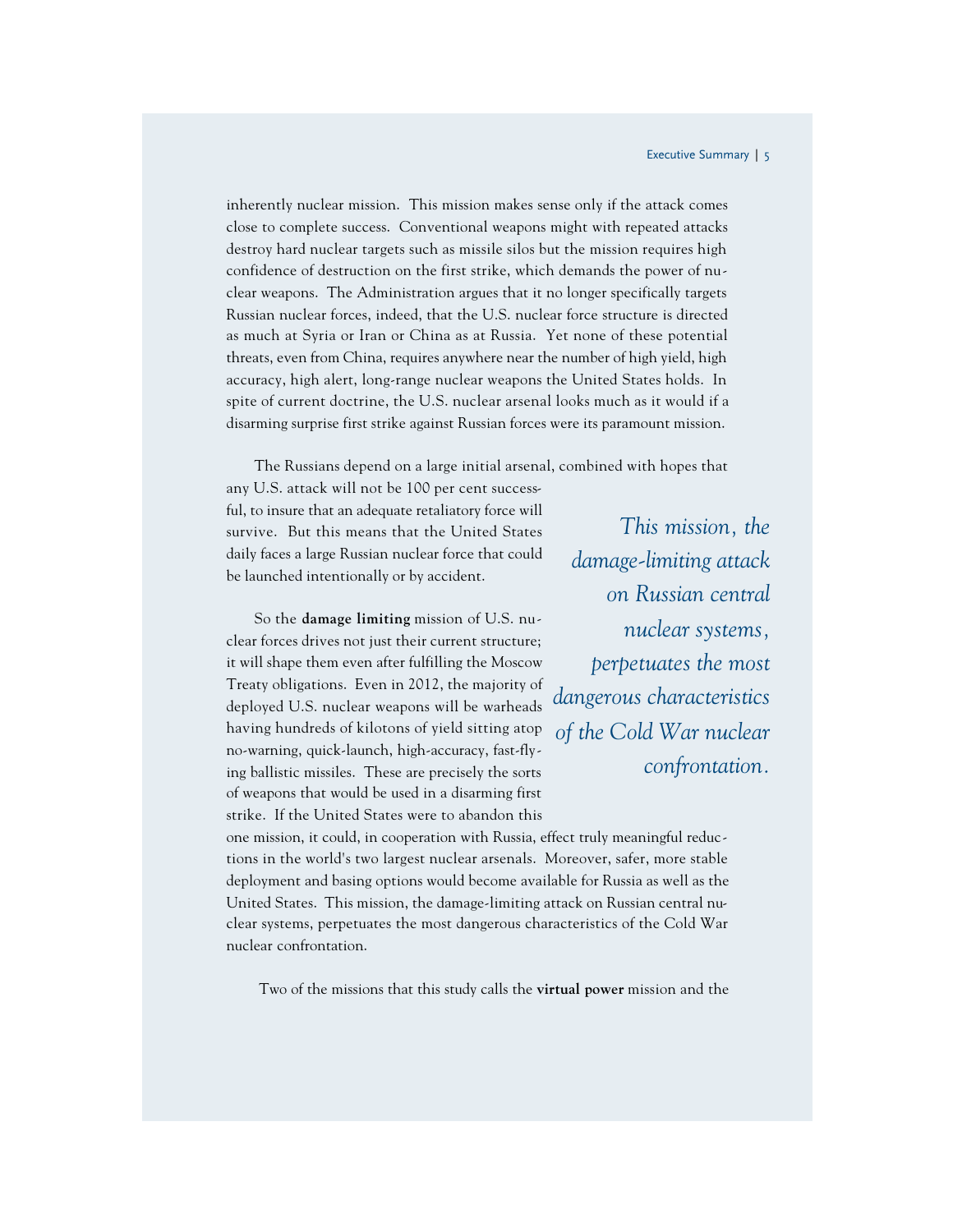**overawe** mission have difficult-to-specify metrics. The first is the mission of providing the United States the confidence of a nuclear backstop to allow active engagement in the world. The second is the mission of impressing upon other nations, specifically China, the futility of a nuclear competition with the United States. In both cases, the missions are defined in terms of the effect that, not just power, but nuclear power bestows so they are both intrinsically nuclear missions. The virtual power mission is a remnant of the Cold War in which the United States faced another superpower with formidable forces, both nuclear and conventional. Whatever residual benefit this mission might have must be weighed against the cost of legitimizing to the world the cachet and appeal of nuclear weapons. In any case, the mission can be met with an order of magnitude fewer weapons than in the current or planned U.S. arsenals.

Any benefit from the overawe mission depends on a combination of circumstances that this analysis judges to be improbable, but not impossible. Chinese actions suggest they see some advantage to what they judge to be an adequate nuclear arsenal, perhaps measured by the need to checkmate the coercive use of U.S. nuclear forces in a contest over Taiwan. But their behavior has never suggested that they think checkmate requires matching the United States. Yet keeping large numbers of nuclear weapons for the sake of this hypothetical, potential benefit blocks the lowering of real risks by continuing reductions, along with the Russians, in the world's two Cold War legacy arsenals.

A nuclear response has been suggested as an appropriate **retaliation against chemical or biological weapons (CBW) attack** on the United States or its allies, with the aim of deterring such attacks in the first place. The United States has voluntarily given up chemical and biological weapons, so retaliation in kind is not an option. Biological and chemical weapons are not particularly useful militarily against the sort of well protected military force that the United States would field. But they are effective terror weapons, so this is one case in which nuclear weapons might be more discriminating than response in kind. Certainly chemical attacks and probably biological attacks will be less damaging to the United States than nuclear attacks. So the shock to the country and the expected benefit to the attacker will be less. The retaliatory pain required to deter such attacks should be lower; so such attacks should be handled by the force designed to deter nuclear attack. (This **deterrence** mission is distinct from the **chemical/biological counterforce** mission discussed below.)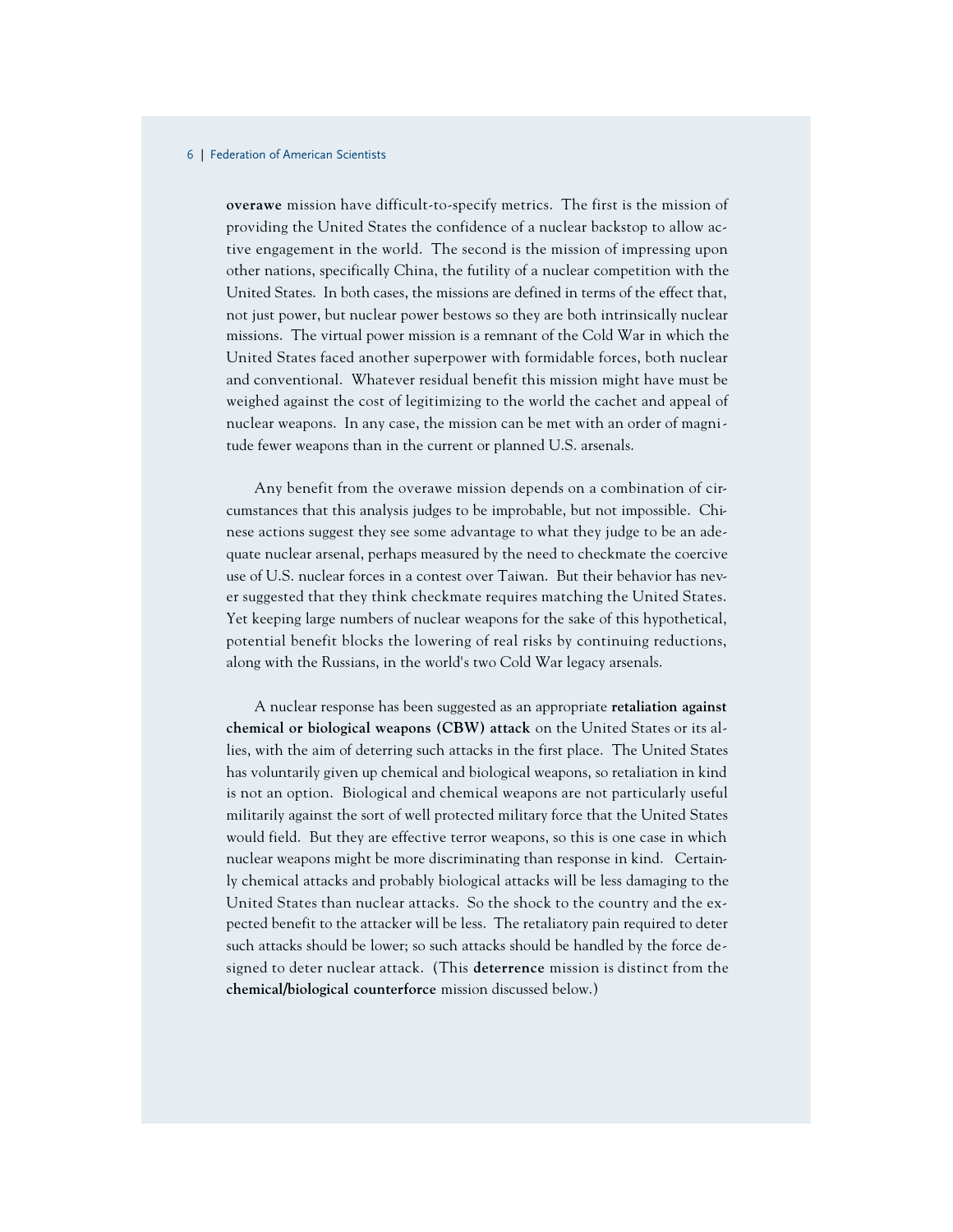The Nuclear Posture Review (NPR) suggests that a U.S. capability and willingness to target enemy weapons of mass destruction (WMD) reduces their utility and can shift a nation's cost/benefit calculus to the point that it will forego development of WMD. The relevance of this mission depends on the extent to which U.S. actions affect regional powers' WMD development decisions. Some nations, for example, Pakistan and India, develop nuclear weapons for reasons largely unrelated to the United States. Other nations such as North Korea and Iran want nuclear weapons in part to deter conventional attack by the United States.

To be successful, this mission requires that the United States has dependable targeting information and that the enemy's easy countermeasures, such as making its WMD mobile or dispersed, are not available. The mission also requires that the possibility, even likelihood, of U.S. nuclear use, even preemptive use, is plausible. The necessary perception of U.S. readiness to use nuclear weapons will tend to legitimize them and to some extent counteract the effect that dissuasion seeks.

Even if these conditions are met and nuclear weapons have some dissuasion effect, they must be compared to conventional alternatives. Remember that for this mission the WMD weapons need not necessarily be rendered impotent, just useless to the proliferating nation. Thus, questions of whether nuclear heat is required to neutralize biological weapons does not necessarily come up (although it is important to the counterforce mission discussed next). Conventional weapons can have the same positive effects with less of the negative effect. So they are, on balance, better suited for this mission.

If dissuasion fails, the United States may find itself in the position of wanting to destroy WMD in a military theater during a conflict. The situation here is complex. The effects of nuclear explosives on stored biological weapons, for example, what would be destroyed and what might be dispersed, are not known for certain. Tests could be conducted with conventional explosives that could answer some but not all of these questions. It certainly is true that carefully contrived situations can be postulated that seem to require nuclear weapons. For example, nuclear weapons would be useful if the enemy digs storage tunnels just beyond the reach of conventional weapons but stops digging before he is out of reach of nuclear weapons. There is no reason to believe any enemy will be so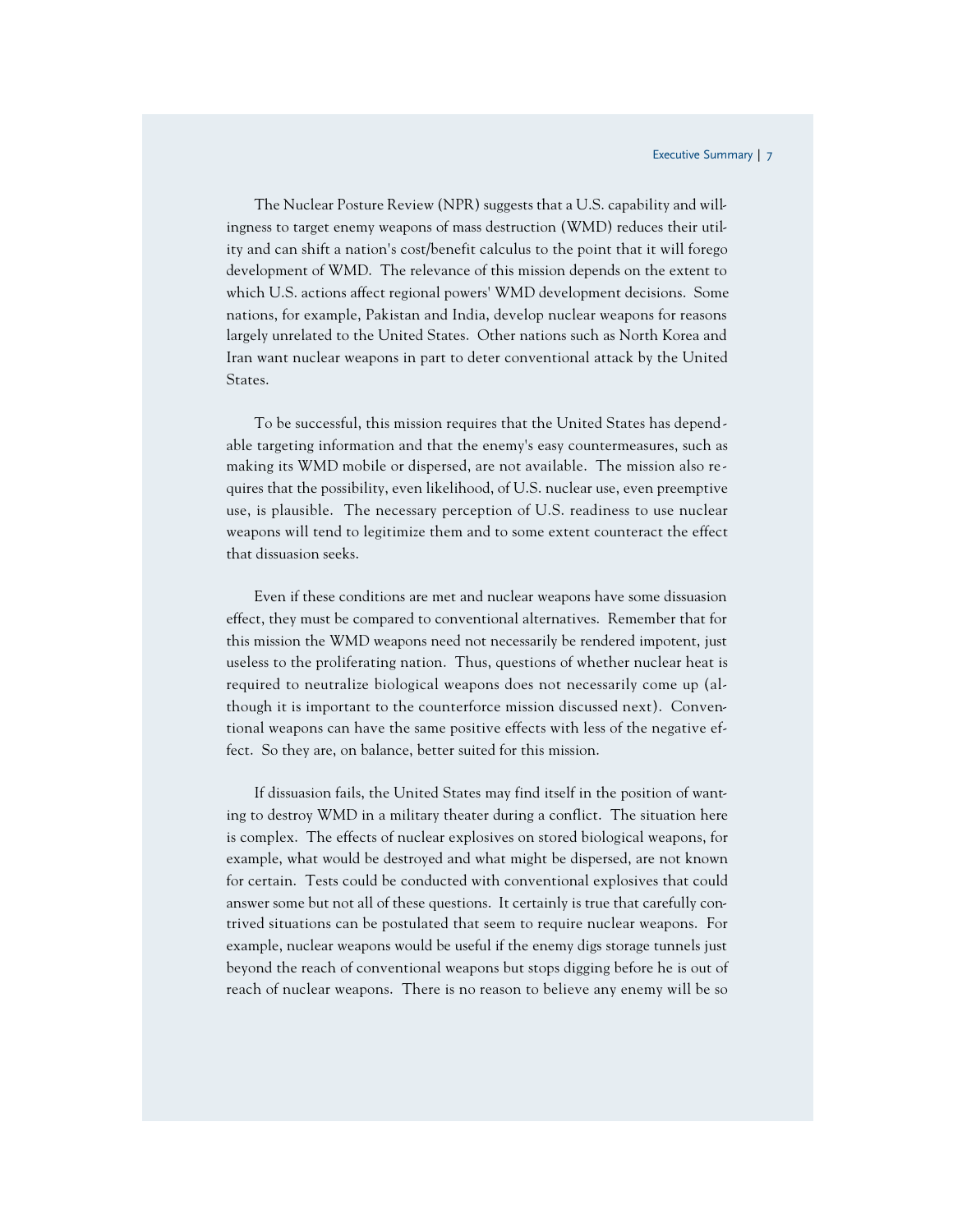cooperative.

Digging underground began, in the first place, as a countermeasure to the development of precision conventional strike. Digging deeper is a simple countermeasure to any new U.S. nuclear strike capability (as is dispersion or making the targets mobile). This mission will also require extremely good intelligence or lots of weapons. Nuclear weapons can be used for this mission, but they are likely to have no dependable advantage compared to conventional alternatives in most, perhaps all situations. Yet the full cost of developing a nuclear capability must be borne, including the proliferation pressures inevitable if the United States "nuclearizes" existing conventional missions.

In general, for those missions that can be filled by either nuclear or conventional weapons, a comparison of the costs and benefits of both leaves only a narrow set of circumstances where nuclear weapons are preferred. This is not a surprise; no one suggests that nuclear weapons are the instruments of first choice. Everyone agrees that the overwhelming majority of foreseeable military missions will be met with conventional weapons. "Advocates" of nuclear weapons, who argue for greater consideration of nuclear use, are not arguing for widespread, profligate nuclear bombing. The central debate is between those who want nuclear use to be very rare, and those who want it to be very, very rare. The question is whether the United States should maintain, or even develop, nuclear weapons for those few, special cases where they seem advantageous on the chance that these extraordinary circumstances might arise. This study concludes that the United States should not.

For the missions that can be met by either nuclear or conventional weapons, whatever slight short-term tactical advantage nuclear weapons might provide are outweighed by their long-term global costs. The United States enjoys broad conventional military superiority. Over the last decades, the United States has, moreover, used that conventional superiority to execute a military strategy of forward deployment and conventional engagement that is particularly vulnerable to even primitive nuclear weapons. Anything that tends to conventionalize nuclear weapons and works toward their more likely use works against American superiority and the strategy and interests of the United States.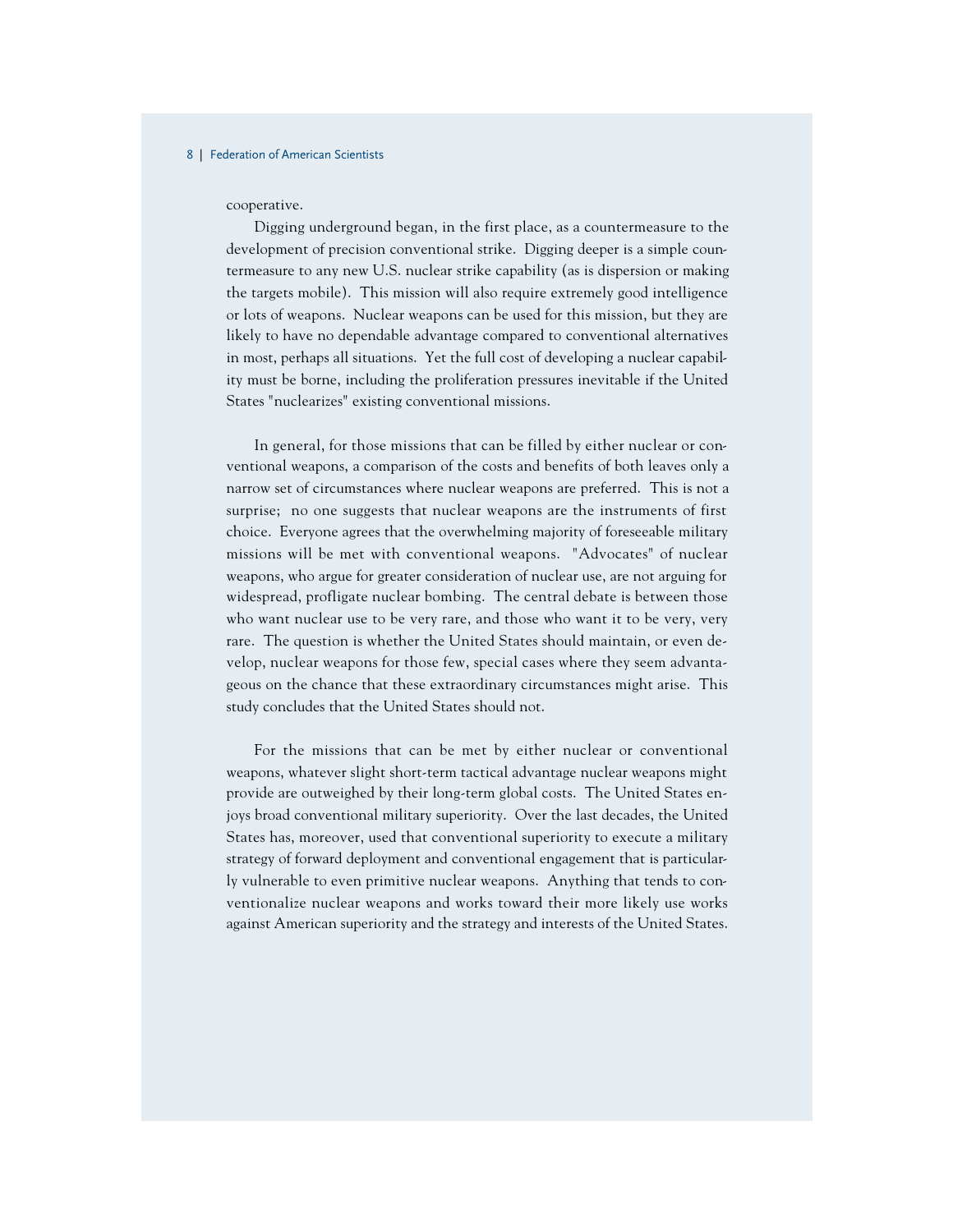#### **SECTION 1**

## **Background & Approach**

lthough nuclear weapons were never used during the Cold War, they affected almost every calculation of America's security. Now, a decade and a half after the end of the Cold War, the role of nuclear weapons is uncertain. Obviously, some facts have not changed: nuclear weapons are still capable of enormous destruction and are potent political symbols. But what is their place? What military and political missions should they have? This paper evaluates how nuclear weapons contribute to U.S. strategic goals after the Cold War.

There are several possible approaches to examining nuclear missions and force structure. The analysis could start with a limited number of possible U.S. grand strategies or visions for a nuclear future and work backwards to determine how best to create that future world. One world might be, for example, one in which nuclear weapons are substantially reduced in importance and legitimacy. In another, the United States might rely broadly on a robust nuclear arsenal. The future-worlds approach allows evaluation of current decisions, such as whether the United States should develop new weapons. But the approach is analytically unsatisfying because it largely presupposes the answer to the central question of how, or even whether, nuclear weapons contribute to U.S. security.

A second approach would be to consider the limited number of nuclear questions on the horizon in turn: whether the United States returns to nuclear testing, develops new earth-penetrating nuclear warheads, and so on. This approach presupposes a well-developed and well-justified set of criteria by which to judge each nuclear program. But developing those criteria would be the real analytical question.

A third approach would be to consider the widest possible range of military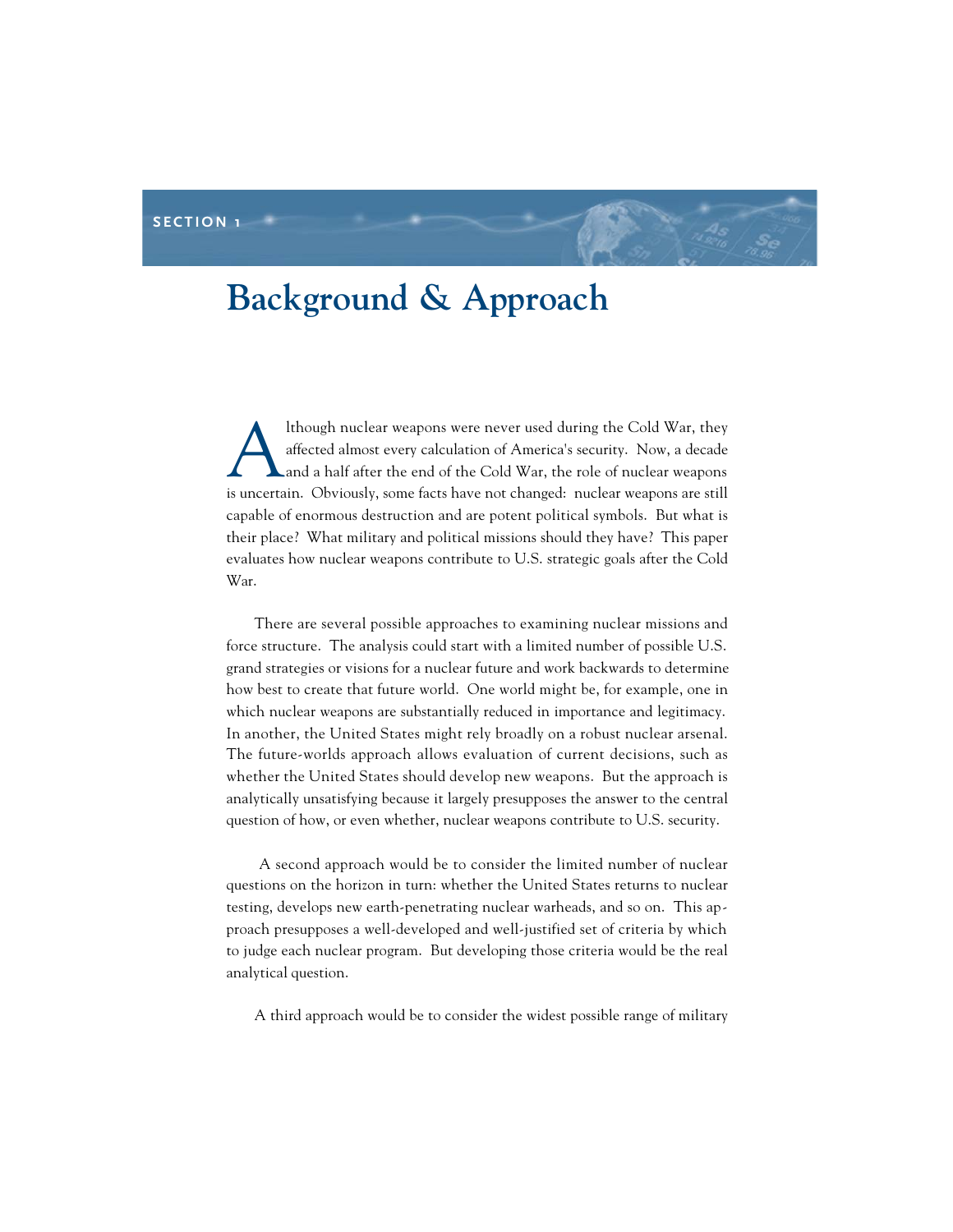missions, and then evaluate how various military approaches, including the use of nuclear weapons, could best meet those missions. This approach would create a catalogue of nuclear missions within the overall military and security environment. It is probably the most analytically rigorous approach, but the task is huge. Moreover, this approach is not consistent with, and hence not directly comparable to, how the Bush administration evaluates nuclear missions. The

*The question therefore is not nuclear weapons' effectiveness, but how useful they are compared to alternatives and what are the consequences of their development, deployment, and use?*

Administration has explicitly decoupled nuclear missions from *specific* threats and has focused on nuclear *capabilities*. Whether it is likely or not, one could imagine that in five years every potential nuclear threat from Iraq, Iran, Libya, even North Korea, could disappear but, using the Administration's approach, U.S. nuclear force requirements would not change.

This study follows a modified version of the full-blown military analysis above, by considering *currently suggested* nuclear missions. It uses a slightly expanded version of the Administration's strategic goals for nu-

clear weapons as criteria by which it evaluates each nuclear *mission*. When evaluating nuclear missions, it is important to consider *all* the goals of nuclear weapons, because goals might conflict and create tradeoffs. For example, the United States might try to reduce the attractiveness of biological weapons by developing nuclear weapons that can destroy them, but this may legitimize nuclear weapons and work against efforts to limit nuclear proliferation.

This report's analysis finds that nuclear weapons can, without question, fulfill most (but not all) of the *missions* set out for them. For example, nuclear weapons can effectively destroy targets on the battlefield, although with collateral costs. The question therefore is not their effectiveness, but how useful they are *compared to alternatives* and *what are the consequences* of their development, deployment, and use? For example, a "small" earth-penetrating nuclear weapon clearly produces less radioactive fallout than a bomb over twenty times larger exploded on the surface with the same underground effect; but the fallout could cover an entire city with deadly radiation<sup>[1]</sup>. So a new small nuclear bomb should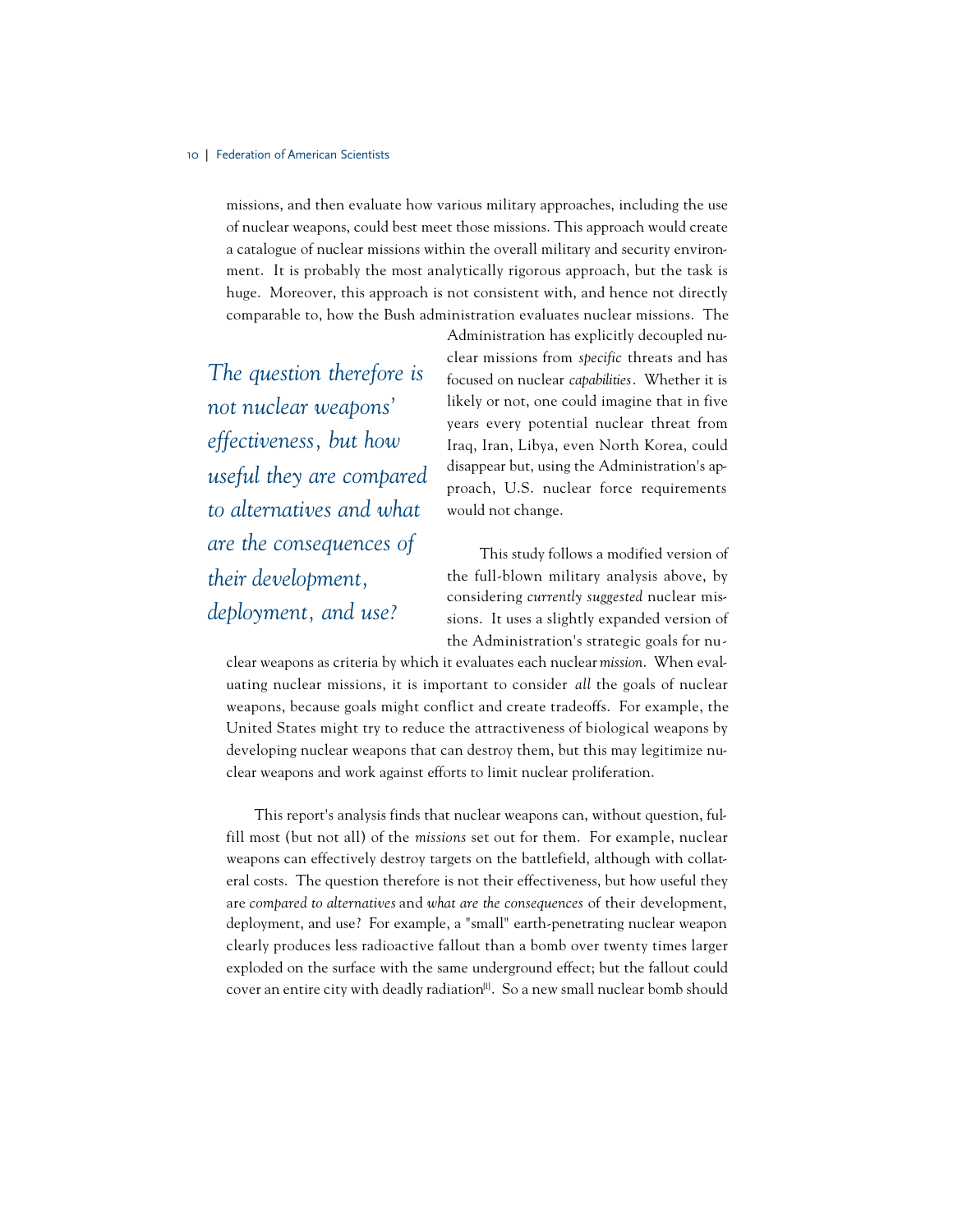not be compared with an existing large one. Rather the best nuclear alternative should be compared to the best non-nuclear alternative, including indirect attacks that effectively neutralize a target without destroying it.

Analysis must also avoid the fallacy of the last move. One of the most common arguments for new nuclear weapons is to be able to attack currently invulnerable deeply buried targets. But these deeply buried facilities were developed explicitly in response to advances, mostly American, in precision-guided conventional weapons. There is no reason to assume that a nuclear "bunker-buster" would be the last move in that continuing game of measure and countermeasure. Other alternatives would be explored, such as making facilities mobile, disguising them as common civilian facilities, or just digging deeper.

Finally, we must consider nuclear weapons' use within a complete military context. In some cases, such as a disarming first strike against Russian nuclear systems, only nuclear weapons are capable of the required rapid destruction. But in other tactical situations, too much can be made of any one target. If the United States can destroy an enemy's army, navy, and air force, can cut their transportation and communication links, and can bring their economy to a halt, under what circumstances does it risk losing the war because some target remains unbombed?

Nuclear weapons' marginal advantage, their advantage compared to conventional alternatives, must be weighed against their marginal costs to determine their net benefit. In most missions, the marginal improvement in effectiveness, compared to modern precision guided munitions, is small (although some proposed nuclear missions, such as destroying a small cache of enemy nuclear weapons, can be so important that even tiny advantages are worth pursuing). The marginal costs, whether measured along strategic, proliferation, or moral dimensions, are potentially huge. For the vast majority of missions considered for nuclear weapons today, they are not the weapon of choice. For those missions for which nuclear weapons do make a net contribution to the nation's security, a secondary question arises: how many would be needed for that mission and of what type?

Our examination of fifteen missions for nuclear weapons makes clear that some advocates of nuclear weapons have a tool and are looking for uses for it.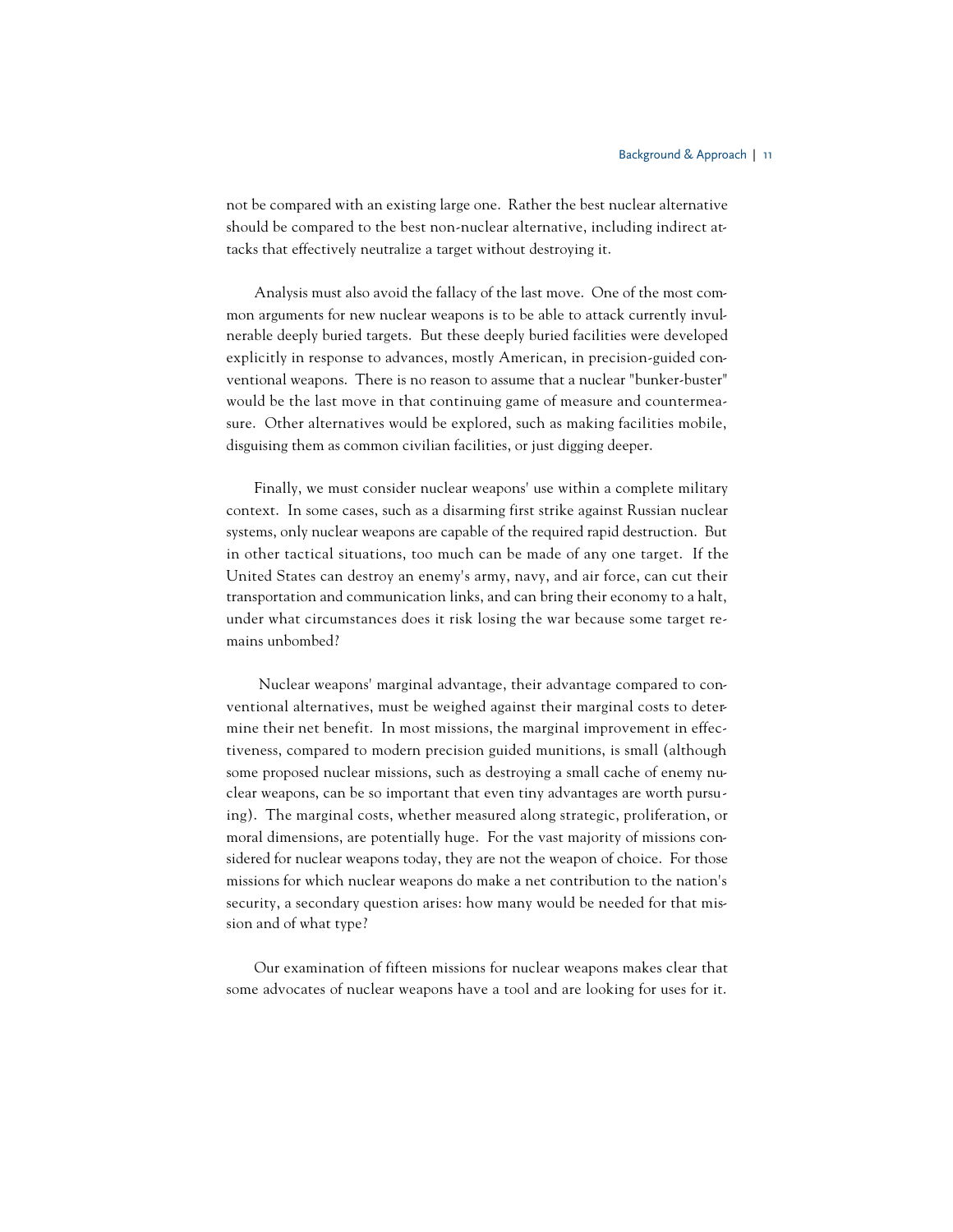But decisionmakers must be particularly vigilant against this tendency. Another fallacy occurs because nuclear weapons come with a Cold War legacy of vital importance, so many are predisposed to exaggerate their contribution to our security today.

Nuclear weapons are unique. We hope not to lose sight of this fact, though this analysis uses normal language to frame the debate. Recent debate has tended to make nuclear weapons seem ordinary. An example is the controversy over "small" nuclear weapons, ones with explosive yields less than the equivalent of ten million pounds of TNT, or one-third the size of the nuclear bomb that destroyed Hiroshima and thousands of times larger than the conventional explosive Oklahoma City bomb. The recent promiscuous use of the term "weapons of mass destruction," to fold together nuclear explosives with far less destructive weapons, is also a source of confusion. The uniqueness of nuclear weapons means that their roles should be assigned sparingly. There are risks associated with use of nuclear weapons and nuclear proliferation that are qualitatively different from any other type of weapon. When we calculate potential advantages of using nuclear weapons, we must balance them against these special risks.

#### The post-Cold War nuclear environment

The end of the Cold War transformed the nuclear threat facing the United States. The collapse of the Soviet Union enhanced the world's security immensely by ending a generation-long ideological standoff between hostile nuclear superpowers.

Unfortunately, countering this improvement are regional powers, particularly Iran and North Korea, that have nuclear ambitions and are hostile to the United States, creating a threat that is smaller but more volatile than the Cold War conflict. In addition, smaller states and even non-state terrorist groups are seeking biological, chemical, and other unconventional weapons. Although the majority of analysts agree that it is difficult for terrorists to get a nuclear explosive, it cannot be ruled out. Given the grave consequences, even an unlikely nuclear terrorist threat must be taken seriously.

There is broad agreement that simple numerical changes in the U.S. nuclear arsenal have not been proportional to the great shifts in the strategic envi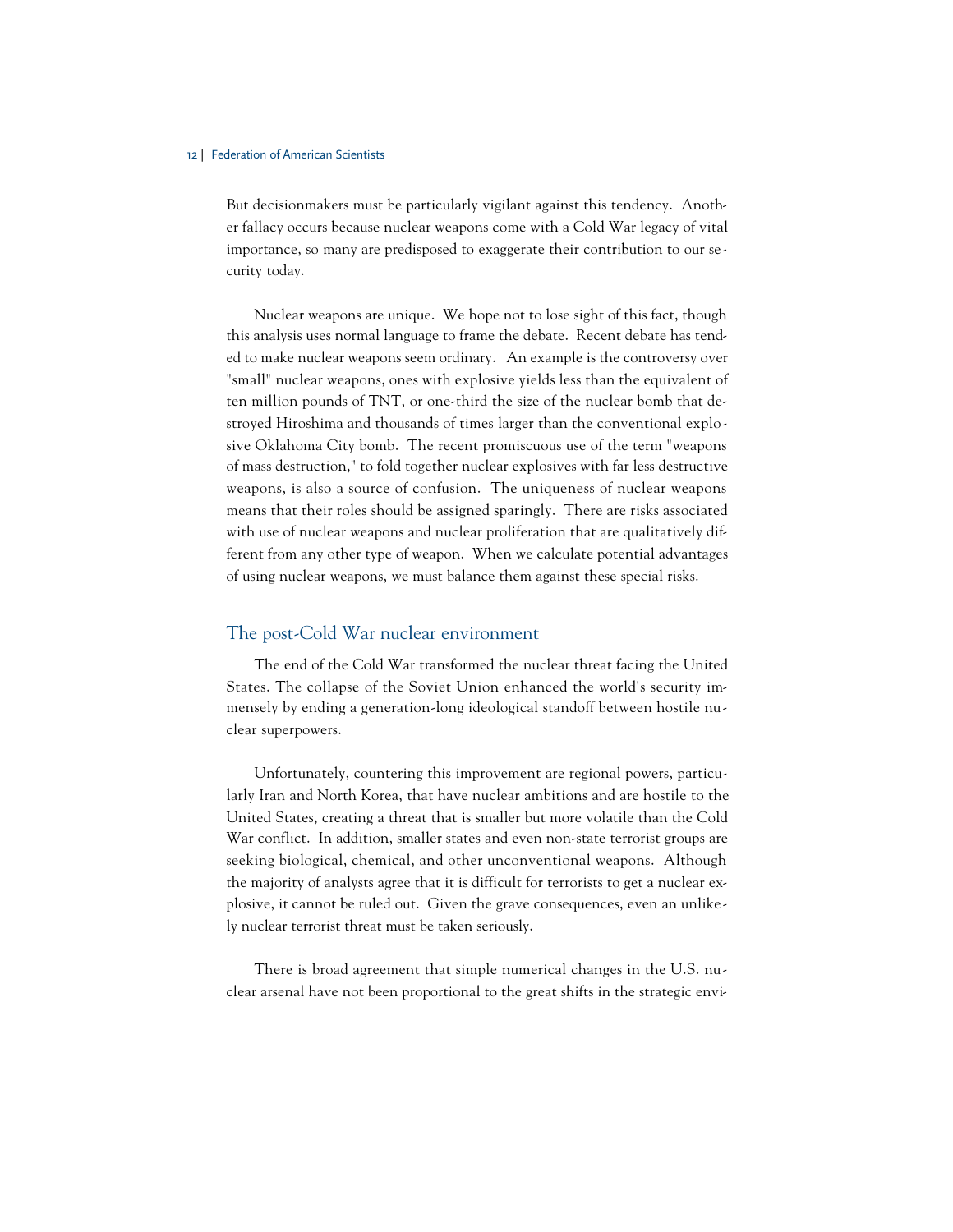ronment. While the United States and Russia have retired substantial numbers of weapons, more than a decade after the end of the Cold War each country still has a nuclear arsenal large enough to destroy the other several times over. Currently the United States has about seven thousand deployed strategic nuclear weapons, shown in Table 1, each with a yield equivalent to a hundred thousand tons of TNT or more. The Strategic Offensive Reductions Treaty (SORT, or the "Moscow Treaty") will bring the United States and Russia down to about 2,000 deployed warheads. This is a numerically large reduction. But we are still left with weapons far beyond the numbers needed to destroy either country, so the treaty is of less practical effect than the numbers alone would suggest. Moreover, SORT does not require reductions in deployed weapons that are very different from those outlined earlier by Presidents Clinton and Yeltsin for START III. [2] Yet it does allow ill-defined, large, non-deployed reserves of nuclear weapons, some of which could be redeployed in hours. The United States has not announced specific numbers, but has made clear that the majority of nondeployed warheads will be stored, not destroyed,<sup>[3]</sup> in part to hedge against possible systematic failures in the nuclear arsenal.

| Chilea Claics Fracteal Warneau Inventory                                                                       |                           |                                                |  |
|----------------------------------------------------------------------------------------------------------------|---------------------------|------------------------------------------------|--|
|                                                                                                                | Delivery Vehicles         | "Accountable" Warheads                         |  |
| Land-based Missiles<br>Submarine-based Missiles<br>Bombers<br><b>Total Strategic</b><br>Non-strategic<br>Total | 550<br>432<br>245<br>1227 | 1700<br>3168<br>1100<br>5968<br>~1600<br>~1000 |  |

**Table 1 United States Nuclear Warhead Inventory**

Notes: The strategic warhead numbers are "START accountable," and the actual number may be higher. For example, under START each B-52 is assessed 10 warheads although it can carry more. The non-strategic warheads are 1300 B-61 gravity bombs and about 300 air-launched cruise missiles, not all of which are active. See: http://www.nrdc.org/nuclear/nudb/datab11.asp and http://www.armscontrol.org/factsheets/usstrat.asp .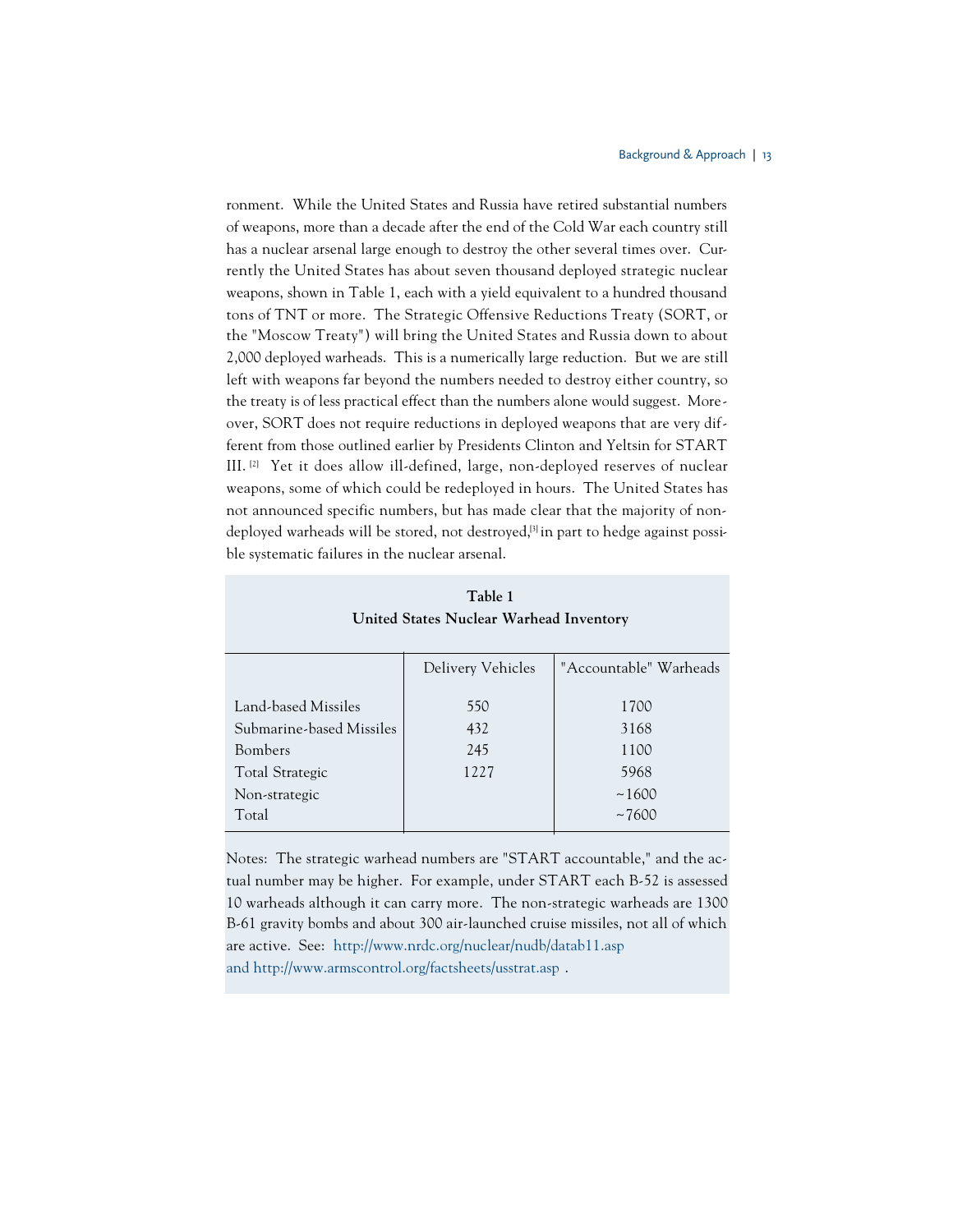Even those who disagree about what U.S. nuclear force structure ought to be, agree roughly on why the United States has not reduced its nuclear arsenal proportionately to reductions in the threat. Soon after the collapse of the Soviet Union there were suggestions to seize the moment and try for large reductions in nuclear forces. Other voices urged caution, pointing out that liberalizing changes in the Soviet Union, and then Russia, could be quickly undercut and reversed. This reasoning led the first Bush and the Clinton Administrations toward a strategy of "hedging," by deliberately allowing force reductions to lag behind international political changes until the changes were irreversible. As the hostility with the Soviet Union/Russia passed into history, the current Administration developed a nuclear strategy that purports to leave Cold War thinking behind entirely and start with a clean slate; yet the resulting force structure is remarkably close to what would be required to achieve the Cold War mission of a disarming first strike against Russia, albeit with smaller forces on both sides.

Institutional forces are slowing any change in the nuclear arsenal. Though concerns about the threat from nuclear weapons persist after the end of the Cold War, fears of nuclear dangers have lost much of their political urgency. Many follow the easiest political and bureaucratic course, which is to keep what we have, so the nuclear force structure remains in place. Moreover, reductions in nuclear forces would not reduce costs much within the overall defense budget; so there is little financial pressure for reductions that could counter the present institutional inertia.<sup>[4]</sup>

There is no agreement on what the U.S. nuclear force structure *ought* to be. Several studies have examined possible nuclear futures. These studies tend to fall into one of two schools. One seeks a general de-emphasis of nuclear weapons in U.S. doctrine and corresponding dramatic reductions in the number of nuclear weapons. The other school gives an important role to nuclear weapons and argues for large, robust nuclear arsenals.

Whatever the causes, current plans call for a U.S. nuclear force structure comprised of approximately 2,000 deployed warheads and probably as many non-deployed warheads. Movement toward radical reductions, down to the low hundreds of weapons rather than the low thousands, has stalled. The publicly available parts of the government's most recent Nuclear Posture Review, which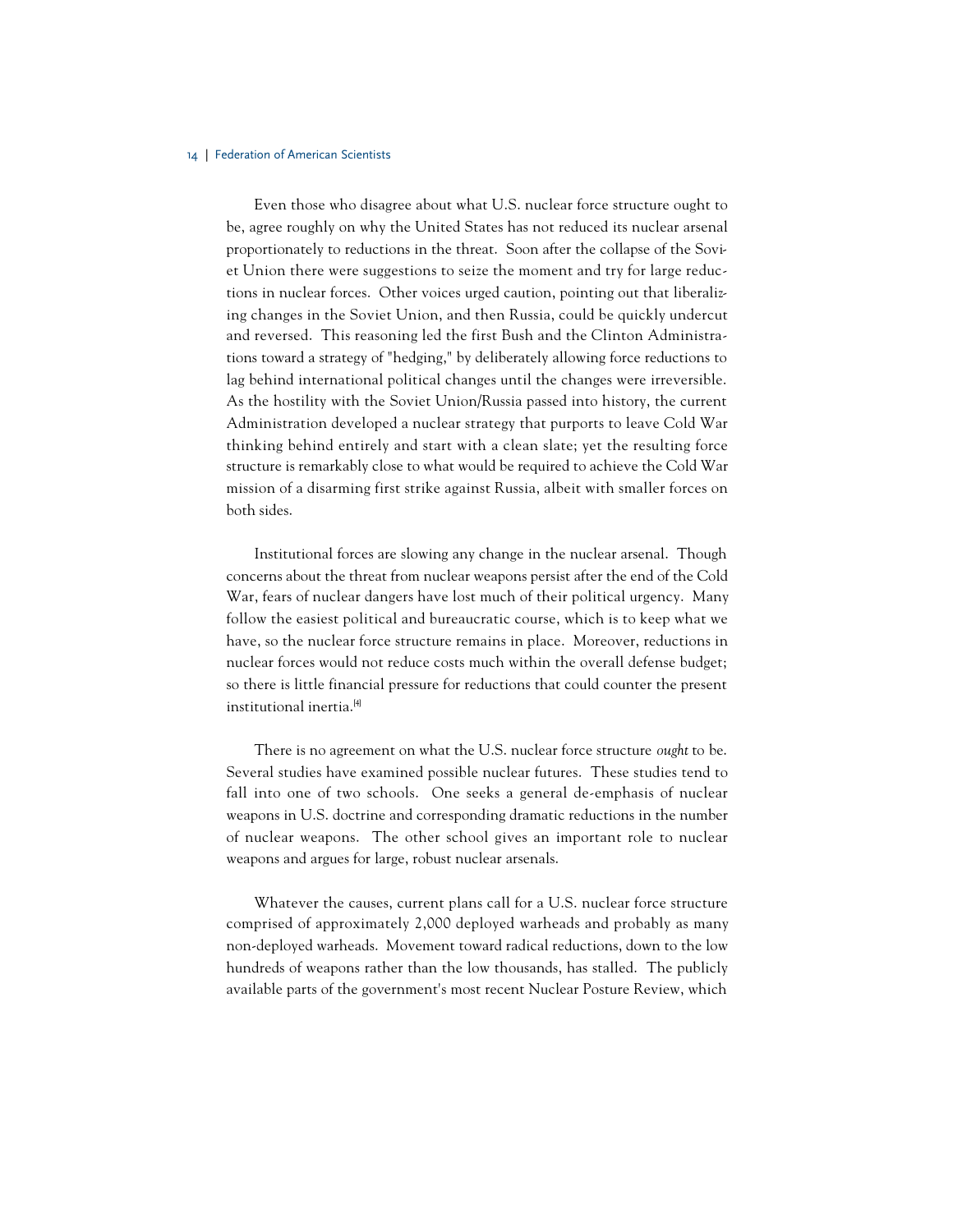is the Administration's basic nuclear strategy document, seem at first reading to call for nuclear weapons that are flexibly useable. Acceptance of this doctrine may not be a dramatic departure from the Cold War doctrine. It seems to recognize that previous tactical and theater nuclear missions have greater *relative* importance now that their central deterrent role has been reduced. At the same time, the Congress, with strong encouragement from the Administration,  $[5]$  recently repealed the Spratt-Furse Amendment, which had prohibited development and some research on nuclear weapons of less than five kilotons. A recent memorandum from the Director of the National Nuclear Security Agency (NNSA) to the Directors of the national laboratories encouraged taking advantage of the Spratt-Furse repeal by aggressively exploring new nuclear weapon concepts.<sup>[6]</sup>

#### Defining Nuclear Missions

This study does not set out to promote new nuclear missions but to evaluate the set of missions currently under some level of consideration. The set is shown in Table 2 and is a composite from several sources, including a report from the National Institute for Public Policy (NIPP), the Nuclear Posture Review (NPR), studies from the National Laboratories, and Congressional reports.[7]

Before proceeding, we need two definitions: *mission* is used here to mean a specific type of task such as destroying a particular type of target. *Why* one might want to destroy the target, the effect, is the objective or, using the Administration's terminology, the *goal*.

The distinction between missions and goals is important but is often muddled in discussions of nuclear weapons. In the following discussion, deterrence, for example, is *not* a mission of nuclear weapons. A *mission* for a nuclear system might be to be able to survive a first strike and then launch against the striker, destroying its cities. The *goal* of this mission would be deterrence. **Damage limitation** seems to be an uncontroversial goal in general; but the specific mission of a surprise first strike, necessary to effect that goal, is much less appealing. Many discussions of nuclear weapons do not maintain the distinction between missions and goals. They assume or assert that nuclear weapons will achieve the desired goal, so some of the missions are only implied. It is easy to lose sight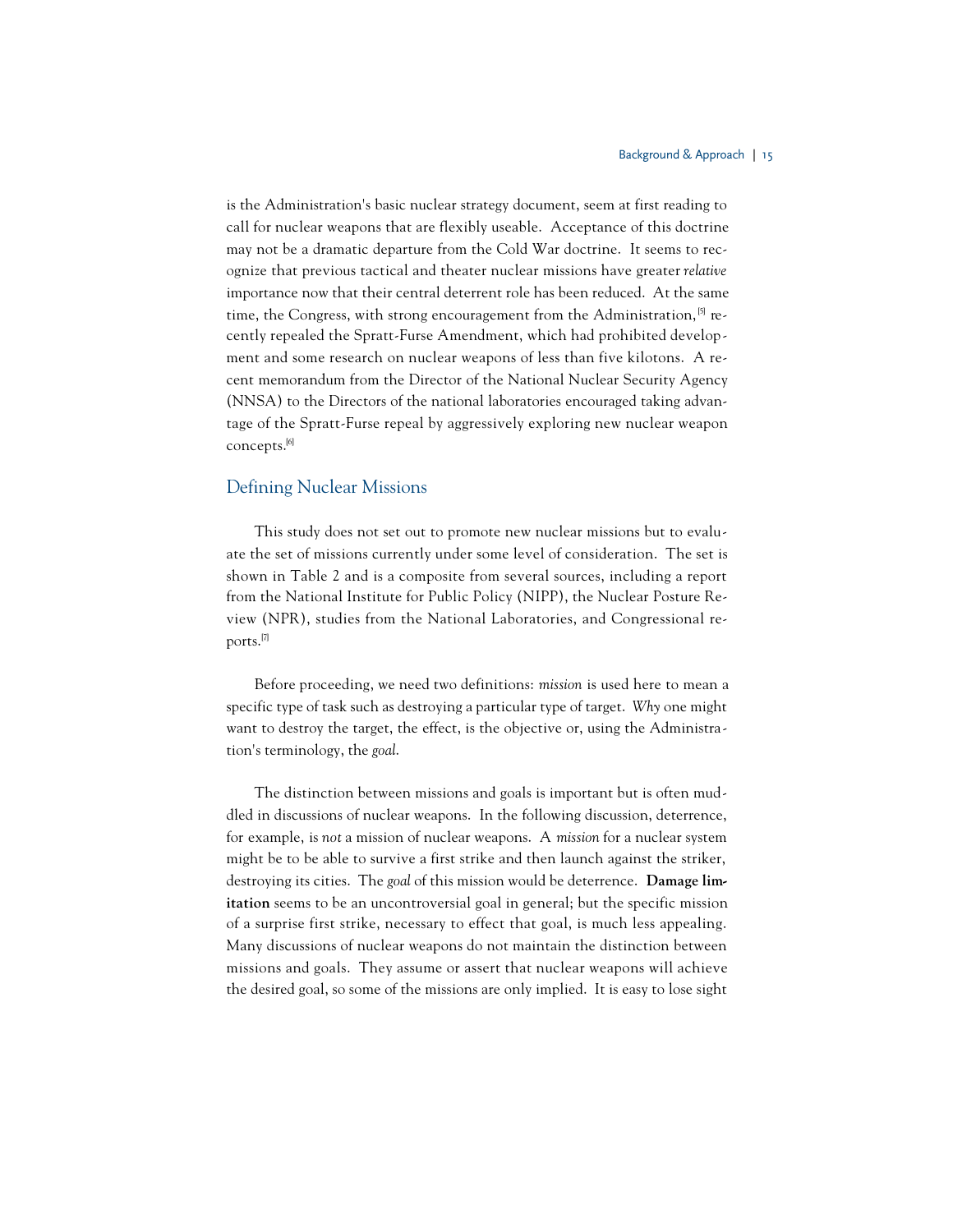of the task nuclear weapons would actually be asked to perform. Maintaining this perspective is one benefit of maintaining the distinction between specific missions and general goals.

### **Table 2 Nuclear Missions** 1 Survive and fire back after nuclear attack against homeland (for retaliation/deterrence) 2 Survive and fire back after nuclear attack against allies (for retaliation/deterrence/assurance) 3 Survive and fire back after chem/bio attack against homeland (for retaliation/deterrence)

4 Survive and fire back after chem/bio attack against allies (for assurance/retaliation/deterrence)

- 5 Survive and fire back after CBW use in military theater
- 6 Deploying nuclear weapons to attack enemy nuclear weapons to increase their vulnerability, decreasing their value (to discourage their development in the first place)
- 7 Deploying nuclear weapons to attack enemy chem/bio weapons to increase their vulnerability, decreasing their value (to discourage their development in the first place)
- 8 Damage limitation attacks against nuclear weapons in military theater
- 9 Damage limitation attacks against CB weapons in military theater
- 10 Damage limitation attacks against Russian/Chinese central systems
- 11 Ready to inflict damage after regional conventional attacks (or to deter such attacks)
- 12 Overawe potential rivals
- 13 Provide virtual power
- 14 Fight regional wars
- 15 Apply shock to terminate a regional conventional war

#### Nuclear Weapons Missions

We have tried to make the list complete. However, some possible nuclear missions, in fact some actual past missions, are excluded because they are not currently proposed. For example, the Nike and Safeguard systems deployed nuclear warheads for strategic defense against bombers and missiles respectively,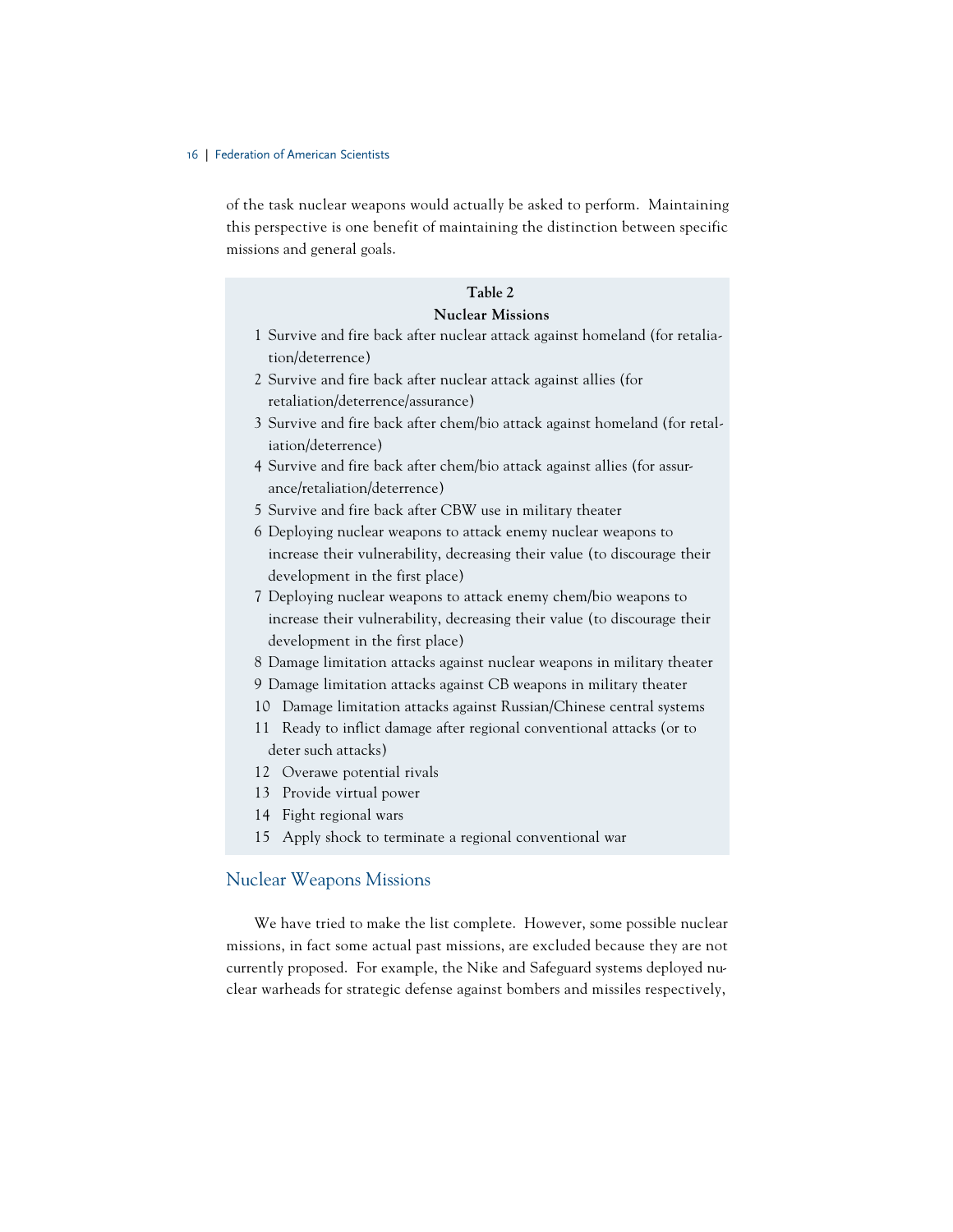but we can find almost no serious consideration at this time of arming ballistic missile interceptors with nuclear warheads. Indeed, the Congress has even considered banning the option. Nuclear explosives have been proposed as propulsion systems for space launchers (the Orion project, for example) that could have military application but this idea is not currently on the table. We included a mission for discouraging the build-up of nuclear arsenals by making the competition seem hopeless (a mission we call "overawe," that is usually mentioned with respect to China). We do not, however, list a comparable "overawing" mission with respect to discouraging other nations from developing chemical or biological weapons because we cannot find any proposal for it. The list in Table 2 runs roughly in order of more to less widely accepted missions.

#### Evaluation Criteria

This study evaluates each of these nuclear missions in the post-Cold War context, though there is heated debate about which evaluation criteria are appropriate. Picking criteria can become a backdoor entry to the "future nuclear world" approach described and rejected above. For example, some start from the assumption that the dangers of nuclear weapons are so grave and evident that the only appropriate criterion is whether the mission contributes to nuclear deterrence, that is, whether it reduces the likelihood of nuclear use. Others argue further that the only appropriate "mission" of nuclear weapons is to point us toward eventual nuclear disarmament, so missions should be evaluated by whether they move in that direction. Those who accept a more robust nuclear policy accept many more criteria to apply to nuclear missions.

Even if we use the criteria of those who advocate a more aggressive nuclear posture, we find that some of the proposed nuclear missions do not meet the goals set for them. These missions can then be moved off the table. Other nuclear missions may satisfy some criteria but not all. We hope this review aids readers' evaluation by whichever set of criteria they choose.

Specifically, this study starts with the Administration's four goals for the nuclear force (as part of a new "triad" of nuclear offensive forces, defenses, and a responsive infrastructure) as laid out in the most recent Nuclear Posture Review (NPR). The purpose of nuclear weapons, according to the Administration, is either to assure, dissuade, deter, or defeat.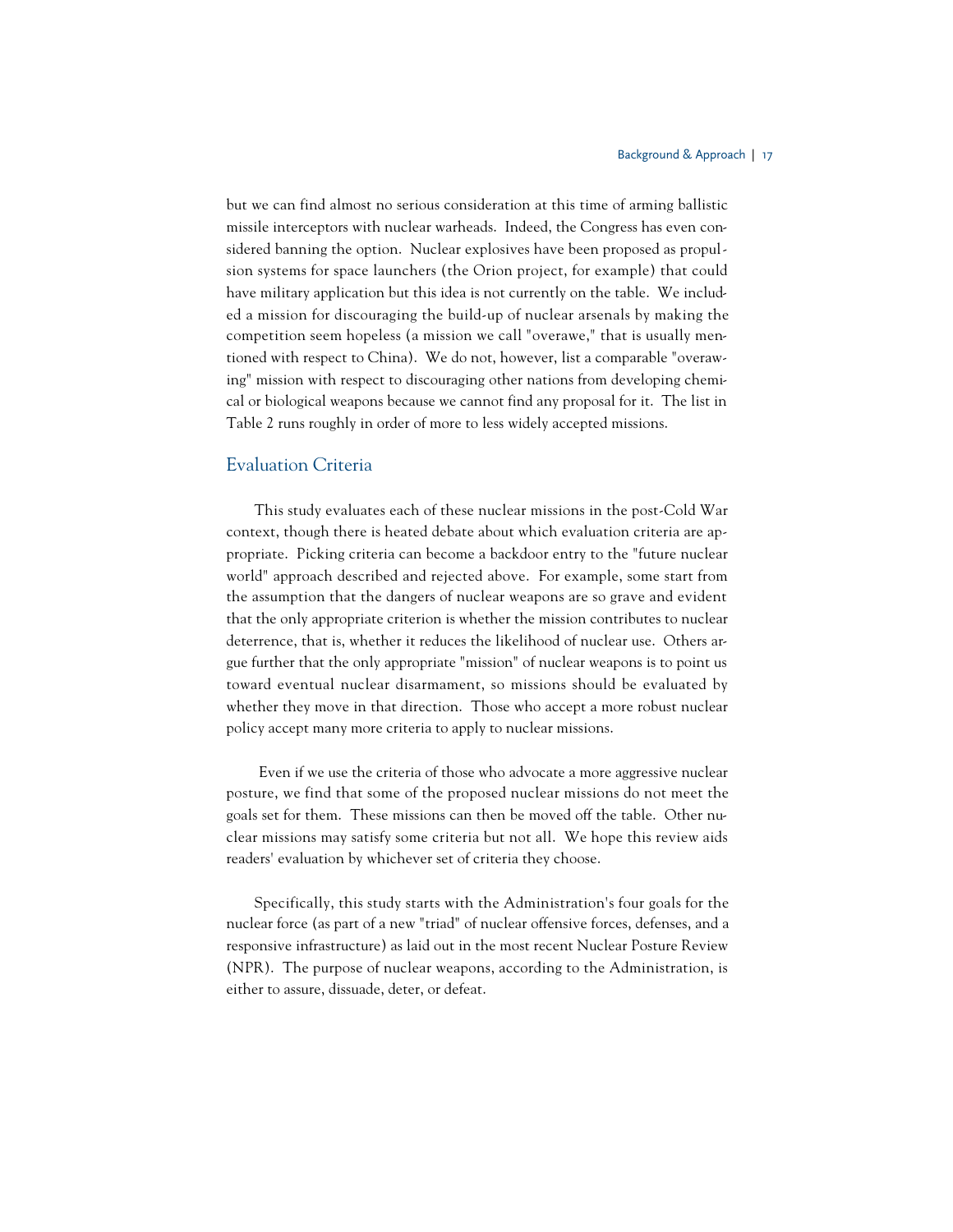The NPR states that nuclear weapons are meant to assure, primarily our allies but also ourselves. Simply possessing a nuclear force gives the United States the confidence to protect itself and its allies against all enemies but especially enemies armed with nuclear, biological, or chemical weapons. The argument is that United States does not even have to contemplate the use of nuclear weapons: just having them provides a solid security foundation for U.S. engagement in the world. Having a U.S. nuclear umbrella large enough to cover allies also reduces their incentive to develop their own nuclear arsenals, the NPR argues, thereby reducing proliferation.

Nuclear weapons should dissuade enemies from attempting certain types of military competition. If the United States maintains, for example, a large intercontinental-range nuclear arsenal, now over a hundred times China's, then China will be content with a small force, it is argued. But if the United States reduces substantially, the Chinese will believe that competition is possible and productive and will respond to U.S. reductions with their own buildup.

Of course, nuclear weapons should deter. This means primarily, but not exclusively, deterrence of *nuclear* attack on the United States or its allies. By threatening retaliation, the United States can make any attack more costly than any possible military, political, or economic gain. To effectively deter, one should be able to threaten something the enemy values.

Finally, the NPR argues that nuclear weapons should be able to defeat, that is, they should be able to engage military targets for military advantage. Of particular importance are targets that may resist attack by conventional weapons, for example, hardened intercontinental-range missile silos.

The Administration's four goals for nuclear weapons provide a broad, but still incomplete, basis for a comprehensive evaluation of nuclear missions. Some may wish to consider even broader goals for nuclear weapons. One example would be coercion. The United States may want to use nuclear threats to force North Korea to dismantle its nuclear program or to force China to withdraw forces from Taiwan after an invasion. Coercion does not fit neatly into any of the Administration's goals but is logically analogous to deterrence. Deterrence depends on a threat that, if you do X, I will respond with Y; coercion is a threat that, if you do *not* do X, I will respond with Y.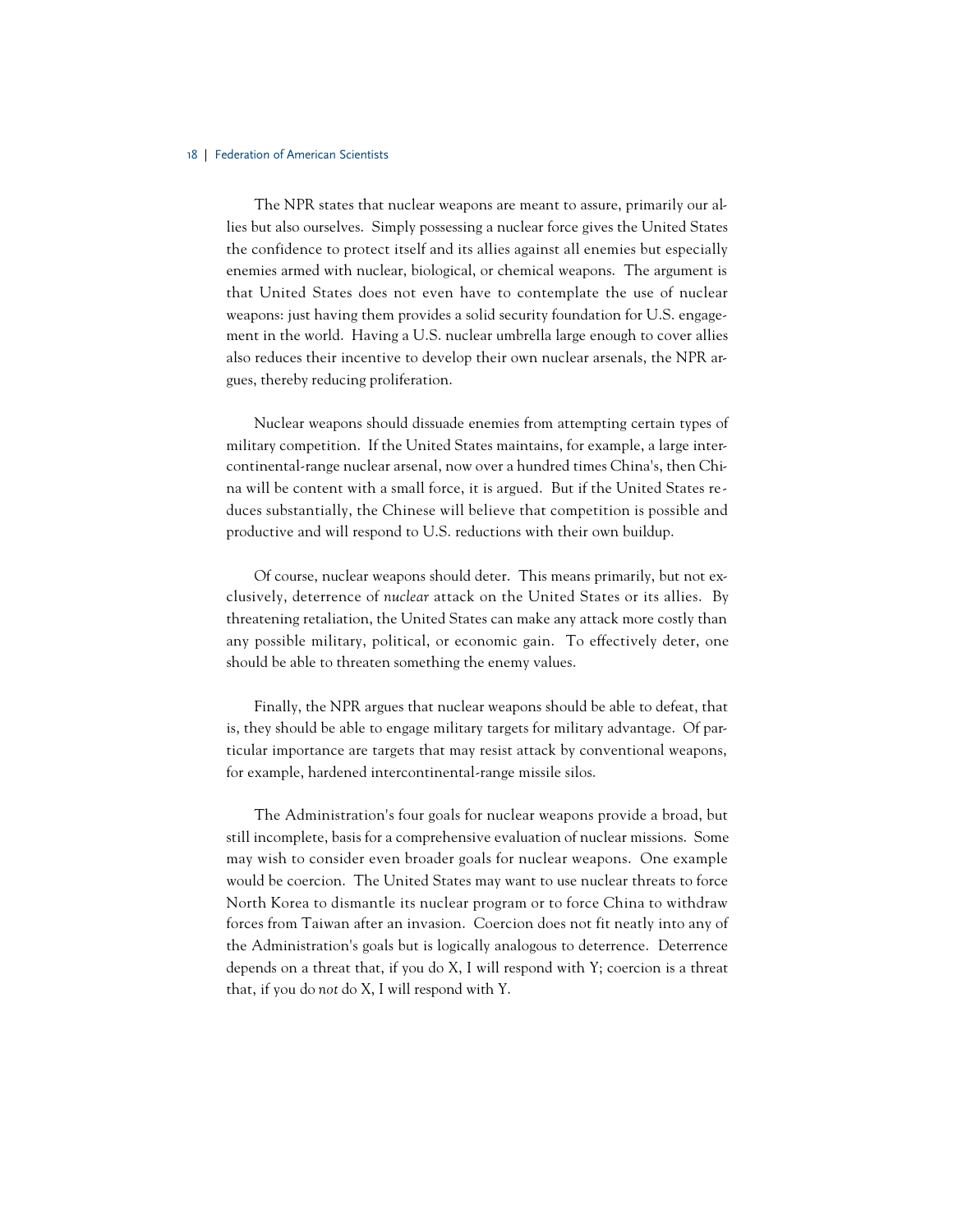The Administration's goals also do not satisfy those who are looking to reduce the role of nuclear weapons. Implicitly standing over its goals is an overarching objective that could be described very generally as "enhancing the security of the United States, its allies, and the world." The presumption of the NPR is that getting closer to reaching each of the four nuclear goals contributes to this highest objective. But some nuclear missions may not contribute to some goals and thus not contribute to the nation's overall security. Some missions might even receive an overall score of zero in their evaluation. Yet limiting the evaluation criteria only to how well the NPR goals are met considers only half the equation. Benefits and *costs* must be compared, not just benefits rated on a scale starting at zero.

Using only the Administration's four goals, it is difficult to evaluate how nuclear weapons might undermine U.S. security, that is, it is difficult to evaluate nuclear missions' costs that can then be compared to benefits. (Many have noted that if nature had tweaked some of the properties of nuclei just a bit, making nuclear weapons impossible, then the security of the United States would have been immeasurably enhanced.) At the very least, we must consider negative evaluation scores. For example, when using the goal of dissuasion as a criterion, we must admit the possibility that some nuclear missions might actually *encourage* enemies to deploy new nuclear weapons, resulting in "negative dissuasion."

In fact, using the goals and presumptions presented in the NPR never gets us on any path leading to a world where nuclear weapons are substantially deemphasized or de-legitimized. This analysis could add goals and associated criteria such as "reducing nuclear arsenals globally," but, to stay as close as possible to the current NPR structure, it uses the Administration's four goals as the basis for evaluation and expands them to allow for "negative" scores. For example, a U.S. nuclear mission that actually encourages proliferation will get a negative "dissuasion" score. A mission that contributes to first strike instability will get a negative "deterrent" score. The goal of "deterrence" expands to include coercion. In the sections that follow, each of the suggested nuclear missions is evaluated by how well they advance applicable goals.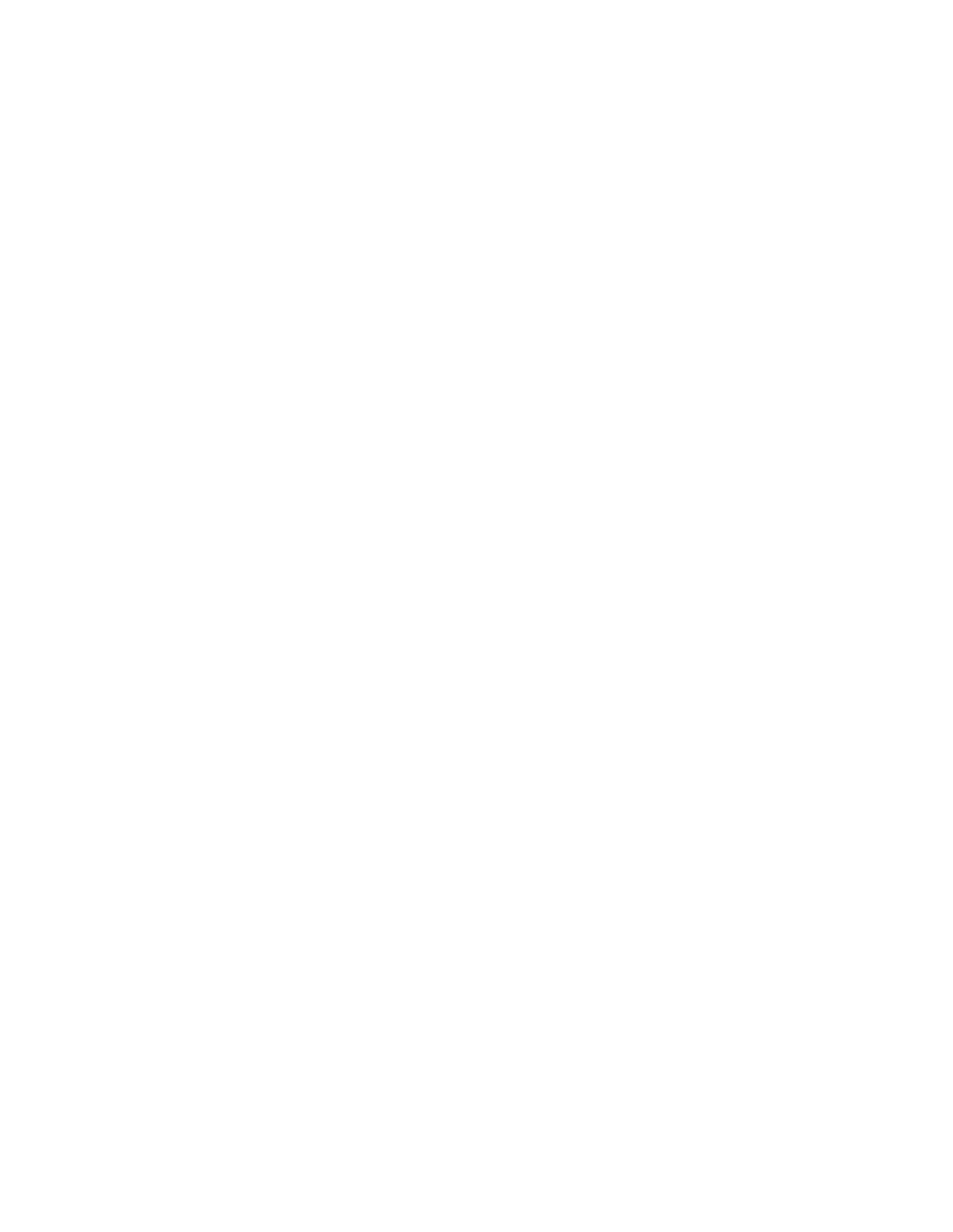#### **SECTION 2**

## **Nuclear Mission Evaluations**

This section evaluates each of the nuclear missions by the criteria of how well they meet the expanded NPR goals. Some of the missions, while distinct, are logically very similar. A separate treatment of each one much be n well they meet the expanded NPR goals. Some of the missions, while distinct, are logically very similar. A separate treatment of each one would be redundant, so some missions are evaluated together.

#### **Mission 1: Retaliation for nuclear attack against homeland Mission 2: Retaliation for nuclear attack against allies**

Nuclear strategists, excepting nuclear abolitionists, agree that retaliating for nuclear attack against the U.S. homeland is the minimum core mission for nuclear weapons. The goal of retaliation, or more precisely, maintaining the ability to retaliate, is to **deter** nuclear attacks in the first place. Indeed, the retaliation mission is often equated with deterrence, as though the two are manifestly the same thing.

There is no agreement on what is required to effect deterrence. Failures of deterrence are obvious, but success means the absence of an attack, which is harder to pin down. Were enemies deterred or did they never really contemplate attack in the first place? Through the crises of the Cold War, nuclear weapons were not used; so we know deterrence did not fail, even if we cannot be certain how well it worked. We do not have empirical data to determine the relationship between deterrence and arsenal size and weapon type.

The vast nation-destroying arsenals of the Cold War grew up in part because of this uncertainty about deterrence requirements but also because the Cold War was viewed as a contest of unlimited stakes. Both sides at one time saw the Cold War as a struggle between two potentially universal ideological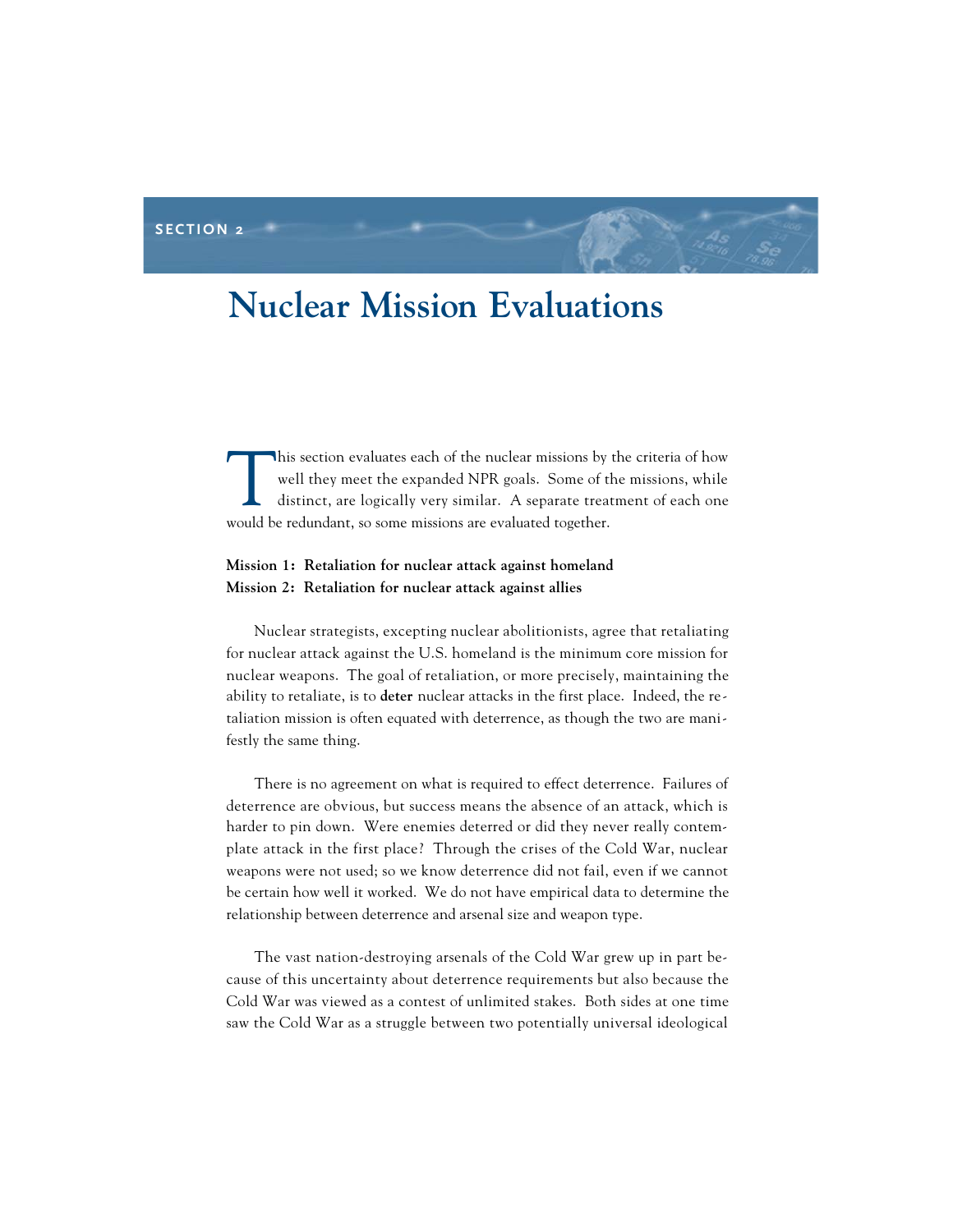models: liberal capitalism versus authoritarian communism. The prize was the fate of the world. The threat of retaliation will deter aggression if the retaliator can inflict damage that is greater than the value of the prize that the aggressor hopes to seize. If the prize is eventual dominance of the whole world and that is a defining ideological goal, then the threatened damage must be near absolute to deter effectively. If the Soviet Union thought it was in a position to win everything then, to make that a bad bet, the United States had to threaten to destroy everything, that is, end the Soviet Union as a society.<sup>[8]</sup> Moreover, the ideological contest would not end with the end of the nuclear war; after the nuclear war, the contest was which side could rebuild fastest. One explicit goal of nuclear attacks on the Soviet Union was to destroy it as a society and to put off as far as possible the reconstitution of the threat. $[9]$  Thus, retaliation punishment was, in the extreme, intended to be nation-crushing.

The Cold War nuclear confrontation had some of characteristics of a "zerosum game." Specifically, in a contest of global domination, our enemy's loss appears to be our gain; if we suffer losses but he suffers even greater losses, then we still come out ahead if the only thing that is important is the *relative* balance of power in the world contest. The Cold War theories of nuclear strategy were developed within this context of zero-sum confrontation of unlimited stakes. With that combination it is tempting to isolate the nuclear exchange and examine gains and losses from just the nuclear part of a possible war. The resulting hypothetical nuclear exchanges, in turn, lend themselves to numerical and game theory modeling that is further divorced from a broader political and military context. In such theoretical models of wars between the U.S. and Soviet (now Russian) arsenals, it seems that deterring a 1,000 warhead attack requires an 1,100 warhead retaliation. Otherwise, the enemy will be "ahead," having inflicted more damage on us than we have on him in a global fight to the death.

What has *not* happened since the end of the Cold War is a recalibration of our deterrence requirements based on the changes in the *stakes*. The Cold War analyses of nuclear wars took little regard of what the war might have been *about*, implicitly assuming it would be about national survival and world leadership. Today the stakes are, overall, much smaller. Indeed, it is nearly impossible to conjure up even hypothetical areas of conflict between the United States and Russia with stakes remotely comparable to those of the Cold War or even a crisis that could rationally justify nuclear weapons. Where the stakes are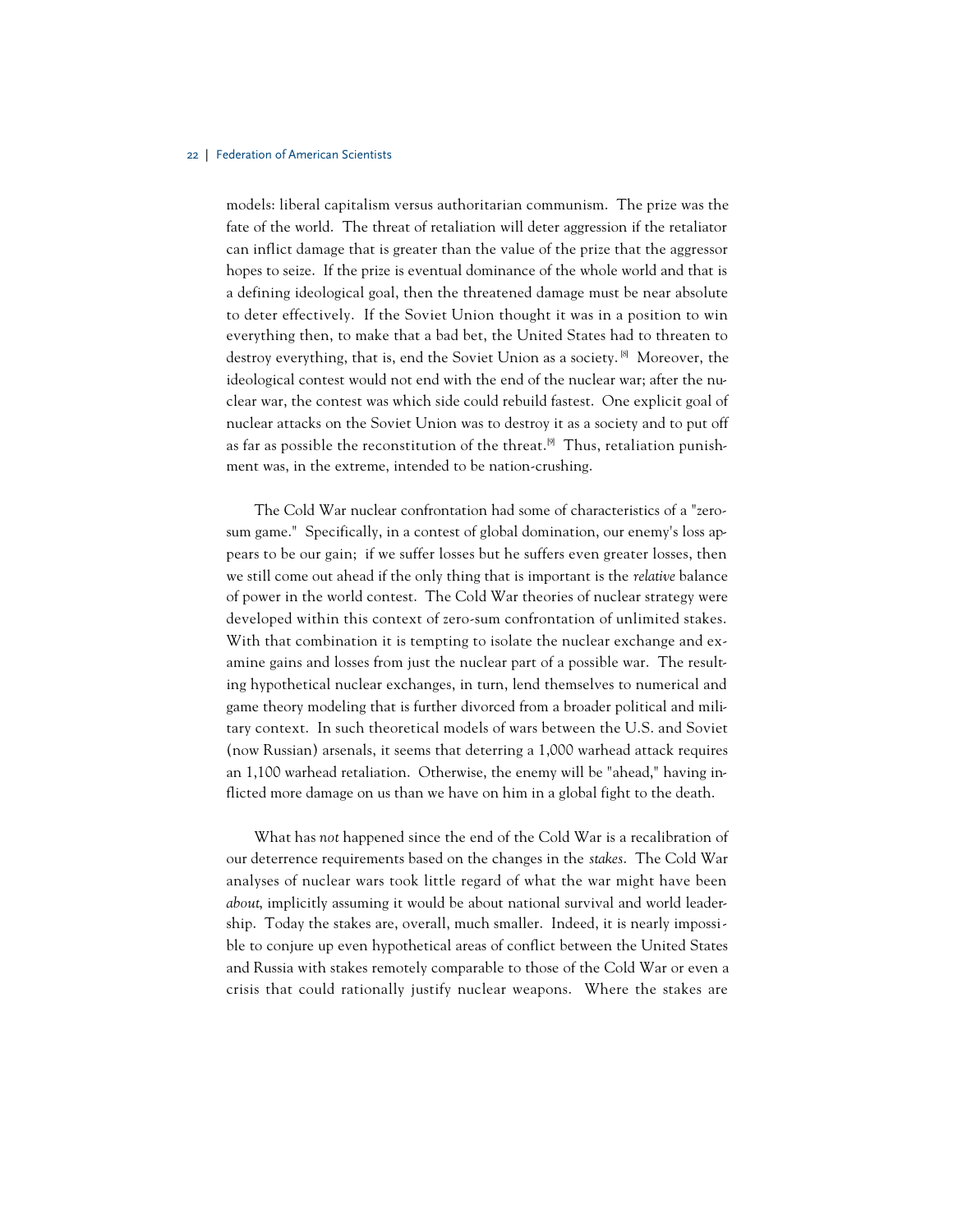high–for example, the ongoing tension between Islamic fundamentalism and the West–the role of nuclear retaliation is limited.

The size of the U.S. force needed for retaliation should be proportional to the stakes involved, not to the putative enemy's arsenal. Imagine a war about some issue that leads to nuclear exchange, then ask how many nuclear weapons would have to be launched in each direction before the leaders of both sides say, "Whatever the fighting was about, it isn't worth *this*." If the fight is about the survival of freedom in the world, then the answer might be a frighteningly high number of weapons; indeed, many in the free world might choose to fight to the end rather than accept defeat. But what would the number be if the issue in question were road and rail access to Kaliningrad? If handled badly, such a crisis could lead to war between NATO and Russia. But would the Russians launch a

half dozen nuclear weapons at the United States and NATO, then receive as many in return, and think that was a price worth paying even if the crisis resolved in its favor? Compared to the damage even a few nuclear weapons can cause, the original crisis would pale. When compared to the stakes involved, rather than enemy arsenals, the United States probably needs scores rather than thousands of nuclear weapons to meet its post-Cold War goals of deterrence.

*The size of the U.S. force needed for retaliation should be proportional to the stakes involved, not to the putative enemy's arsenal.*

The retaliation mission can be met by a wide range of types of nuclear weapons. The most basic goal is to deter by threatening to inflict enough pain to make an initial attack unappealing. Any nuclear weapon that reaches its target and explodes can do that. Attacking cities and the people they house is an obvious way to impose costs on a nuclear foe, but the doctrine presents severe moral problems, which undermines its credibility, which is essential to deterrence. Some have suggested that attacking physical plant without attacking people directly can solve this conundrum. Essential yet vulnerable economic targets abound, for example power stations or oil refineries. The nuclear war will inevitably be part of some other conflict, most likely involving conventional forces, and a nuclear strike may try to combine the punishment of retaliation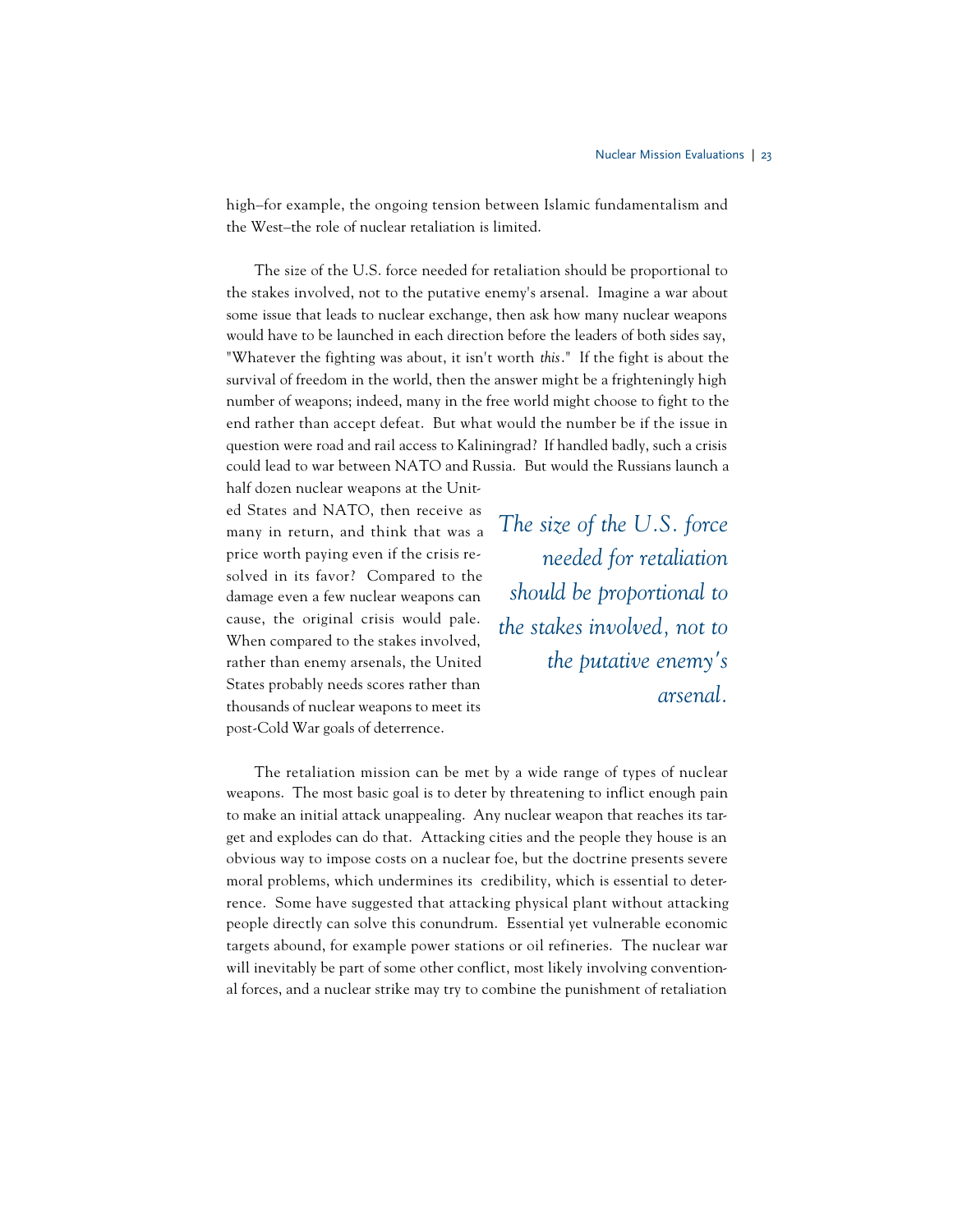with some tactical advantage by attacking conventional military targets or their logistic support. Even this more constrained set of targets is not challenging for nuclear weapons. We must keep in mind that the mission of simple retaliation with the aim of deterring involves inflicting some costs, or pain, on the attacker. Thus, weapons like "mini-nukes" or earth penetrating warheads, which seek to achieve military ends with minimal collateral damage, reduce the pain inflicted and might be less effective deterrents. These weapons are, therefore, discussed in the section on war-fighting.

While the deterrence of Russia, the former Cold War enemy, may have become easier, new deterrence challenges have grown in relative importance since the end of the Cold War. Smaller nuclear newcomers may play by different, and difficult to understand, rules. These states are often lumped under the label "rogue" and while there is not a widely agreed definition of "rogue state," the term is used generally to mean a state that is outside the normal bounds of international behavior and specifically, and most importantly here, is not reliably deterrable. The exemplar of the class is North Korea, with Syria and Iran usually included and also, until recently, Afghanistan, Libya and Iraq. There is debate about whether these states are deterrable or not. Some argue that no one becomes a despotic leader without paying careful attention to his own survival. Thus, while leaders like Kim Jung Il and Saddam Hussein may be grossly indifferent to the welfare of their people, they care very much about maintaining their own positions and are, therefore, deterrable.<sup>[10]</sup> In fact, Saddam was not deterred from invading Iran and Kuwait, and not coerced before the most recent war, because the relevance of U.S. power remained ambiguous in his mind.

The problem is that only failures of deterrence are obvious. So we may never know how deterrable such states are. But these two diametrically opposed possibilities, either easily deterred or impossible to deter, may make little difference to the retaliation mission. If threats of retaliation do not deter nuclear use by these states, then we can put the retaliation mission aside because no force, large or small, will be effective. If the opposite theory is correct, that the leaders of "rogue" states are easily deterrable, then quite small retaliatory forces targeted on the instruments of regime control and survival should be adequate. Indeed, since all of these states have small conventional capabilities compared to those of the United States, nuclear weapons might be superfluous to deterrence. Thus, whichever theory is closest to the truth, the retaliatory forces needed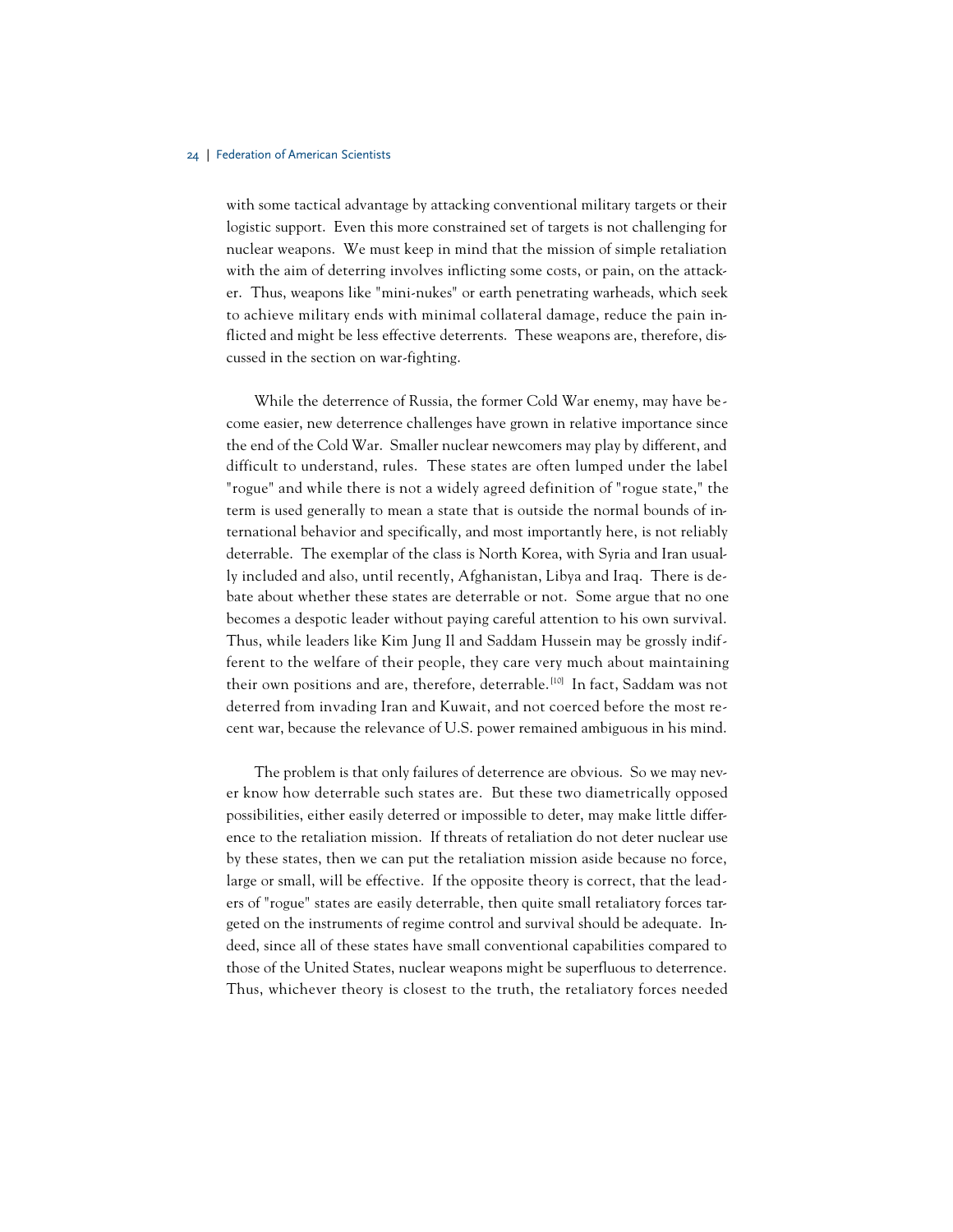range from zero to small. (Of course, some argue that if these regimes cannot be deterred, the United States needs instead robust counterforce weapons, discussed below.)

The deterrence of some states might be questionable but sub-state groups such as al Qaeda are almost certainly not deterrable through threats of nuclear retaliation, not because they would not be deterred by retaliation against targets they value, but because finding such targets is difficult and the targets almost certainly would not be best attacked with nuclear weapons. Consider, for example, if al Qaeda bought a nuclear weapon from corrupt government officials or military officers in Russia or Pakistan and then detonated it in the United States. There are numerous targets that the United States could certainly attack in response, but it is very difficult to come up with targets that require nuclear weapons.

At the end of the spectrum, deterrence blends into **compellance**, that is, not just deterring an unwanted action but forcing some action the United States does want. For example, if the Chinese occupied Taiwan in a lightning invasion before the United States could react, it might then want to force the Chinese to withdraw by threatening nuclear attacks if they failed to withdraw. However compellance works out in theory, blunt retaliatory weapons that might be appropriate to deter attack on the U.S. homeland are probably not those most appropriate to compellance, because United States' first strikes against China will invite Chinese retaliatory strikes in kind. The United States is far more likely, therefore, to first threaten attacks against a severely constrained set of targets, for example the mainland loading docks and airports needed to supply forces occupying Taiwan. Therefore, compellance is discussed later when tactical nuclear missions are covered.

Having a reliable retaliatory force **assures** the United States, allowing confident international engagement. Against a non-nuclear adversary, the United States might suffer major tactical defeats, but national military defeat is not plausible. Having a nuclear retaliatory capability also allows the United States to engage other nuclear powers. In theory, by checking an enemy's nuclear threats and removing nuclear weapons from the equation, the United States can confidently exploit its conventional military advantage.

The assurance of nuclear weapons is tempered, however, by the combina-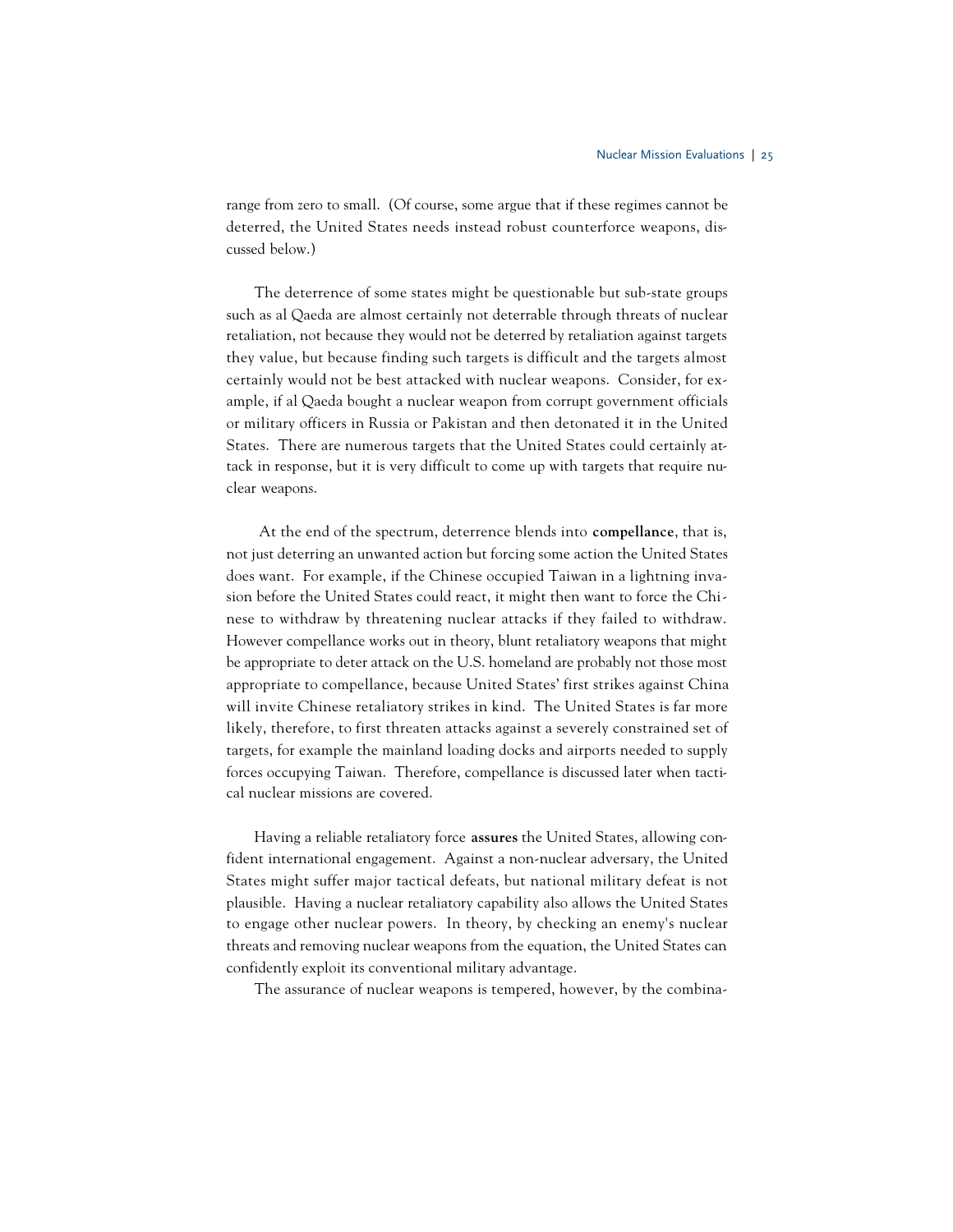tion of asymmetry of stakes and the enormous costs that nuclear weapons can so easily impose. For example, the United States might see a military confrontation with a smaller country as part of some limited regional problem, while the smaller country sees it as a matter of national survival. If the regional power at-

*Much fine tuning of the arsenal, such as putting into Europe U.S.-controlled Pershings and groundlaunched cruise missiles that could reach the Soviet homeland, was designed to tie the deterrence offered by central U.S. strategic forces to the defense of Europe.* 

tacks the United States with nuclear weapons, then even a devastating U.S. retaliation is not going to make good the damage already done. Some strategists have argued that because of the asymmetric view of the stakes involved, the United States must threaten a disproportionate response.

Retaliatory capability should assure U.S. allies as well. It should assure them that their enemies will not attack them with nuclear weapons, because the United States will retaliate on their behalf. It should assure them that the United States has the confidence to come to their aid with conventional forces, not being frightened away by nuclear threats. Perhaps all that is needed for the assurance mission is for U.S. nu-

clear forces to negate enemy nuclear forces so wars can be decided by conventional weapons.

During the Cold War, deterring nuclear attack against NATO Europe was integral to Western defense. Much fine tuning of the arsenal, such as putting into Europe U.S.-controlled Pershings and ground-launched cruise missiles that could reach the Soviet homeland, was designed to tie the deterrence offered by central U.S. strategic forces to the defense of Europe. We should not forget the context of the Cold War debates about deterrence. Much of the concern regarded not the credibility of retaliation for attacks on the U.S. homeland (most analysts thought that could just be assumed) but the credibility of linking U.S. retaliation to Soviet conventional attack on Europe. It was to ensure that link that the United States developed doctrines of escalation dominance and deployed weapons that allowed at least some threat of a first strike against Soviet central nuclear systems.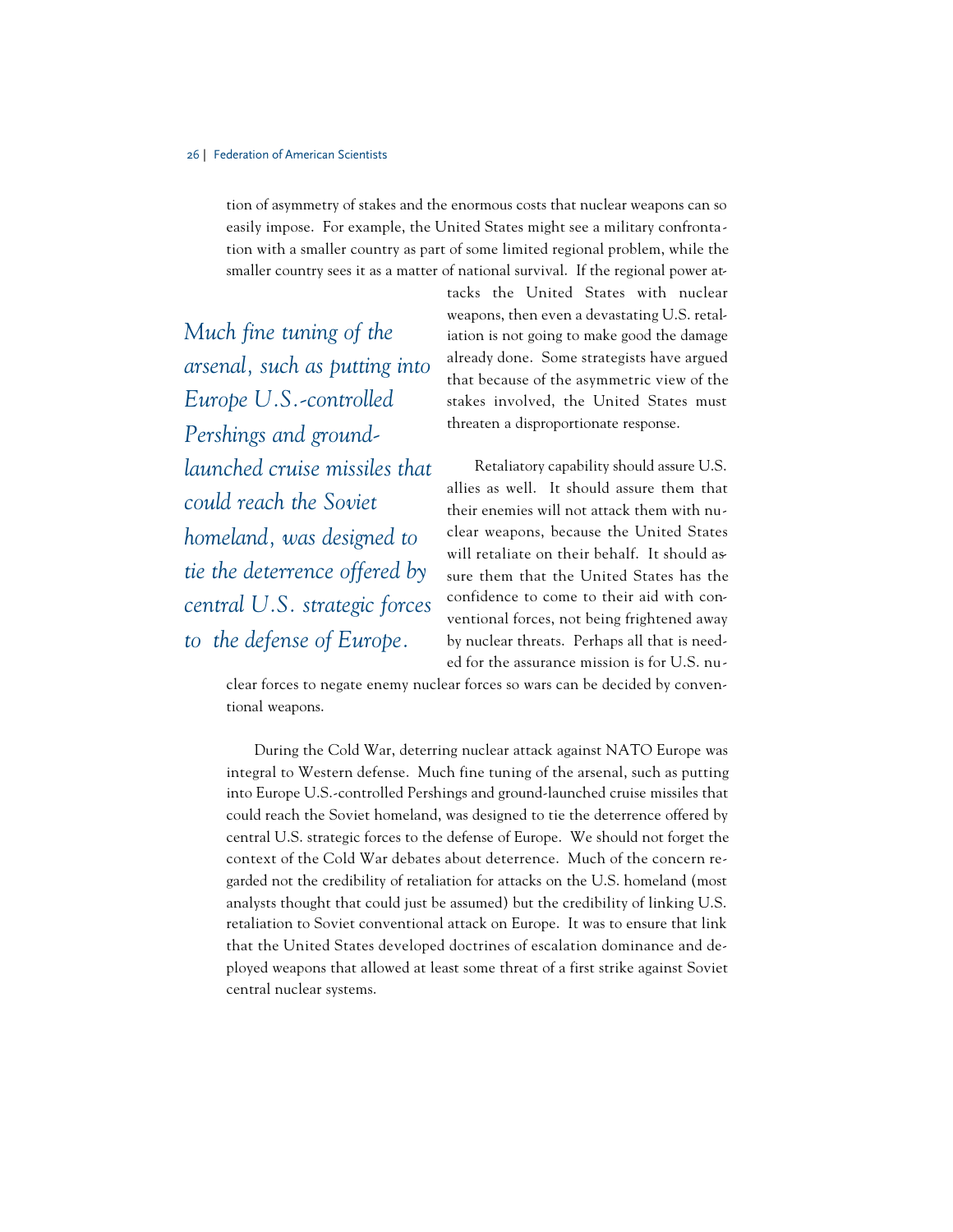Extending deterrence to allies may be more difficult now because the stakes are lower and the credibility of U.S. threats of retaliation may be less. On the other hand, because the stakes are smaller, the numbers of weapons needed for extended deterrence should be much smaller than the number that was required to extend deterrence to NATO Europe during the Cold War. And increasing the number of U.S. nuclear weapons does not increase the credibility of the response. For example, the Russians might someday bully the Latvians because they are mistreating their Russian-speaking minority. But the resolution of that conflict is less important to Moscow than was the Cold War status of Europe; presumably the threats needed to discourage the Russians can be proportionately smaller, and almost certainly no longer need to be nuclear. Also, if the enemy is a smaller country, such as Iran or North Korea, the number of plausible targets is smaller than those in a large country like China or Russia.

Extending deterrence against nuclear threats might be effected through a statement of goals, such as destruction of any regime that uses nuclear weapons, with the means left unstated but without specifically excluding nuclear weapons. Of course, for that threat to weigh in a deterrence calculation, it must be coupled to an implicit assumption that the United States will not seek regime destruction in a conflict with a nation that does not develop or use nuclear weapons. Otherwise, states will see no difference in pursuing nuclear and nonnuclear options. This is a heavy price to pay. The United States would have to forego regime change in places like Panama, Haiti, Nicaragua, Liberia, Grenada, and Yugoslavia, even Iraq, to create a carrot to discourage nuclear proliferation. The nuclear ambitions of just a few states would constrain U.S. power all over the globe.

Our assurance of allies should reduce pressures on allies to produce their own nuclear weapons, but the record of success is mixed here. Britain and France developed nuclear arsenals regardless of explicit or tacit U.S. nuclear guarantees. On the other hand, allies who faced or face potential nuclear threats, Germany, Japan, Taiwan, and South Korea, have not developed nuclear weapons even though they certainly have the technical resources to do so. Neutral Sweden and Switzerland have the technical capability to produce nuclear weapons, face potential nuclear threats, and do not enjoy explicit U.S. nuclear assurance, but neither one developed nuclear weapons. While a U.S. retaliato-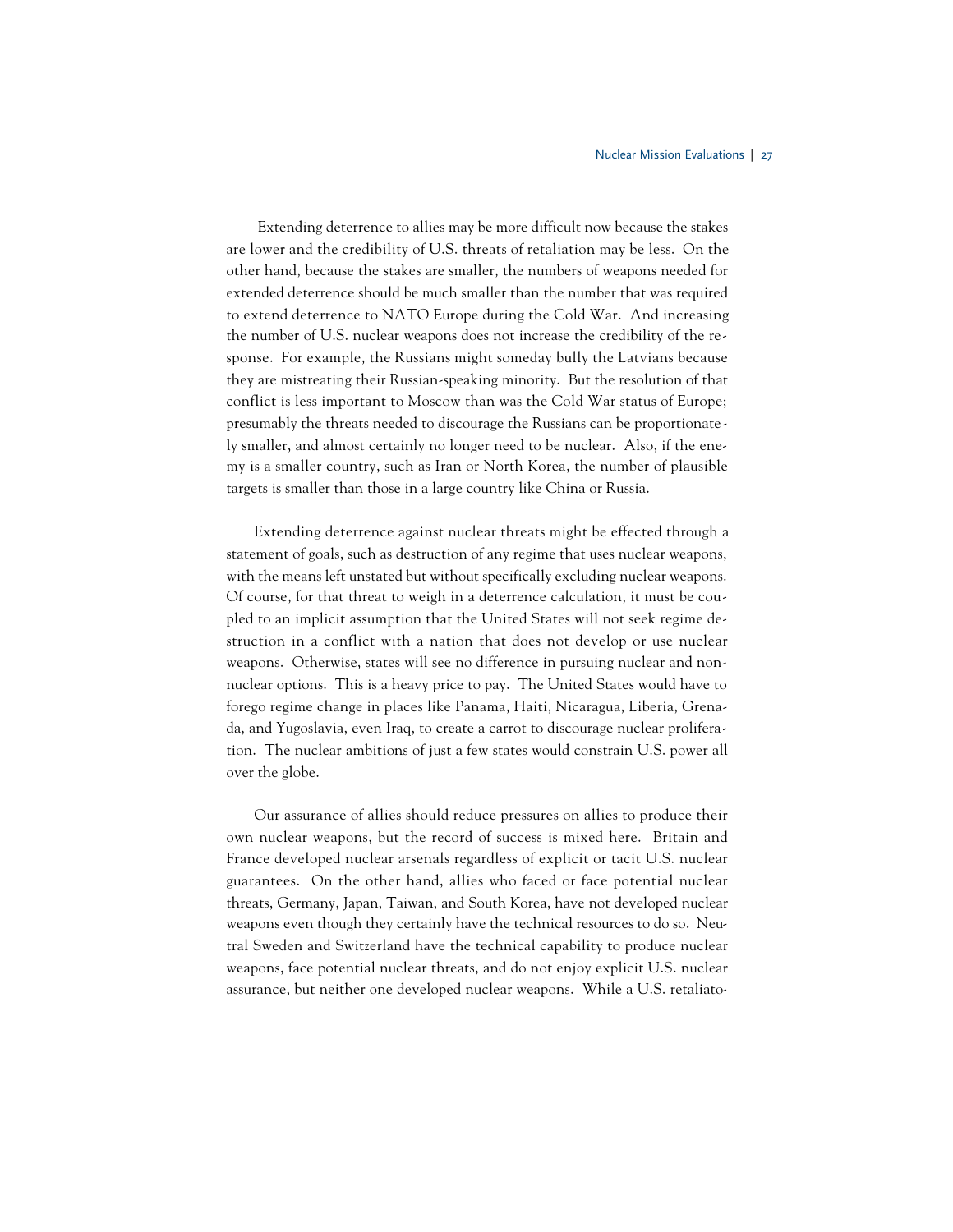ry capability has, no doubt, had an important effect on each nation's decisions about developing its own nuclear weapons, U.S. capability alone clearly does not overwhelm all the other particular consideration of each country. Moreover, experience from the nuclear age provides almost no insight into a quantifiable relationship between the size of the U.S. retaliatory force and the effects on allied proliferation. If the United States had had an arsenal twice as large, would Israel not have built nuclear weapons? Or if only half as large, would Japan have gone ahead with a nuclear program? Couching the questions in these terms at least suggests that there is at best a weak quantitative link between U.S. arsenal size and other nations' nuclear decisions

It is also unclear how much a U.S. retaliatory capability **dissuades** other countries from deploying nuclear weapons. Dissuasion is like deterrence in that failures are obvious but successes not. The Soviet Union went on a crash program to develop its own nuclear weapons as a counter to U.S. capability, so the U.S. arsenal did not "dissuade" it but may have accelerated Soviet developments. It seems almost certain however that the Soviet Union would have built nuclear weapons eventually whether the United States had them or not, suggesting that the U.S. arsenal affected the "when" more than the "whether" in Soviet decision-making. China's nuclear calculus might have weighed the Soviet Union as heavily as the United States.

There is also little evidence that the U.S. retaliatory capability dissuades lesser powers. (There is an additional argument that a counterforce capability, discussed below, dissuades, but that is in addition to the retaliatory capability considered here.) Again, there is the observational bias that only failure to dissuade is obvious. Nevertheless, there have been some failures. Iran, Iraq, North Korea, and Libya have shown various degrees of interest in pursuing nuclear weapons. While the Iranian and Iraqi nuclear programs predated hostile relations with the United States, the North Korean and Libyan programs were in part intended as counters to U.S. power. Given the United States' ability to utterly obliterate them in a nuclear retaliatory strike, pursuing a nuclear programseems irrational viewed in isolation. Part of each country's motivation is, of course, regional and independent of the United States.

Perhaps another part of the answer is, ironically, that the United States is already so powerful. Smaller powers know that the United States can destroy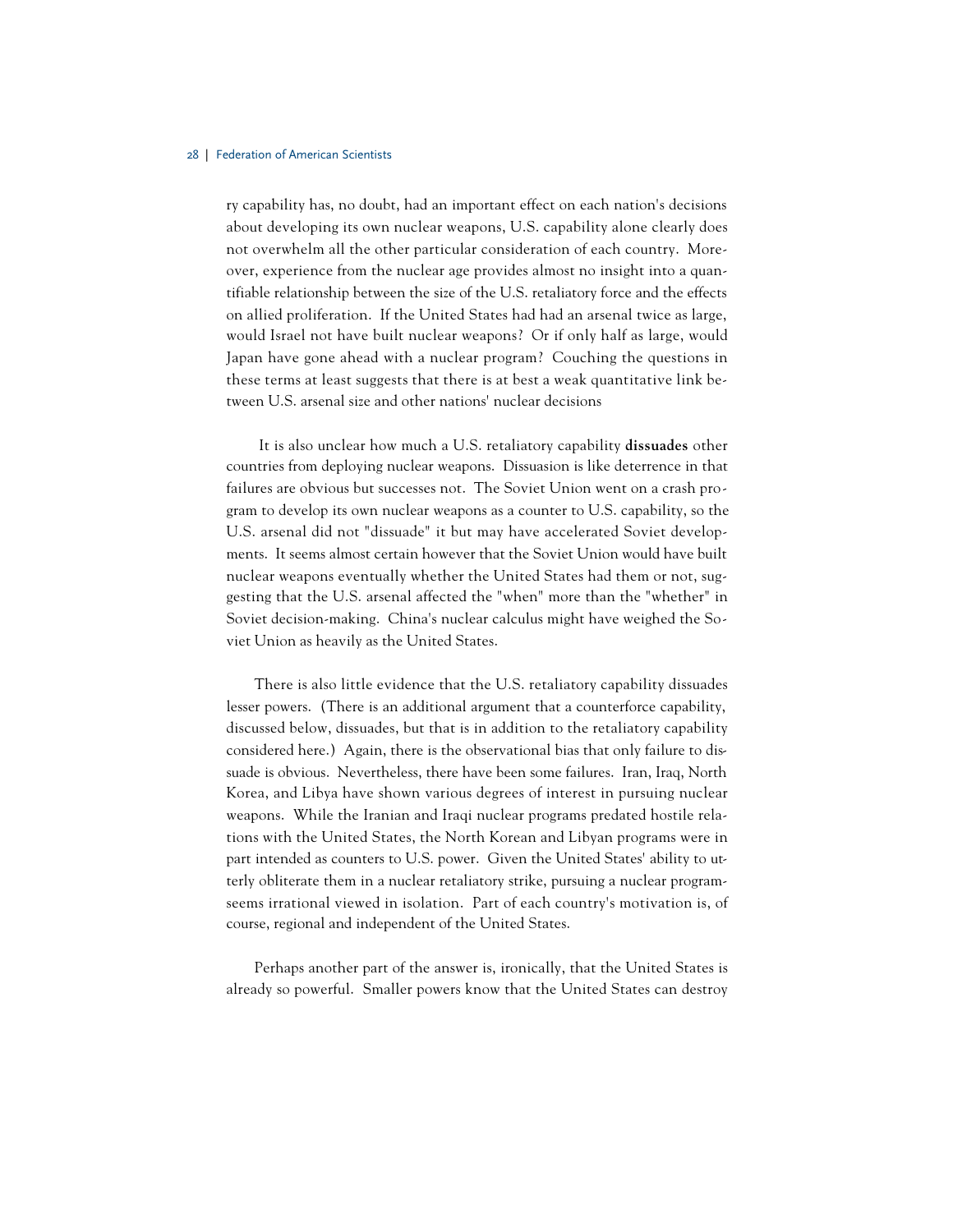them with conventional forces, so bringing down on themselves the additional threat of being defeated by nuclear forces is less fearsome than it might appear. If military risks are not increased, then even marginal benefits of nuclear weapons can tip the balance. These benefits include the ability to threaten heavy U.S. casualties in the hope of giving the United States pause before considering a military intervention. Given the overwhelming conventional military advantage the United States has in most of the world's theaters, costs other than increased military risk must be imposed to discourage nuclear programs.

If the power of nuclear dissuasion is reduced when a smaller nation considers U.S. total forces, then perhaps the dissuasion effect of nuclear forces could be increased by linking crisis outcomes to the possession of nuclear weapons, just as for deterrence discussed above.

Retaliatory forces clearly must be able to **destroy** or defeat at least some enemy targets if they are to inflict sufficient pain. The premise of retaliation is to be able to threaten to punish by destroying something of great value to a potential aggressor. At least during the earlier years of the Cold War, the targets of a retaliatory strike were cities, which are easy to destroy (and the smallest targets that could be hit, given the inaccuracies of early missiles). Cities certainly met the requirement of being valuable. But today attacking civilian-filled cities with nuclear weapons is so problematic that it reduces the credibility of the threat. Thus, there have been attempts to find other, more specific targets for retaliatory forces. Suggestions have included nuclear forces, political leadership, or specific economic targets. If the point of retaliation is to punish, then the question is not whether the forces can destroy any *particular* target but whether they can destroy *some* targets that cause enough loss to the enemy. With nuclear weapons, this is an easy goal to achieve.

**Mission 3: Retaliate for CBW attack against homeland Mission 4: Retaliate for CBW attack against allies Mission 5: Retaliate for CBW use in military theater**

Nuclear retaliation can **deter** non-nuclear attacks on the United States and its allies. Deterring CBW attacks on the United States, its allies, or its military forces is logically and analytically equivalent to deterring nuclear attack. There are differences of degree, of course. The fundamental difference is that most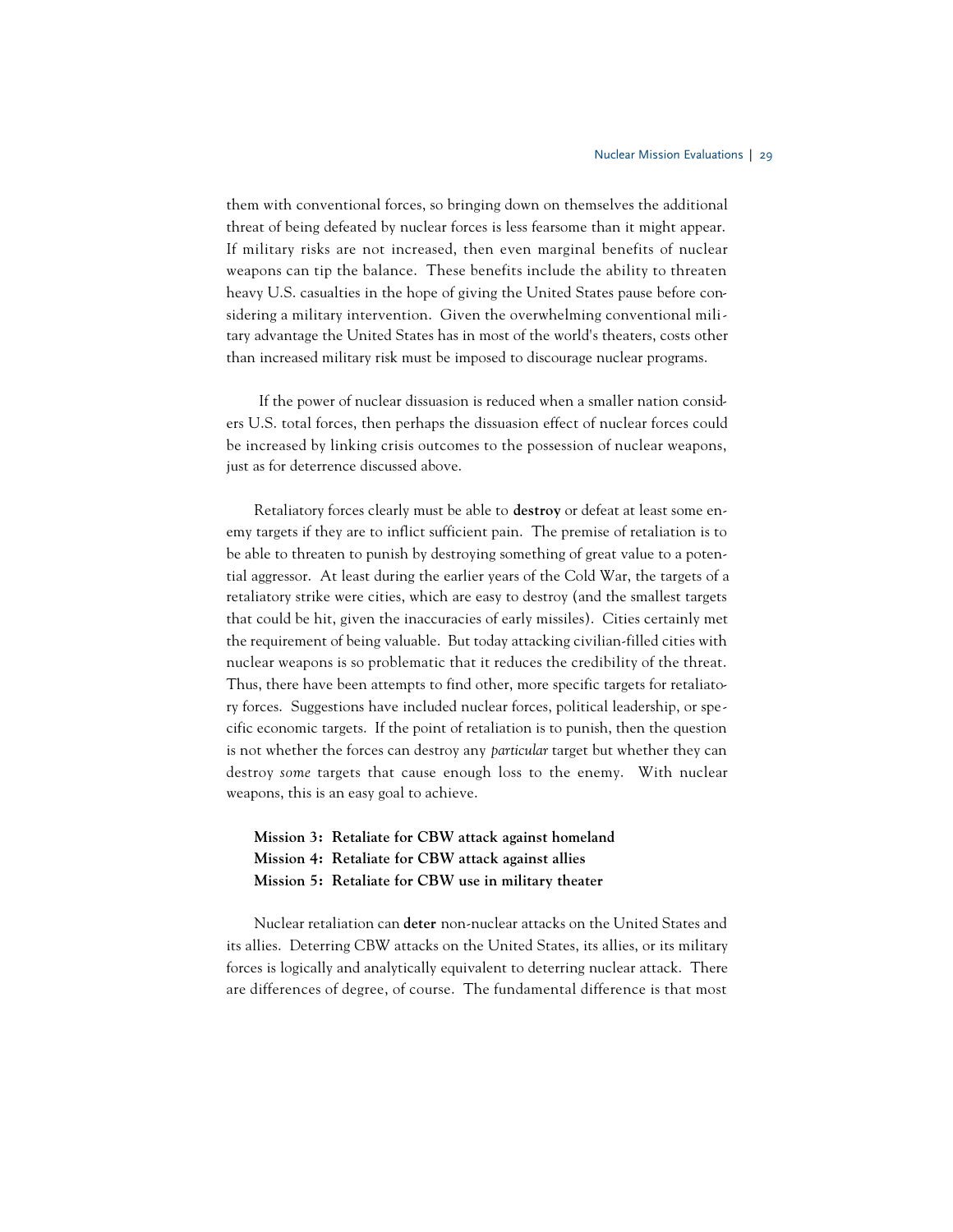plausible chemical and biological attacks will be far less damaging than nuclear attacks. An unfortunate semantic trend is the ever widening definition of "weapons of mass destruction." The term has been applied to truck bombs and cyber-attacks. The profligate application of the WMD label threatens to obscure the huge difference between the truly horrific effects of nuclear weapons and everything else. When compared pound for pound, the difference between nuclear weapons and CBW is even greater. Nations reserve their most expensive delivery systems for what they judge to be their most powerful weapons, and they load their intercontinental ballistic missiles with nuclear warheads, not chemicals or biological weapons. (Although a single attack with some hypothetical future *infectious* biological agents, for example, vaccine-resistant smallpox, might be even more destructive than a single nuclear attack. Under certain conditions, anthrax attacks can also result in huge numbers of deaths. [11])

When analyzing how to deter a CBW attack, we first need to understand what its purpose might be. CBW attacks against the U.S. homeland would presumably have much the same motivation as nuclear attacks: to impose high enough costs on the United States to shock it into withdrawing from some contest, or at least to demonstrate the attacker's seriousness. A retaliatory threat forestalls the attack if the attacker's expected costs imposed by retaliation outweigh the expected benefit of the attack. A CBW attack will almost certainly be less damaging, hence less shocking and less likely to alter U.S. behavior, than a nuclear attack. So the attacker's expected benefits, or the expectation of a given benefit, will be less and the costs that need to be imposed on the attacker to offset the benefits will be less. Whatever the nuclear retaliatory capability needed to deter nuclear attacks is, therefore, sufficient to deter CBW attacks.

One problem with using the threat of nuclear retaliation to deter CBW attacks on the homeland is not that nuclear weapons are inadequate to the task, but that they are excessive, thus raising the question of the proportionality, and hence the credibility, of their use. Another perspective on the problem of proportionality is to consider what is proportionate. Against non-nuclear attacks, conventional military responses probably are adequate, and the United States has immense reserves of conventional military power. Most nations are usually effectively deterred from attacking the United States without even considering the possibility of a nuclear U.S. retaliation. Viewed in context, the question is not the utility of nuclear weapons in deterring CBW attack, but the relative ad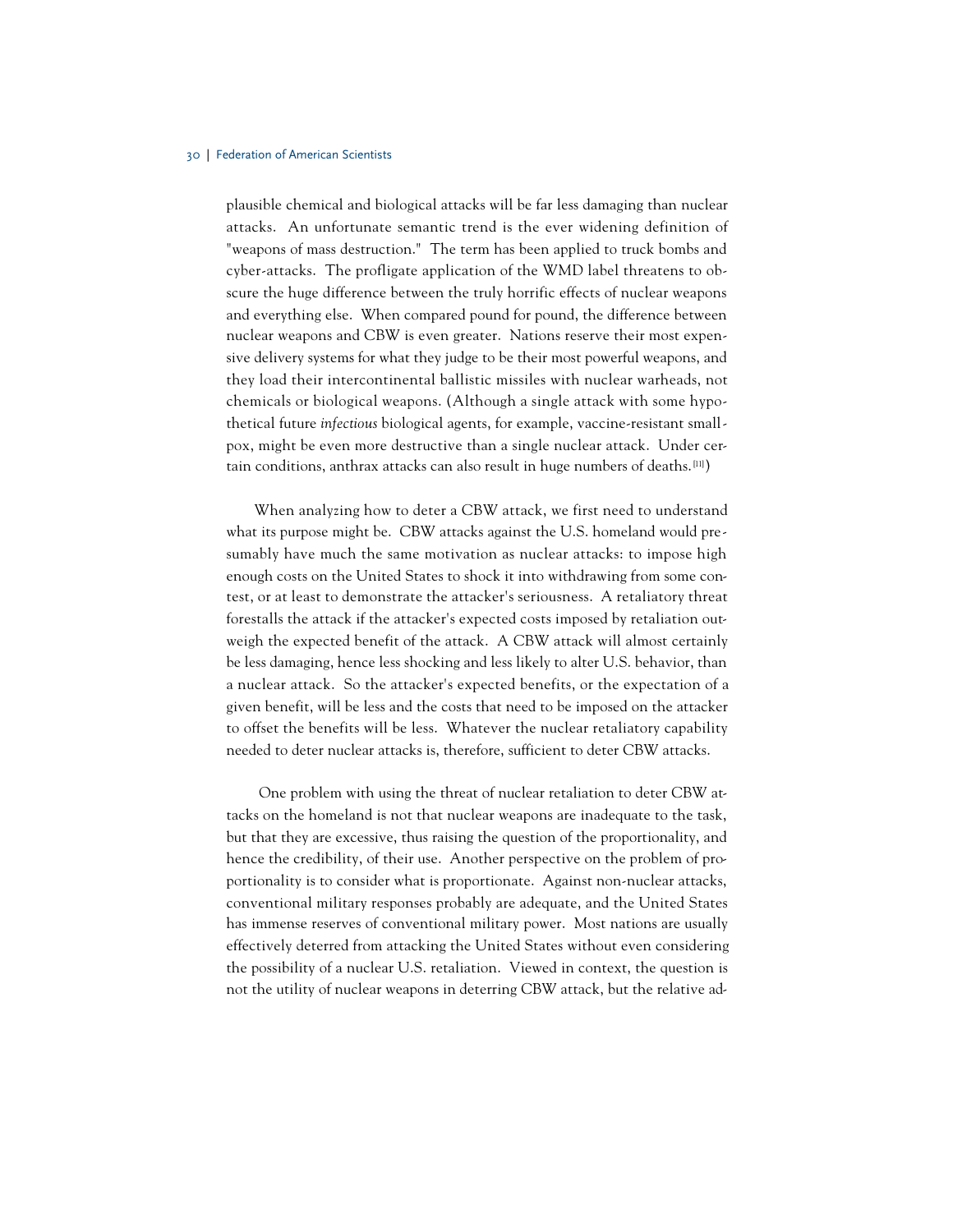vantage of nuclear retaliation when compared to alternatives. The attractiveness of nuclear weapons as retaliatory weapons is squeezed from both sides: as the importance of the action being deterred becomes less threatening, nuclear use becomes less credible, while non-nuclear weapons become more effective. The relative advantage of nuclear weapons quickly disappears.

Questions about the plausibility of nuclear retaliation against CBW attack is one motivation for developing smaller warheads. Reducing their effects, so the argument goes, increases the credibili-

ty of their use, hence increasing their de-

at deterring aggression in the first place. Stated in its simplest form, this is an argument that making nuclear weapons more likely to be used makes them less likely to be used, what we call the "more is less" argument. Because the arguments for increasing the usability of nuclear weapons to reduce the likelihood of their use applies to the retaliation mission against either nuclear weapons or CBW, the mis-

terrent value, that is, making them better *We conclude that increasing the "usability" of nuclear weapons will, as common sense suggests, make them more, not less, likely to be used.*

sion of discouraging nuclear and CBW development, and nuclear war-fighting missions, and because the discussion is technical and mathematical, we cover it in the Appendix. To summarize, the "more is less" argument requires that increases in "usability" result in decreases in the likelihood of a crisis that more than make up for the increased likelihood of nuclear use in the crisis. The overall likelihood of nuclear use goes down with increased usability only if there are very strong links between threatened nuclear use and crisis deterrence, stronger indeed than we judge most people are willing to believe. We conclude that increasing the "usability" of nuclear weapons will, as common sense suggests, make them more, not less, likely to be used.

Even if the "more is less" argument is wrong does *not* mean that threats of retaliation with nuclear weapons will fail to deter, which is, after all, the mission goal being considered here. A greater willingness to use nuclear weapons, indeed, their occasional use, might indeed give potential aggressors additional pause but then we must consider the costs of the increased use. The routine use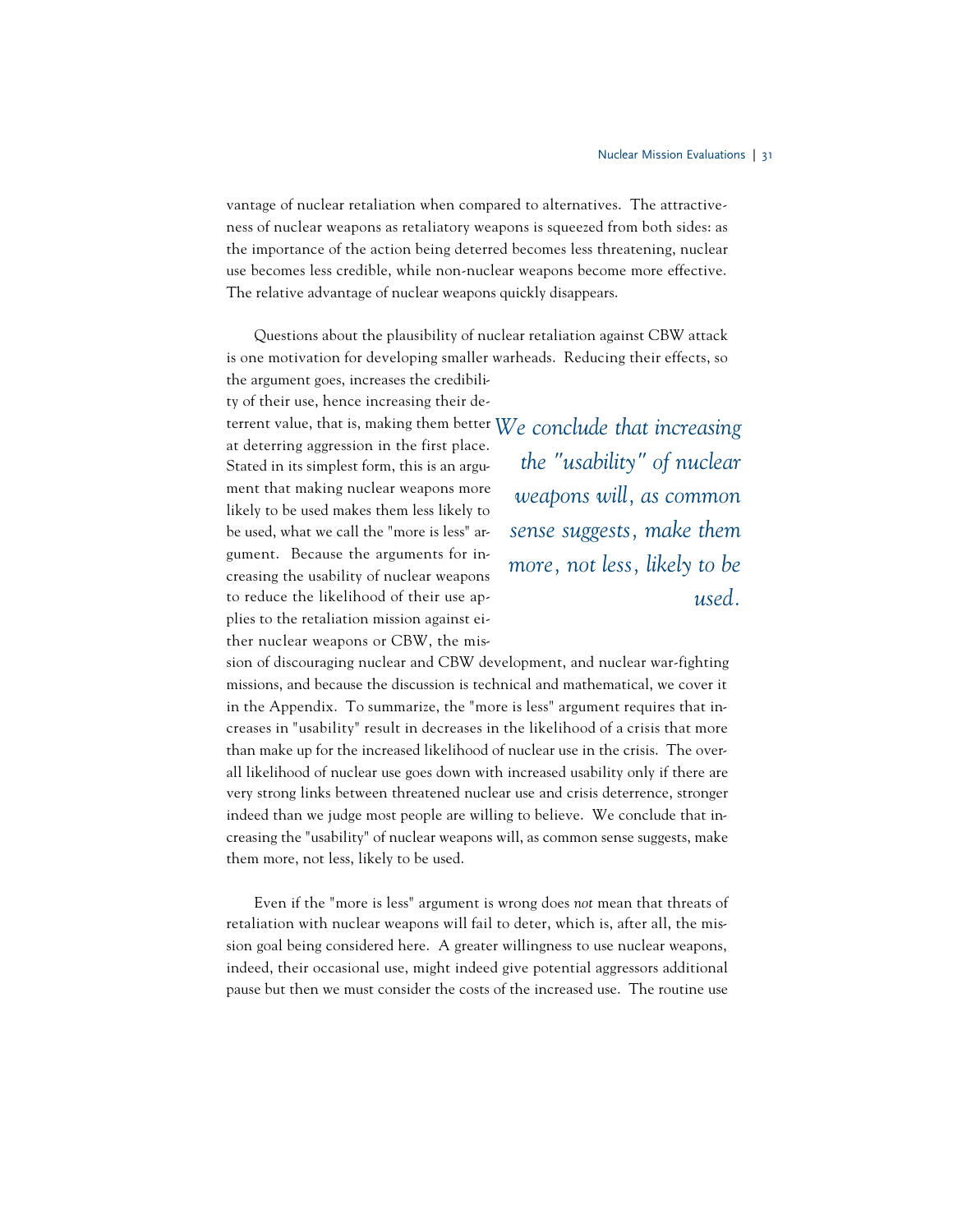of nuclear weapons will most likely earn negative scores for deterring nuclear weapons, because we cannot expect that only the United States will routinely use them. Using nuclear weapons in response to CBW attacks may increase the deterrence of CBW attack at the cost of increasing the likelihood of later nuclear use. Routine use will more broadly legitimize nuclear weapons, earning negative dissuasion scores as other nations try to obtain them.

This discussion has thus far implicitly considered retaliation for CBW attack on the U.S. homeland. The logic is much the same for evaluation of the mission of retaliating for *CBW attacks on allies*. As with homeland attacks, the effect of CBW attacks on allies will be less than nuclear attacks, so whatever retaliatory pain is adequate for nuclear deterrence is adequate for CBW deterrence. The credibility of nuclear retaliation is more of a problem in the case of attacks on allies, because self defense may seem to better justify U.S. nuclear retributive attacks than do attacks on allies.

Using the threat of nuclear retaliation to deter *CBW attack on U.S. military forces* is qualitatively different from deterring attacks on the homeland or on allied civilians. Nuclear weapons would be enormously destructive whether used against civilian or military targets. Chemical and biological weapons, in contrast, could be devastating if used against civilians but would not be particularly useful against a well-prepared military force, such as one the United States would deploy. Constant protection against CBW attack slows down a military operation but with modern protective gear, a military force can operate in a contaminated environment for extended periods and the number of casualties should be low for a disciplined force. While chemical attacks are effective as harassment, if the goal is to destroy a prepared military force, high explosives are, pound for pound, probably more effective than chemicals. Thus, the question of proportionality is moved to the fore. The United States would be retaliating not so much because of the military effect of the weapons but because of the stigma of their use. (Recall that we are discussing the retaliation mission, not the counterforce mission, discussed below.) Thus, if the United States were to make a policy of retaliating with nuclear weapons if CBW is used against its military forces, it would be using militarily devastating weapons in response to militarily ineffective weapons. Nuclear weapons should, therefore, easily deter military CBW use *if* their use were credible. We should remember that U.S. forces advanced from Kuwait to Baghdad wearing chemical garb almost all the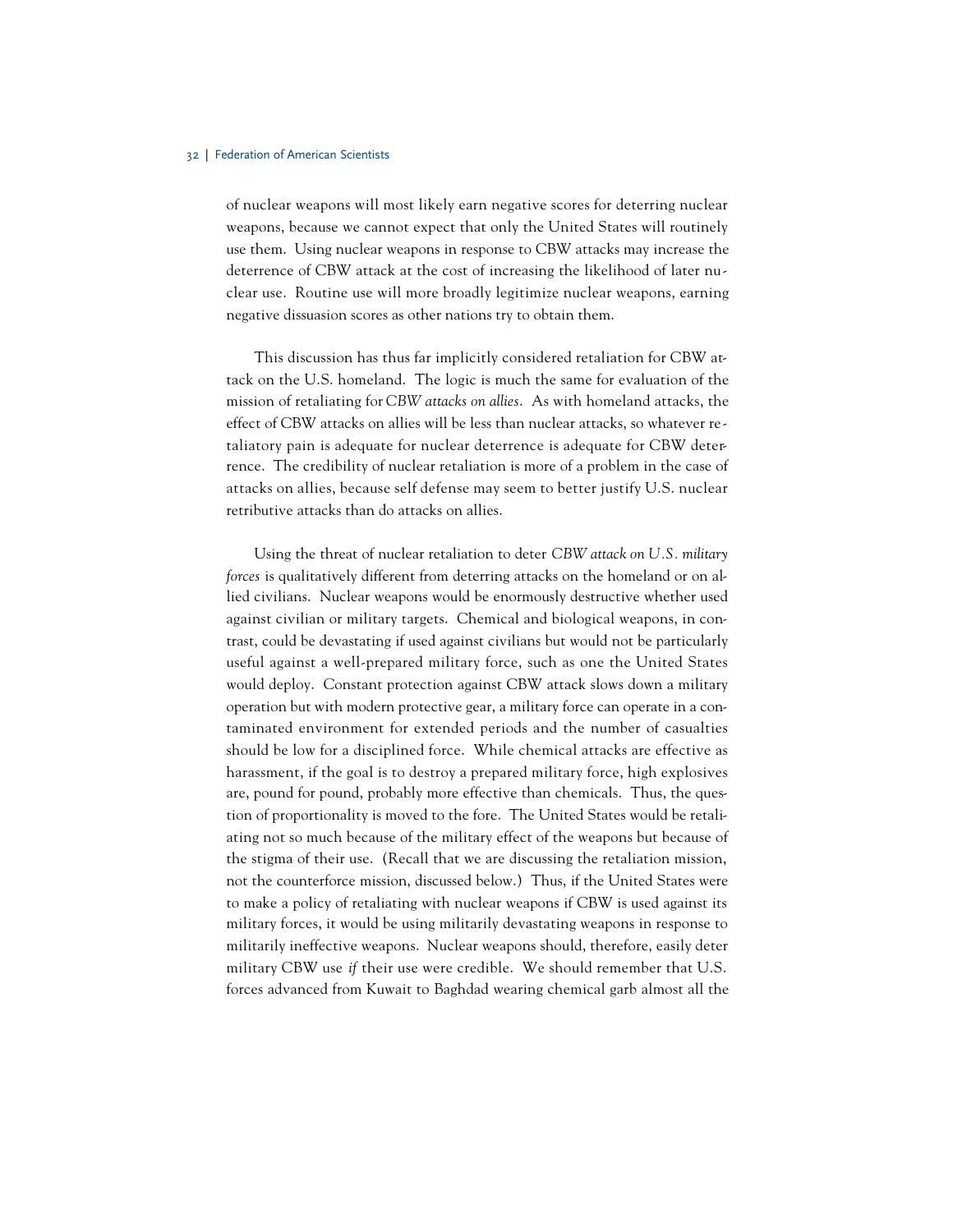time, with masks, gloves, and boots at the ready. Many false alarms caused U.S. forces to go to full protective garb; yet the advance continued. The results of a CBW attack on U.S. military forces almost certainly will not warrant a nuclear response.

The same arguments could be applied to any military attack on U.S. forces. If attacked with conventional weapons, the United States could routinely and reliably retaliate with nuclear forces and probably thereby deter conventional attacks, but no one seriously proposes this. And not because it would be ineffective in achieving its proximate goal of deterrence, but because of the other costs that such a policy would incur, such as encouraging the proliferation of nuclear weapons and increasing the long-term risk of nuclear attack on the United States. In the language of our criteria, a positive deterrence score is outweighed by a negative dissuasion score.

It is interesting that we can find no one who proposes a chemical weapon response to chemical attacks on U.S. or allied military force. While nuclear weapons are still considered by some to be weapons that one can at least consider using, chemical weapons are apparently beyond the pale. But a symmetric use of chemicals might strongly favor the U.S. military because survival in a chemical environment requires discipline and attention to protocol, which in turn demands high levels of training. The United States has the best trained military in the world and would almost certainly suffer less in a chemical environment than any foes. Chemical clouds would not necessarily disperse any more widely than radioactive fallout and would decay more quickly in the environment, allowing more rapid return to contaminated areas. Differences in the effects and uses between chemical and nuclear weapons cannot explain why chemical weapons are condemned on moral and humanitarian grounds more than nuclear weapons.

# **Mission 6: Deploying weapons capable of attacking enemy nuclear weapons to discourage their development**

**Mission 7: Deploying weapons capable of attacking enemy CBW weapons to discourage their development**

This set of missions is supposed to **dissuade** weapons development. It is distinct both from the retaliation mission above intended to deter and from the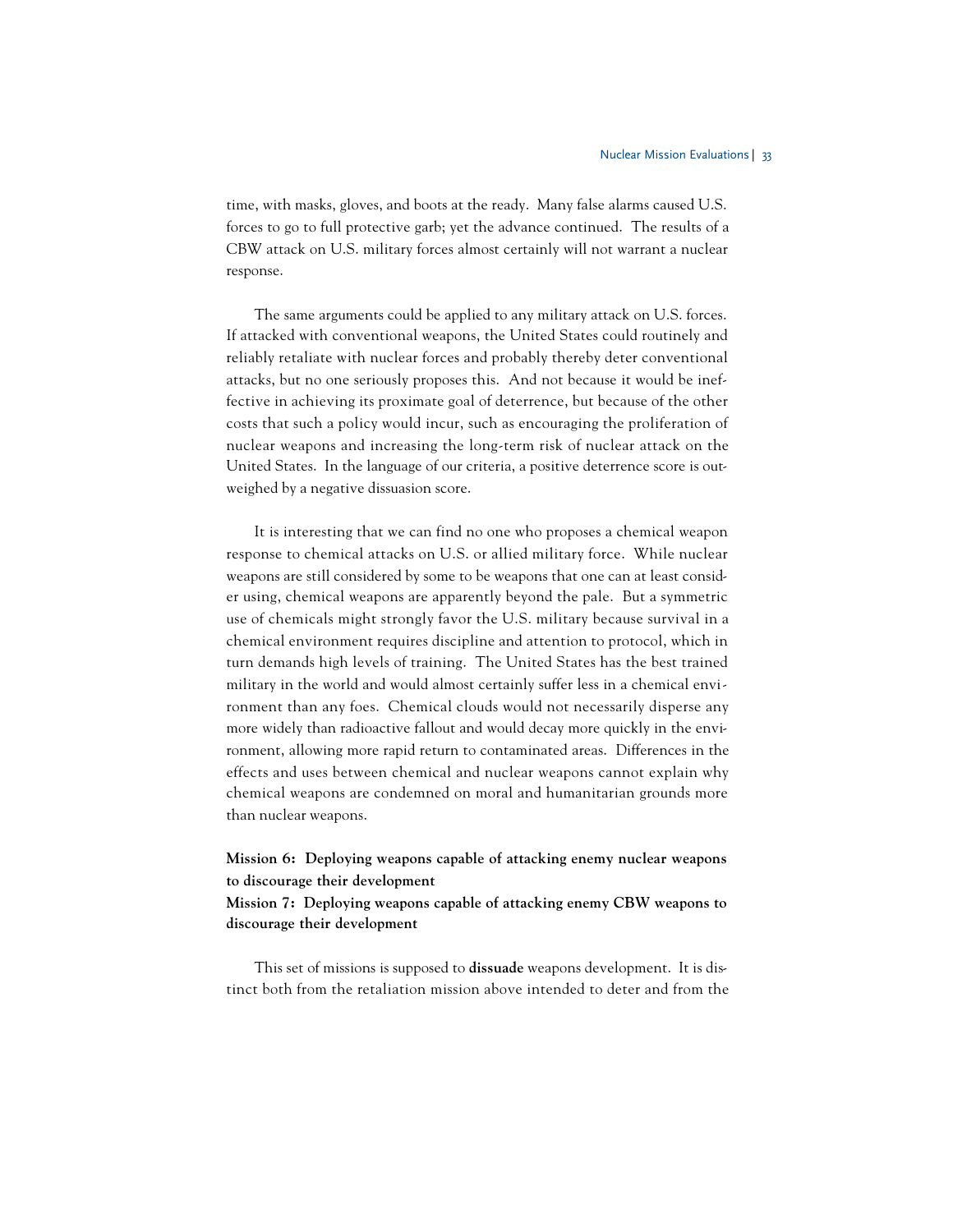damage limitation mission discussed below. The logic behind dissuasion is that, if the United States develops nuclear weapons that can easily destroy nuclear weapons or CBW or whatever it wishes, then there is little advantage to having nuclear weapons or CBW and potential enemies will not pursue their development in the first place. This is, therefore, explicitly *not* a retaliatory mission, but a mission to have the apparent ability and intent to dig out and defeat CBW

*The only nuclear arsenal in the world that is even remotely focused on being able to attack the United States' nuclear arsenal or to survive an attack from it, is Russia's and the Russian/Soviet arsenal was built up despite a clear U.S. focus on trying to be able to destroy it.*

or nuclear weapons before they are used (although, perhaps after first use of some CBW or nuclear weapon by the enemy). The technical requirements for meeting the mission are almost identical to the counterforce missions discussed next, and the technical discussion is more appropriate there.

The main difference between this mission and damage limitation is that the United States hopes to use the threat of effective future employment to **deter** behavior (specifically development and deployment) rather than using actual employment to destroy weapons. Just as the advent of naval

aviation made battleships so vulnerable that nations eventually stopped building them, if the United States builds weapons that can destroy enemy CBW and nuclear weapons at will, potential adversaries will not even bother to try.

Several conditions must be met for this mission to be relevant and several more must be met for it to be successful. The nation in question must be deterred by U.S. potential and not motivated by other security concerns. India, Pakistan, and Israel developed their nuclear weapons without regard to whether the United States could destroy them. The structure of China's nuclear arsenal suggests that it is more concerned about Russia, and perhaps India, than it is about the United States. The only nuclear arsenal in the world that is even remotely focused on being able to attack the United States' nuclear arsenal or to survive an attack from it, is Russia's and the Russian/Soviet arsenal was built up despite a clear U.S. focus on trying to be able to destroy it.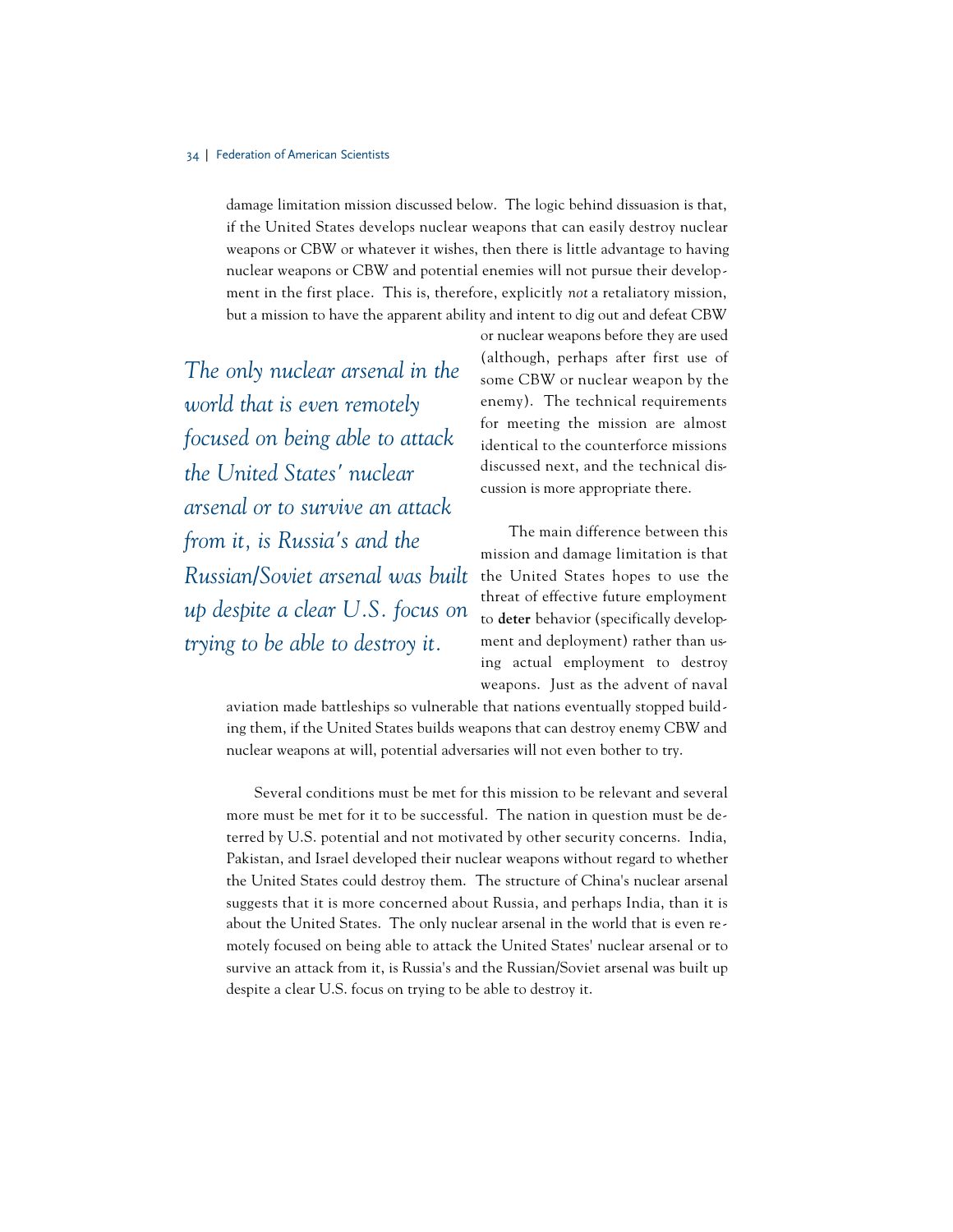We put aside until the next section on damage limitation the technical questions about whether deeply buried targets can be found and destroyed. This mission must assume that they can be and, moreover, that an adversary will forego weapons development rather than pursue more survivable deployment. History suggests the opposite. The global move toward deep underground weapon storage is itself a direct result of advances, primarily by the United States, in precision bombing. There is no reason to believe this is the last iteration in the ongoing process of measure and countermeasure. Nations may go ahead with weapons development and simultaneously pursue new survivable basing, for example, by dispersing weapons or just digging deeper.

Effectiveness of this mission also requires that adversary nations believe there is some chance that the United States will attack their CBW and nuclear weapons when they are able. Specifically, if they choose some form of dispersion to enhance survival of their forces, then the United States must be willing to consider attacking the forces when their locations are known. This may require U.S. first strikes with nuclear weapons. Indeed, it may require that the opening move of the war be a U.S. surprise nuclear attack, striking weapons before they can be dispersed and deployed. In preparation for battlefield use, many types of weapons would be deployed among combat units and these could be attacked with either nuclear or conventional weapons. Thus, for this nuclear mission to be effective, adversaries must believe that it is at least possible that the United States will pursue an aggressive nuclear policy that includes either nuclear first strikes, which might force early dispersal, or nuclear attack on dispersed forces. Whether the United States actually follows such a policy, it will have to convince adversaries that it is, in fact, doing so. Furthermore, the costs of crisis instability, for example inducing adversaries to set very low thresholds for dispersal of nuclear and CB weapons or delegation of launch authority, will be incurred whether or not the United States actually plans on a tactic of early preemptive strike. This mission will, therefore, receive negative allied **assurance** scores and negative **deterrence** scores.

Deterrence is a matter of trying to nudge a potential adversary's cost/benefit calculations in such a way to push him away from making an undesired decision. When this dissuasion mission is evaluated from that perspective, we must ask how a nuclear capability makes any *additional* change to the existing deter-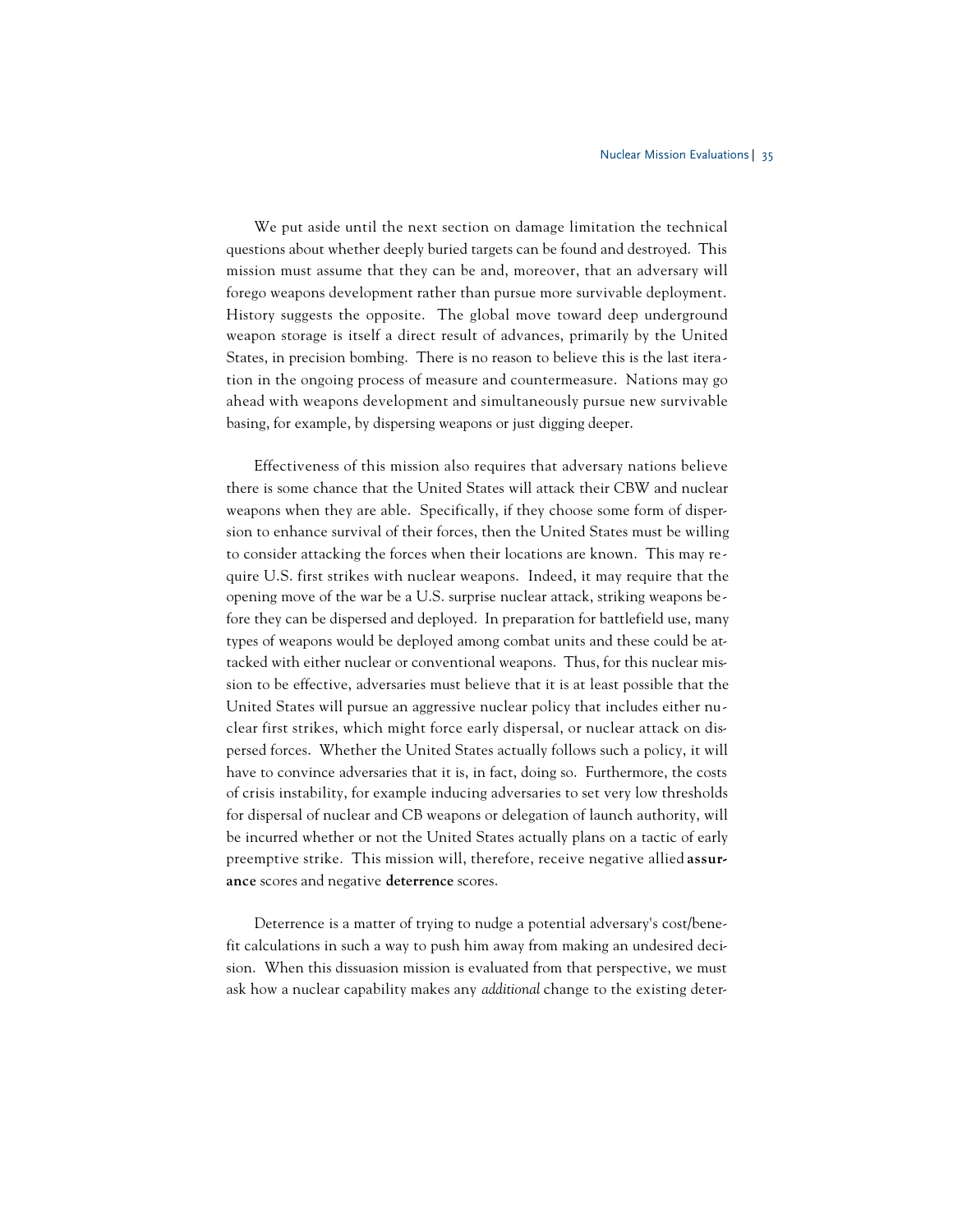rent calculus. Certainly, if a country uses nuclear weapons against the United States, there is a near certainty that the severest possible retribution will follow. This must already figure into any nation's calculation of the utility of nuclear weapons. While impossible to quantify, the additional disincentive coming from any U.S. targeting capability is probably small. We must also consider how assigning this mission to nuclear weapons changes an adversary's calculation when conventional weapons can accomplish the mission as well, or as poorly.

# **Mission 8: Damage-limitation attacks against nuclear weapons in military theater**

# **Mission 9: Damage-limitation attacks against CB weapons in military theater**

This set of missions seeks to limit the damage that enemy CBW and nuclear weapons can do by **defeating** them before they can be used. This mission seems to be the single most important, or at least the most common justification, for development of new "small" and earth-penetrating nuclear weapons. These new nuclear weapons are sometimes presented as generic "bunker busters," including such targets as command centers, for example, but when specifics are included, chemical and biological weapons in particular are likely to be cited.

The damage-limitation missions are the ones for which the technical feasibility of the missions are most questionable. One might debate forever whether destroying cities is an appropriate form of retaliation but no one doubts that nuclear weapons could do it. There is, in contrast, considerable uncertainty regarding the identification of targets, the effectiveness of nuclear weapons attacking hard targets, and the consequences of such an attack.<sup>[12]</sup> The details of the technical effectiveness of these missions become especially important when the goals demand near total success. If the goal is to eliminate 100% of an enemy's stockpiles of some infectious biological agent because even a small release is potentially catastrophic, then there is a big difference between 95 percent effectiveness and 100 percent effectiveness, certainly a bigger difference than between, say, 50 percent and 55 percent effectiveness.

Current discussion of this mission focuses on three issues: first, the proliferation of CBW and, to a lesser extent, nuclear weapons; second, the world-wide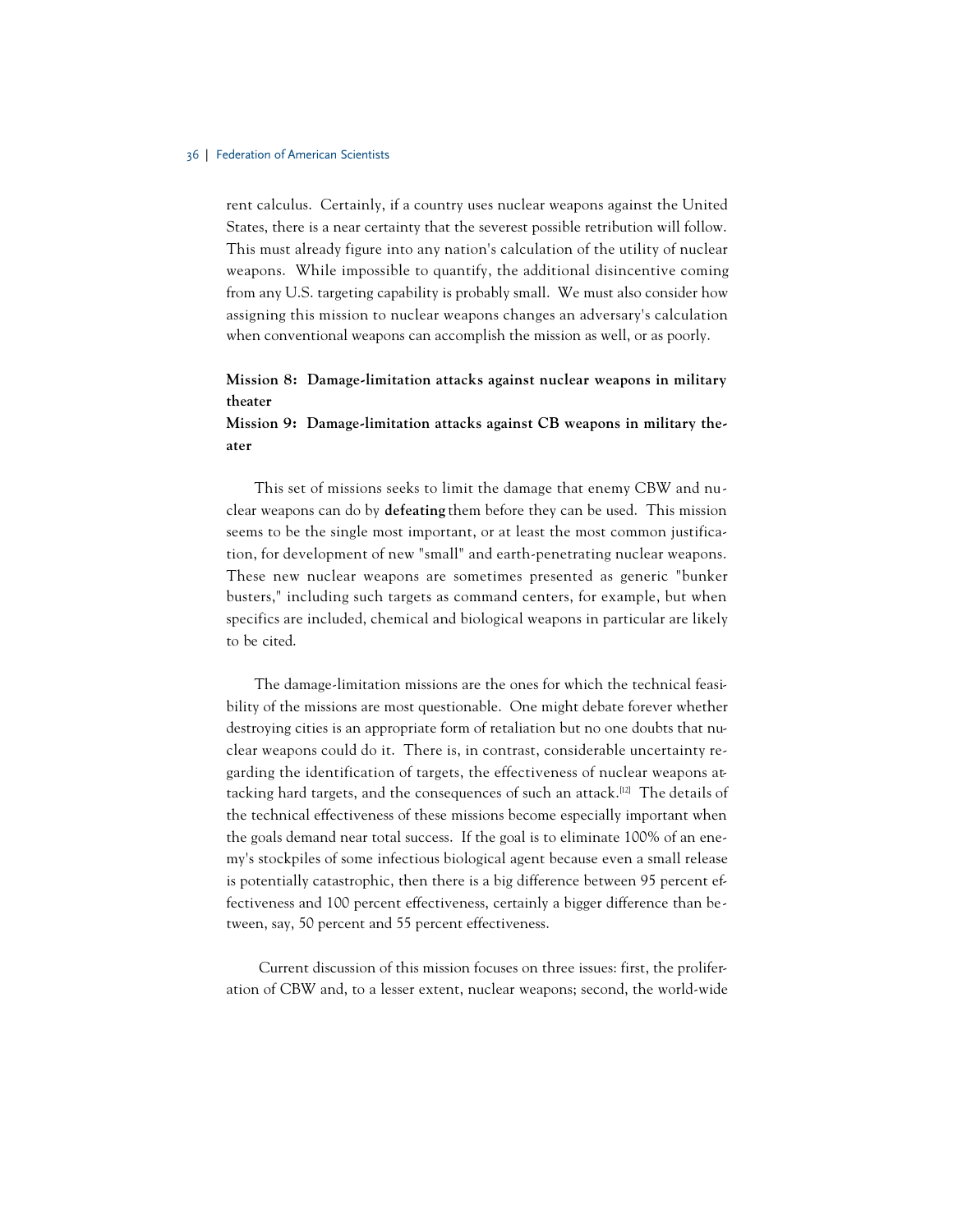move to build deep underground hardened bunkers to protect these weapons; and, third, the collateral effects of attacking these targets with existing U.S. nuclear weapons. The number of states with active chemical weapon programs is probably less than during the Cold War; several states party to the Chemical Weapons Convention have pledged to eliminate existing weapons programs; certainly Iraq and probably Libya and eventually Russia can be removed from the list<sup>[13]</sup>. Chemical weapons proliferation may be another example of a problem that appears to be a new post-Cold War phenomenon which, on closer examination, was present all along but was overwhelmed by, or included within, other security concerns during the Cold War and now has come into focus. The situation with biological weapons is more worrying. In that case, there are ongoing proliferation pressures and some technical advances in genetic manipulation that make biological weapons an increasing concern. Regardless of whether the number of threats is moving up or down, it is undeniable that the United States is now more concerned than previously about the threats of biological and chemical weapons.

Advocates of this nuclear mission are not just concerned about the proliferation of CBW but about the mere existence of the deeply buried or very hard bunkers where these weapons might be stored. Some fear that if any enemy can have any asset that is invulnerable it could change the outcome of the war.<sup>[14]</sup> The United States has large-yield nuclear weapons that can be exploded on the ground to collapse underground storage bunkers. Nevertheless, some very hard or very deep targets may be immune to attack from large nuclear weapons. Combined with worries about collateral effects of large nuclear weapons used in a confined theater war, this new class of deep targets might become, if not invulnerable, effectively immune to attack. These enemy sanctuaries motivate deployment of new nuclear weapons to attack them. In the rest of this section, we discuss this "counterforce" mission in terms of these specialized weapons.

When reviewing the public debate about this mission, we must counter any statement about the effects and effectiveness of nuclear weapons with the question, "Compared to what?" It is true that specialized smaller nuclear weapons might be just as effective as large weapons in destroying underground bunkers and would have substantially reduced collateral effects. This does not mean that the collateral damage, particularly radioactive fallout, will be small; it would only be smaller than that of a ground-burst weapon up to twenty times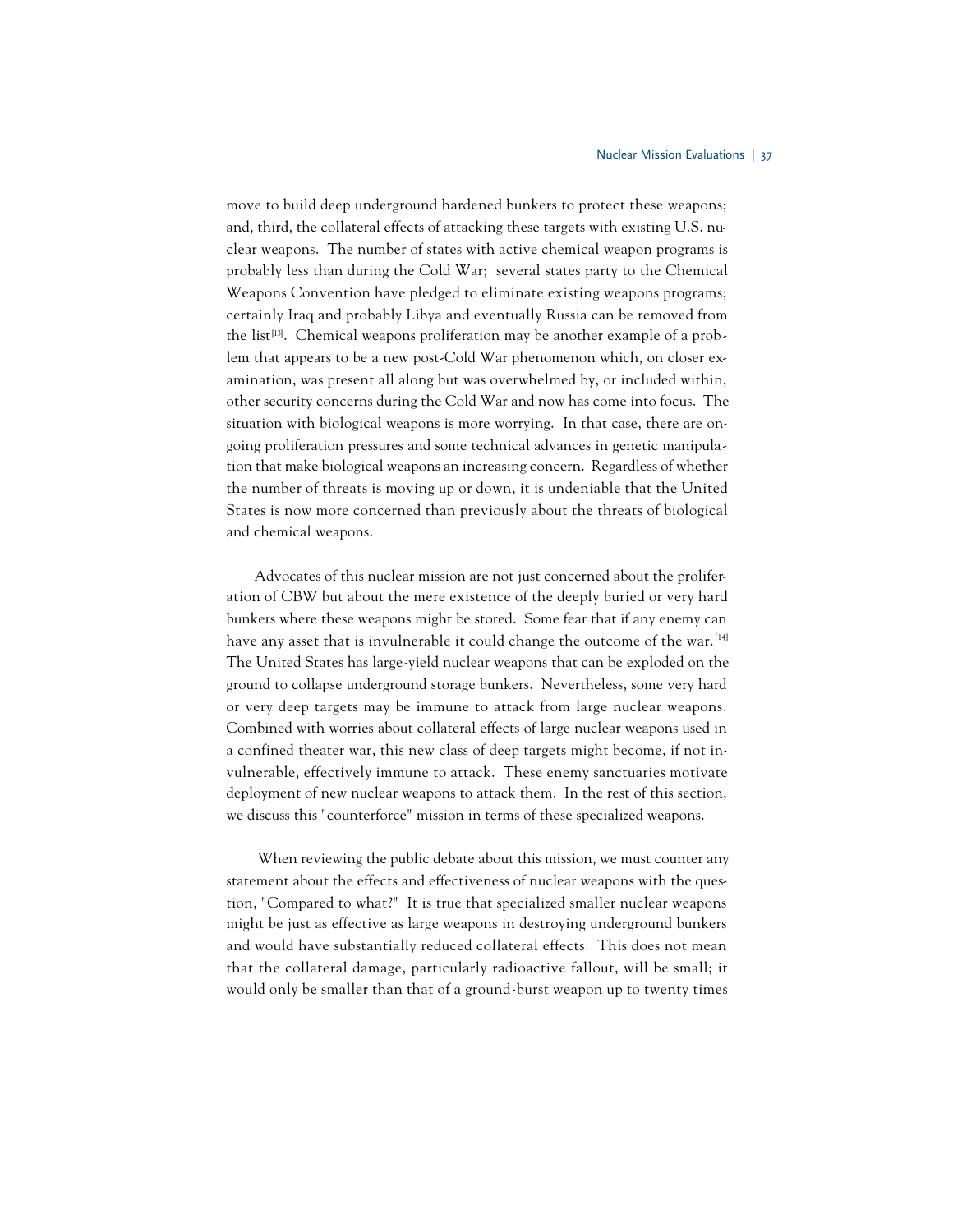larger with the same effectiveness. The name "earth-penetrating" warhead gives the wrong impression, because these warheads will not penetrate deep into the ground to explode inside an underground bunker.

There are two reasons to get a nuclear warhead into the earth. The first is to get the warhead inside of, or extremely close to, a storage bunker so the fireball will destroy the contents of the bunker, for example anthrax spores. The second reason is to get the warhead buried deep enough into the ground so the energy of the bomb goes into shock waves in the earth rather than in the atmosphere. It is the shock waves, not the bomb, that can penetrate deeper into the earth and collapse underground cavities. For a weapon of several kilotons, this is accomplished if the warhead penetrates just a few meters<sup>[15]</sup>. While such shallow penetration dramatically improves the energy coupling into the ground, it is entirely inadequate to confine the radioactive debris of the explosion. Indeed, under most combinations of soil, depth, and yield, the explosion will create a crater and a large radioactive debris cloud. Thus, compared to current nuclear weapons, the direct, nuclear collateral effects will be smaller, but compared to current and future conventional alternatives, the collateral effects will be much greater.

Are nuclear weapons more effective than conventional weapons at destroying buried targets (putting aside the collateral effects)? It is true that certain combinations of rock and burial depth are immune to conventional attack but can be attacked with nuclear weapons. But the current trend toward deep underground bunkers was motivated by developments in pinpoint bombing that made surface and shallow targets too vulnerable. If nuclear bunker busters make these underground facilities themselves vulnerable, potential target nations can develop other countermeasures, such as dispersing weapons widely or making them mobile; this increases the vulnerability to conventional attack, of course, so it may have some advantage. Nevertheless, there is nothing about nuclear weapons that changes the attractiveness of digging. In the face of nuclear "bunker busters," other nations can be expected to respond the way they did to guided bombs, by continuing to dig deeper until they are safe from nuclear attack as well. The digger will always win this competition for several reasons. First, the depth of destruction of a nuclear weapon goes up only as the third root of the yield. For example, to destroy ten times deeper requires a bomb a thousand times more powerful. While under most circumstances digging deeper is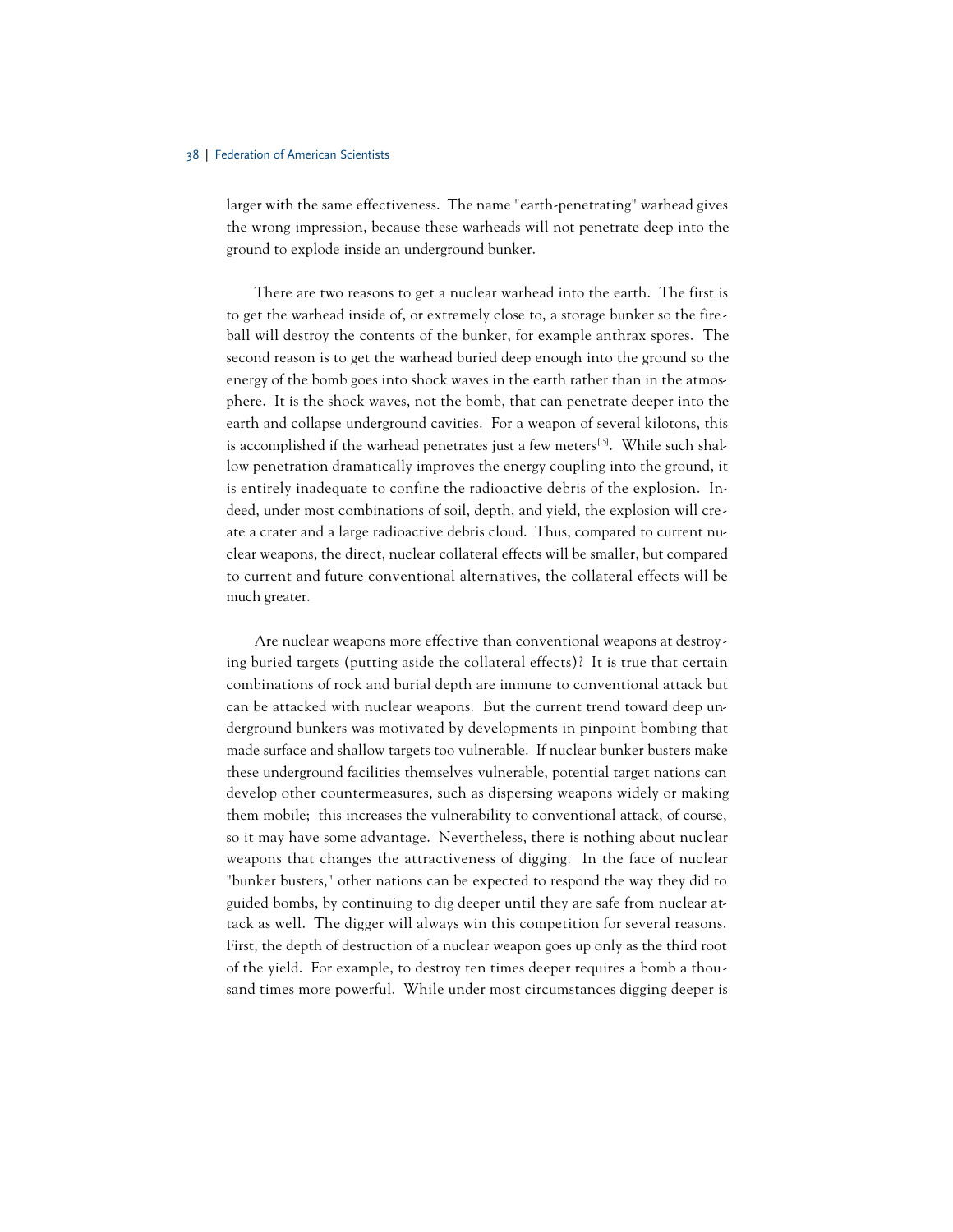closer to a linear problem, that is, digging down two hundred meters is about twice as hard as digging one hundred meters. (This rule breaks down at extreme depth where the overpressure of the rock above approaches the strength of the rock walls of the tunnel, in other words, when the tunnel can barely support itself it becomes more both more difficult to dig and more vulnerable to additional shock pressure.) With modern equipment, tunnels large enough to drive a pickup truck through can be dug into hard rock at a rate of a hundred meters or more per day.<sup>16</sup> Most of the cost of an underground facility is in the entrance protection and the facility at the end of the tunnel, not the tunnel that connects to the outside. So digging deeper does not proportionately increase the cost and, at currently achievable rates, neutralizing the effect of any new nuclear bunker buster may require just a couple of shifts on a tunneling machine.

Second, the targeting problem is greater than it first appears because as the target gets deeper, its location can also become more uncertain while the accuracy needed to destroy it increases. Many deep underground bunkers are not constructed by digging down but by burrowing nearly horizontally into the side of a mountain. Once inside the mountain, the tunnel can make turns that are impossible to observe from the outside. Compensating for the resulting uncertainty requires either ever larger warheads or barrage attacks to cover the area where the tunnel *might* be. Of course, rather than attack the target itself, one could attack the entrance to the tunnel, or the power and communication lines, water, air supplies, and so forth, resulting in so-called "functional defeat." This is an especially attractive tactic if the target is not just a storage site but a communications or command center. However, if it is the entrance that is being attacked, one has to reevaluate nuclear weapons in comparison to conventional weapons that can also attack entrances.

An additional justification for nuclear attack on these targets is that the heat of a nuclear explosion can neutralize chemical and biological weapons. There are two reasons presented for the complete neutralization of the weapons. First, CBW retains its potency even if the shells, rockets, or bombs containing it are damaged beyond use; it may retain, therefore, some military utility. This may be true in theory but is implausible in practice. One of the reasons that CBW is such a proliferation danger is that it is easy to produce. No adversary would mop up VX or anthrax from the floor of a bombed out bunker and reload it into weapons; they would load new weapons from new production or from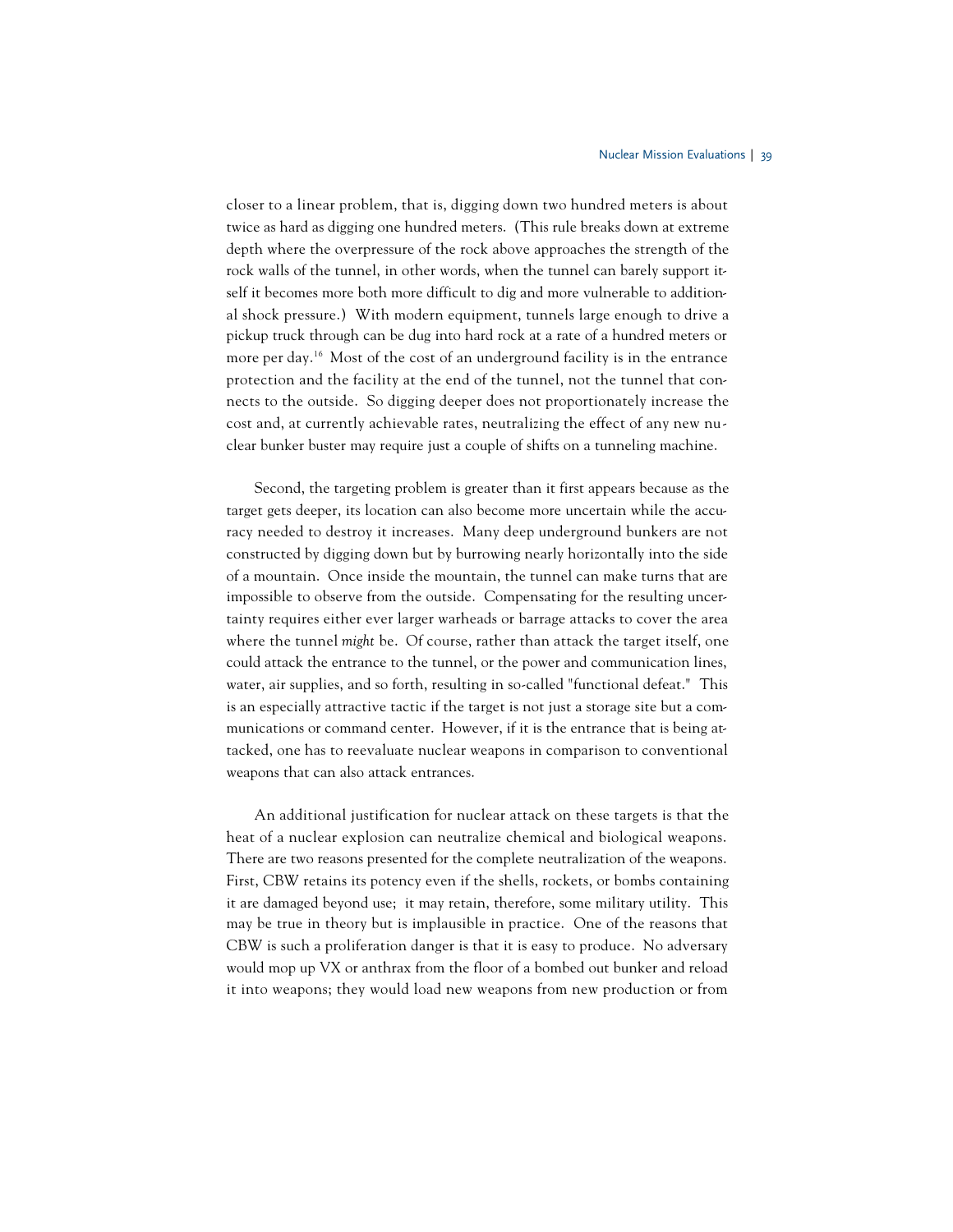bulk stockpiles. The second justification is that attack on CBW stores with conventional weapons would disperse the material without neutralizing it, causing unacceptable collateral damage to civilians. Nuclear weapons fail on two counts

weapon used, whether used <sup>main a danger.</sup> *Even if nuclear weapons eliminated collateral damage from CBW, that benefit only accrues when real targets are hit, while the damage from radioactive fallout would accrue with every nuclear against a real or supposed CBW target.* 

here. First, whether they would, indeed, destroy the CBW is uncertain.<sup>[17]</sup> Experiments with conventional explosives and surrogates could reveal much but the effectiveness of any given attack will depend sensitively on the details of the bunker design, the bioagent containers, even the weather, so the actual battlefield effectiveness will probably never be knowable. Second, even if the nuclear weapon were to destroy the CBW, reducing that danger, the radioactive fallout from the nuclear weapon would still re-

Moreover, experience in Iraq shows that good intelligence on CBW is difficult to collect. In a real theater of war, many suspected targets would be at-

tacked for every one that actually contained CBW. Even if nuclear weapons eliminated collateral damage from CBW, that benefit only accrues when real targets are hit, while the damage from radioactive fallout would accrue with every nuclear weapon used, whether used against a real or supposed CBW target. This last point requires emphasis because the mission is sometimes implicitly portrayed as one or two "surgical" strikes against central storage depots when in fact this mission would require dozens of attacks even in a fairly small theater of operations because the United States would have to strike not the sites where CBW is but where it is suspected to be. For example, in the recent Iraq war, hundreds of sites were suspected of hiding CBW. It turned out that none of them did. The radioactive release from the whole array of nuclear strikes has to be compared to the risk of CBW release from those sites that actually hold CBW.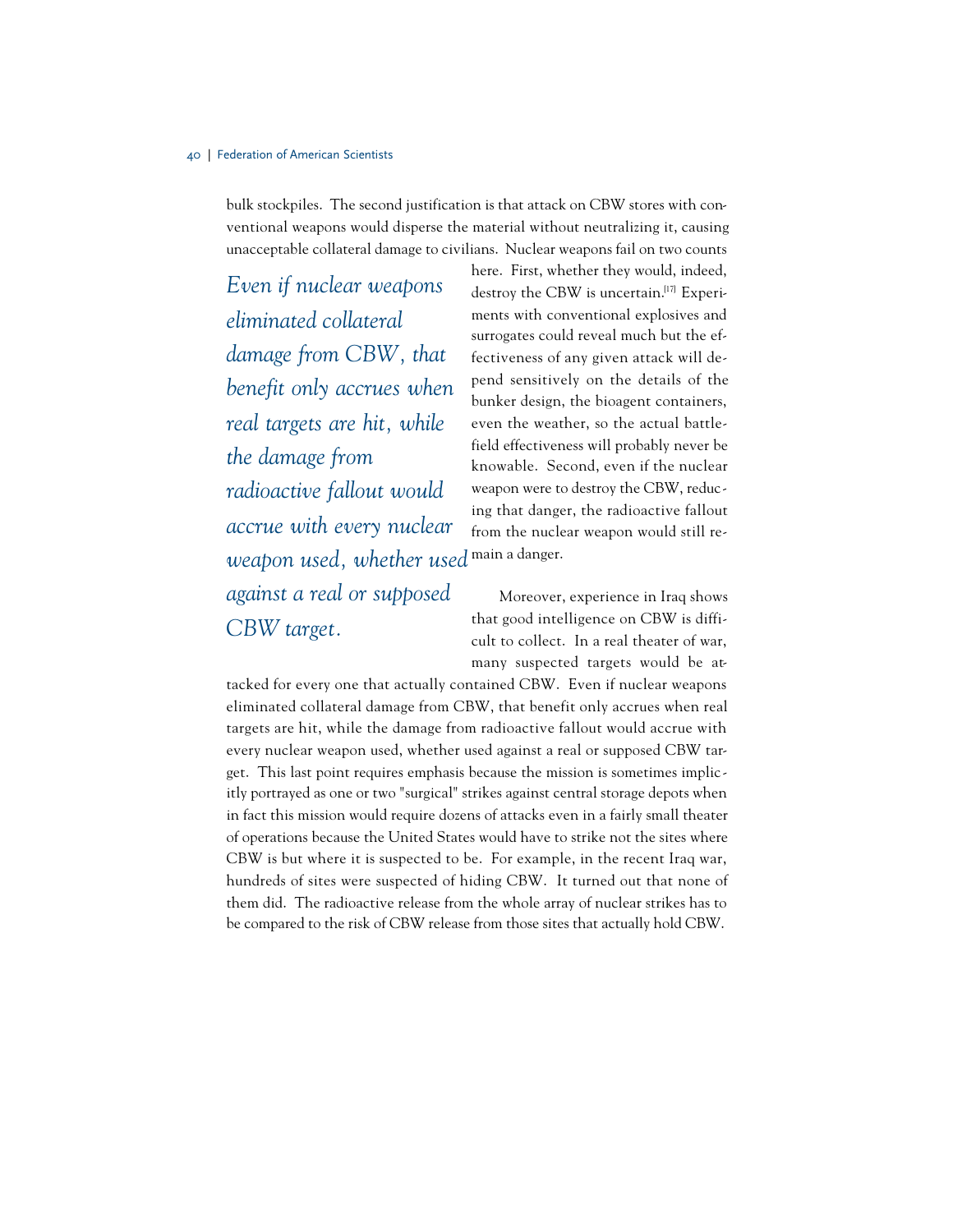# **Mission 10: Damage limitation attacks against Russian/Chinese central systems**

Damage limitation by **defeating** enemy nuclear weapons was the mission of most of the later Cold War's central, intercontinental nuclear forces. This mission goal is what pushed the United States and the Soviet Union toward missiles with multiple, high yield, high accuracy warheads such as the Peacekeeper, the SS-18, and D5. Although officially the United States no longer targets Russian weapons, the U.S. arsenal today looks much as it would if a disarming first strike against Russia were still its dominant mission. To be most effective, this mission requires surprise first-strike attacks and probably would include attack on nuclear storage depots and other support centers.

Russia's nuclear forces and warning system have deteriorated dramatically since the end of the Cold War. There are times when the Russians have both no ballistic missile submarines at sea and their land-mobile missiles are in garrison. There are critical weaknesses in their strategic bomber force, which is now concentrated at just two bases, and major gaps in Russian early warning radar coverage; so a highly effective disarming first strike against Russia is conceivable. On the other hand, because the Russians have land mobile missiles, an effective first strike would have to be a surprise strike. For this mission to work well, the United States could not wait until days or weeks into a crisis but would have to fire early to catch the mobile missiles in their garrisons.

It may be that the utility of such a strike has not changed since the Cold War. Even if the effectiveness is now 99 percent rather than 90 percent because of decay of Russian nuclear weapons and warning systems, the stakes in any potential conflict are also much smaller. The smaller number of surviving warheads is offset by the smaller stakes so the United States remains just as thoroughly deterred. (The United States maintains substantial invulnerable forces at sea so Russia will remain deterred.)

This mission, more than any other, keeps the United States from breaking with the nuclear legacy of the Cold War, despite the completely transformed strategic nuclear equation. The weapons that the United States and Russia now have were developed and deployed at a time when the United States and the Soviet Union faced off in a global struggle. When both sides first deployed nu-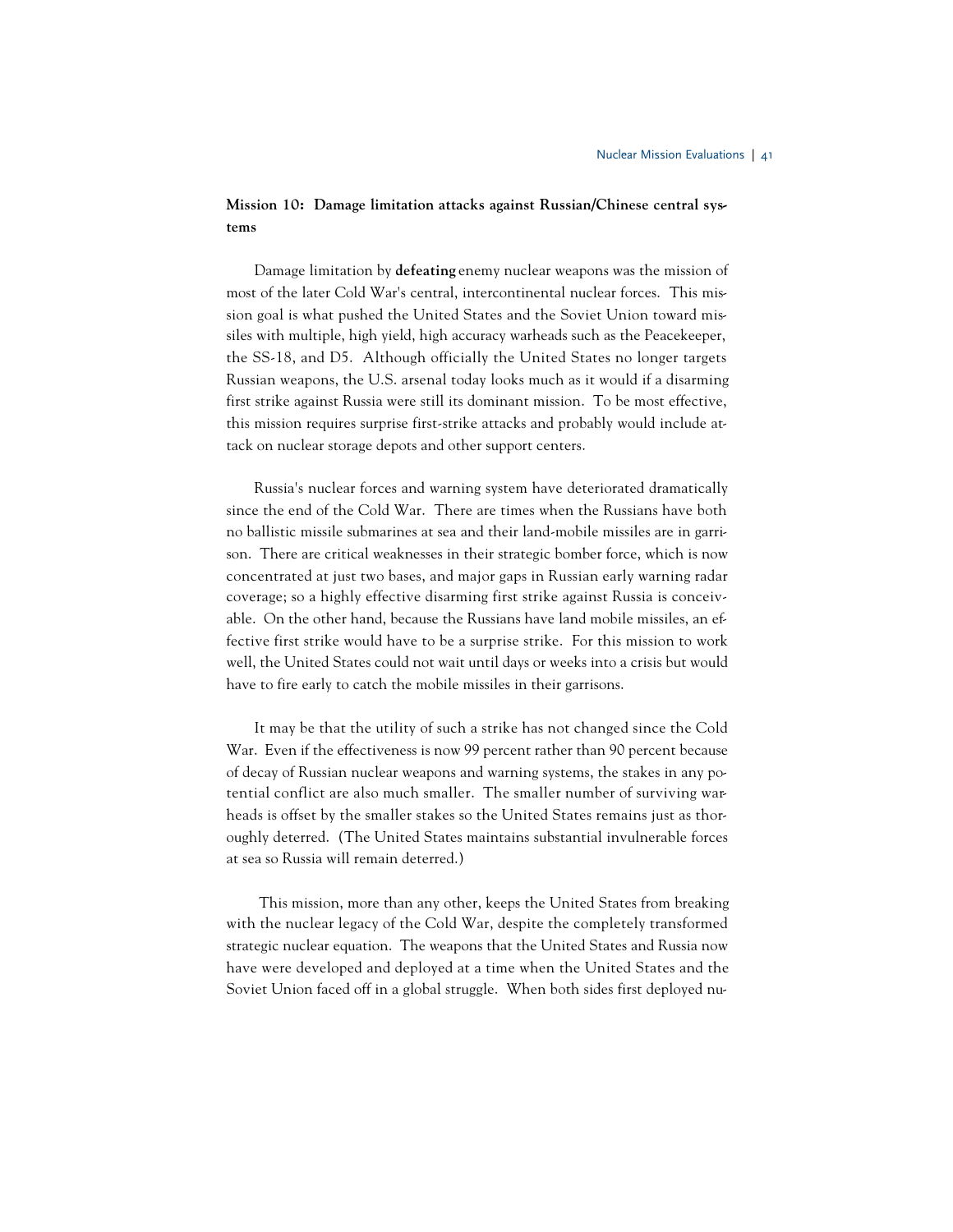clear weapons, there was a fear of disarming first strikes, especially because nuclear weapons were carried aboard aircraft stationed at large vulnerable airfields. Later, missiles in silos created a period when weapons were safe from attack, both because neither side knew precisely where the missiles were and the missiles were not accurate enough to destroy protected silos. Beginning in the 1960s, new developments in satellitephotography allowed each side to locate enemy nuclear forces and improvements in guidance systems allowed each side to attack them.

*Almost all discussion of nuclear weapons today, especially arguments to justify retention of Cold War legacy weapons, ignore the history and context of why and how the weapons in the first place.*

The urge to counter the threat of enemy nuclear weapons, ready to launch, was overwhelming and pursuing the means to allow attack of those weapons was probably inevitable. Yet, the "counterforce" mission was couched in terms of a new strategic imperative that accelerated the trend. In the middle of the Cold War, fears of Warsaw Pact conventional superiority in Europe were at a peak. Nuclear weapons were part of the foundation of deterring were developed and deployed <sup>Soviet</sup> attack on Europe but the threat of escalating to nuclear weapons rang hollow if nuclear arsenals just checkmated each other. That is, if nuclear weapons just mu-

tually deterred, they could not figure in the conventional equation where the West thought it needed help. To bring to bear the weight of central strategic nuclear systems, the United States had to be able to plausibly threaten to bring them into the conflict first, and the only plausible first target was Soviet central nuclear systems. The idea that the United States, not the Soviet Union, should be in a better position to decide whether to bring a war to the next level of violence was called "escalation dominance," a term used in pure nuclear calculations but also explicitly by Secretary of Defense Schlesinger in relation to forcing a favorable outcome in Europe.

None of these justifications is valid today, but the nuclear forces remain. Almost all discussion of nuclear weapons today, especially arguments to justify retention of Cold War legacy weapons, ignore the history and context of why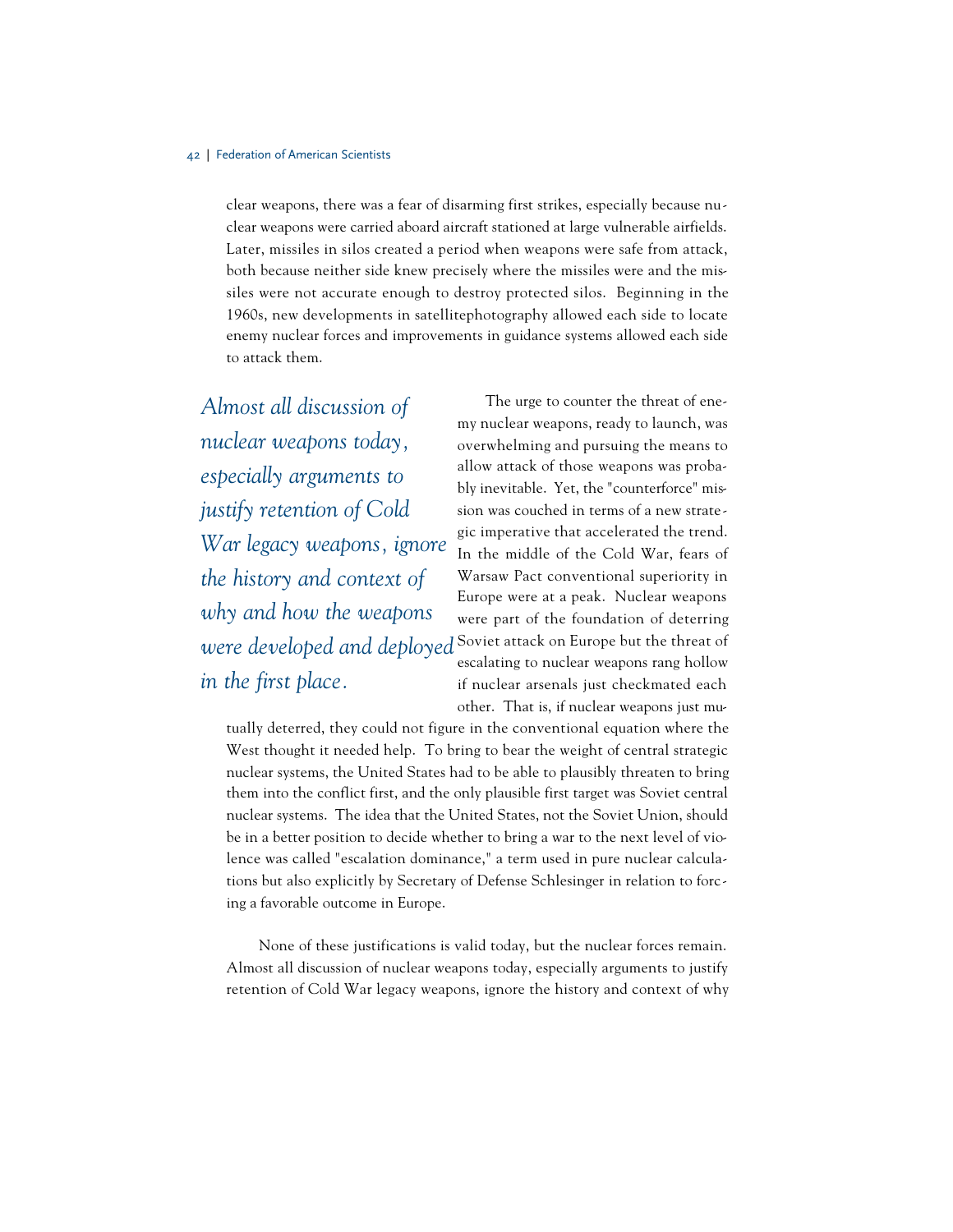and how the weapons were developed and deployed in the first place. Specifically, nuclear weapons, even central intercontinental forces, were intended to weigh into the global conventional balance. The only reason this damage-limitation mission persists is that Russian nuclear forces exist and can destroy us. The conventional balance is now strongly in favor of the United States. The ideological engine that drove the competition has collapsed. Whatever nuclear symmetry existed during the Cold War is also gone. Because the United States always keeps large nuclear forces invulnerable at sea, the Russians have no hope of executing a disarming first strike against the United States, while the United States has at least a theoretical possibility of substantial success against Russia.

Russian nuclear forces do serve as a deterrent. Given its few thousand weapons, even a U.S. first strike of ninety-plus percent success leaves perhaps hundreds, and at least dozens, of multi-kiloton Russian weapons intact that could be launched in retaliation. The Russian approach of having thousands of nuclear weapons so a few survive poses a distinct problem to the United States because Russia's weapons could be launched first, in response to false indications of a U.S. attack. Some analysts consider accidental use of Russian nuclear weapons to be the single most likely, and certainly the most consequential, nuclear threat facing the country. [18] Such an attack by Russia is the only current threat to the United States that would end it as a society.

Unlike the missions discussed thus far, the size of the force needed for the damage limitation mission is tied directly to an adversary's nuclear arsenal size. As long as Russia depends on a large initial arsenal to guarantee that an adequate retaliatory force survives, it cannot reduce its nuclear forces. The United States cannot reduce its nuclear forces if it wants to keep a force large enough to target the large Russian force. The United States could simply abandon this mission, and give up on targeting Russian nuclear forces, but that will not make the threat from Russian weapons go away. The problem from the perspective of the United States is not U.S. weapons, of course, but Russian ones.

If the United States could arrange a deal, giving up on this mission in coordination with major Russian reductions, then the United States would reap profound advantages. To use round numbers for illustration, if the Russians had 2,000 warheads and the United States had a capability for a 90 percent successful first strike, then 200 would survive. After an attack by thousands of U.S.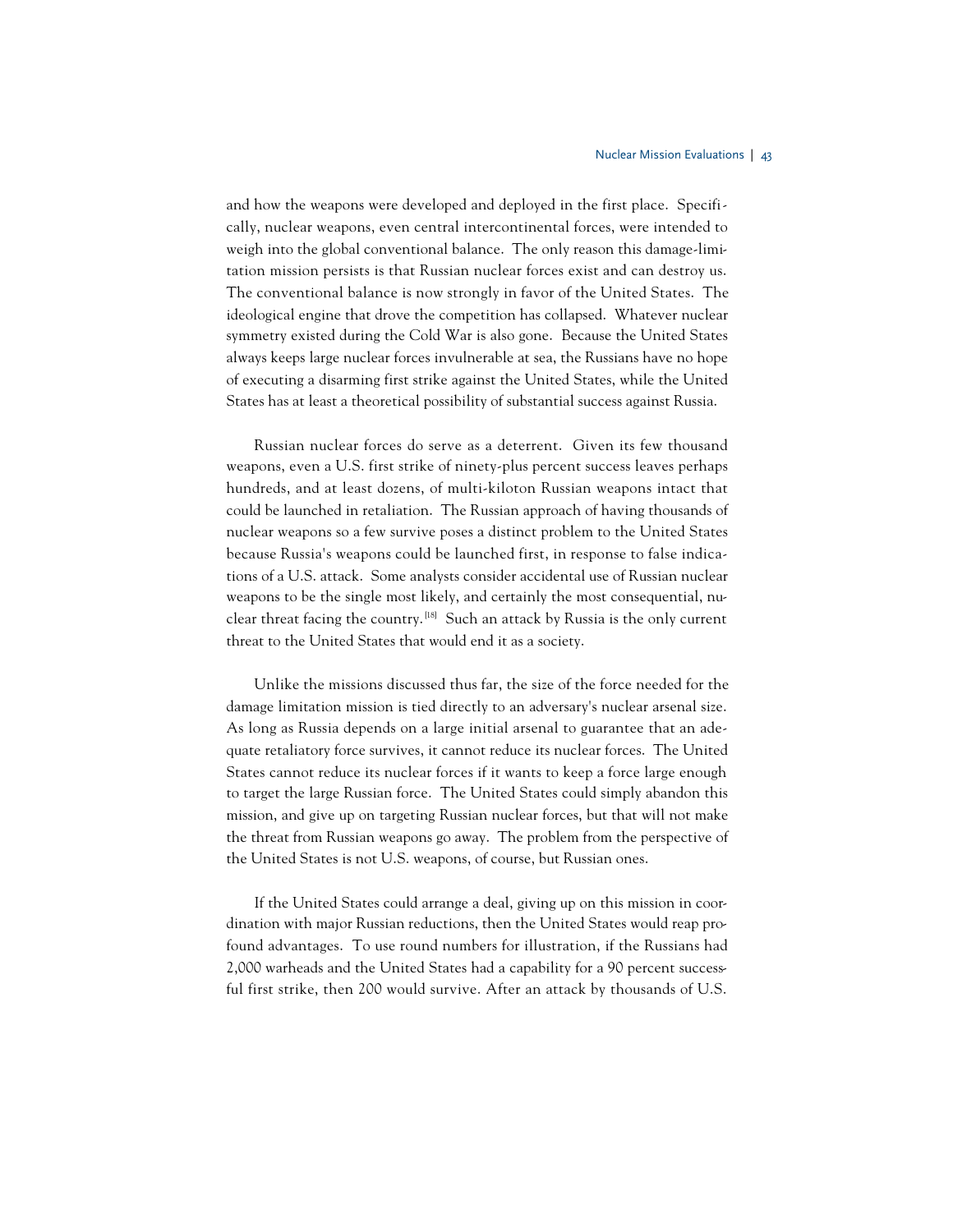weapons, these 200 would very likely be launched in retaliation. Of course, before a first strike, the Russians would have 2,000 weapons that they might launch, even by accident. Suppose the Russians had only 100 weapons that were utterly secure, perhaps because the United States had so configured its own arsenal to reduce its vulnerability (for example, eliminating fast flyers such as ballistic missiles). Then the United States would not be able to attack the 100 Russian weapons and reduce their number, but that number would never exceed 100. Moreover, the Russians would be less likely to adopt dangerous survival tactics, such as launch on warning or pre-delegation of launch authority, to insure survival of some missiles. Thus, both the likelihood and consequences of accidental Russian nuclear use would go down.

# *The strategic counterforce*

*mission sustains the most dangerous aspects of the world's nuclear forces.*

Mathematically, the second option is superior, but it is most likely politically impossible because it appears to limit U.S. options and power. (In fact, it accomplishes the same goal just as effectively but by accom-

modation, not by attack.) Nevertheless, this option indicates the direction towards which the United States and Russia may want to work, even if they never reach the final goal, because partial success brings partial benefits. Clearly, the risk of accidental launch is not proportional to arsenal size, halving the size does not halve the risk, but there is a connection: smaller forces, benefiting from more focused resources, will be better controlled and safer. Still, the United States might want to maintain a disarming first strike capability against emerging nuclear powers like Iran or North Korea; this is one case where the United States can have it both ways. Due to differences in weapons numbers and Russia's sheer size, the United States can have weapons of adequate numbers and ranges to attack Iran while not threatening Russian central nuclear systems. <sup>[19]</sup>

The Administration argues that Russian nuclear weapons are no more of a concern than other nuclear targets. But looking at the array of U.S. nuclear weapons and how they are deployed suggests strongly that counterforce attack on Russian nuclear forces is the shaping mission. For example, the need to attack targets in Iran and North Korea, or even the small long range arsenal of China, does not explain why hundreds of warheads must be invulnerably based at sea at all times. It does not explain the need for thousands of U.S. warheads,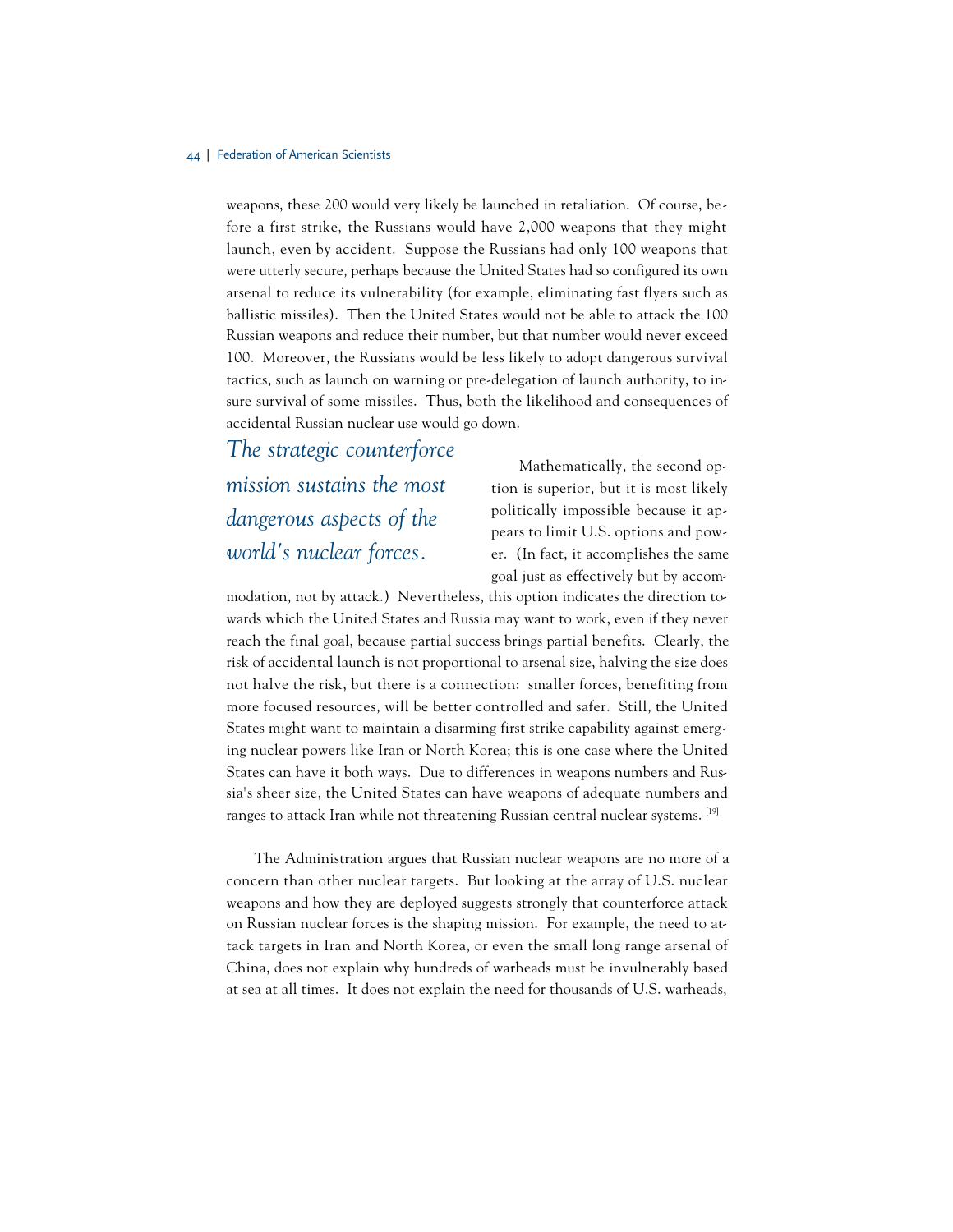nor their high readiness levels, nor the more thousands of warheads in ready reserve. The strategic counterforce mission sustains the most dangerous aspects of the world's nuclear forces.

# **Mission 11: Retaliate for regional conventional attacks**

The U.S. could try to deter regional conventional attacks on its military forces or those of its allies, on the Korean peninsula for example, by threatening nuclear retaliation or by threatening to use nuclear weapons on the battlefield. Like any deterrence mission, this one has the problem that we can observe failures but successes remain unknown. The difference between this mission and the nuclear deterrence mission is that there are many failures to observe. The United States has been involved in several conventional wars since it developed nuclear weapons. The wars in Korea, Vietnam, and Iraq began in spite of a U.S. nuclear capability (although the Vietnam War began before the French acquired nuclear weapons.) There have been several smaller wars involving the United States. For most of these conflicts,-for example, in Panama, the United States initiated actual military operations, so they are not clear cases of failing to deter small countries. In some cases smaller countries, for example, in the former Yugoslavia, were the aggressors and challenged the United States despite its nuclear capability. The problem with this mission is the credibility of the response. Nations simply may not believe that the United States will easily cross the nuclear threshold, even in response to high levels of conventional conflict.

Deterring conventional attack against NATO by the Warsaw Pact was the dominant mission of tactical nuclear weapons deployed in Europe during Cold War. Then these weapons had a special role that no longer applies. In Europe, tactical nuclear weapons could be used to directly affect the ongoing battle. But they were also to serve as the first rung of an escalation ladder that led through intermediate range nuclear weapons that could reach the Soviet homeland from Europe, and further up the ladder to U.S. intercontinental forces. Because there was a sharp distinction between nuclear and non-nuclear weapons and, by design, a continuous progression from the smallest to the largest nuclear weapons, the battlefield nuclear weapons were a powerful deterrent. They were a deterrent in their own right and as a link to total nuclear war.

Today, however, if the plausibility of using battlefield nuclear weapons is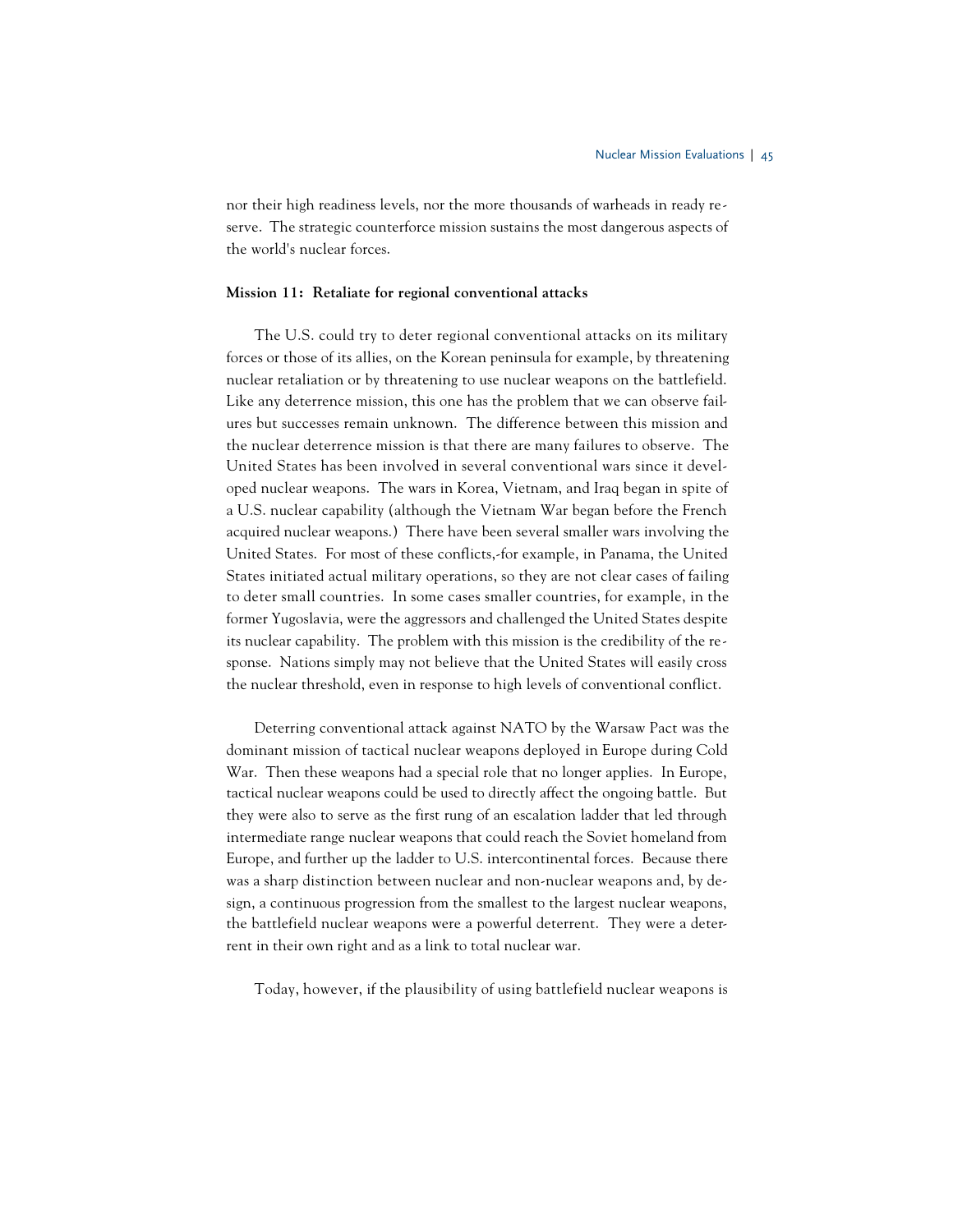low, then the credibility of a link to central nuclear systems is vanishingly small.

Some nuclear advocates recognize the implausibility of nuclear threats in most contexts today and want to address that "problem" by developing ever smaller nuclear weapons, sometimes even called "micro-nukes" to distinguish them from "mini-nukes." Yields in the ranges of tens of tons of TNT equivalent are sometimes discussed. (A typical nuclear warhead today has a yield equivalent to tens to hundreds *of thousands* of tons of TNT.)

It seems illogical that building very small nuclear warheads, or "conventionalizing" nuclear warheads, should enhance deterrence by itself. Why should a nation be deterred by a nuclear weapon that is very much like a conventional weapon if it is not deterred by the equivalent conventional weapon? Lowering the nuclear threshold can enhance deterrence only if there is something distinctive about its being the *nuclear* threshold. The argument implicitly requires, therefore, maintaining the old Cold War link between the smaller and larger nuclear weapons. Otherwise, it is simply an expensive way to accomplish military missions that the United States can accomplish more easily with conventional weapons.

# **Mission 12: Overawe potential rivals**

The **overawe** mission is distinct from the mission discussed above which sought to discourage nuclear developments by making enemy nuclear weapons vulnerable. The "overawe" mission seeks to maintain such an overwhelming nuclear force advantage that nascent nuclear nations are dissuaded from even trying to compete with the United States because the competition will seem hopeless. This mission is an answer to the "lower bar" argument used most often with respect to China. The problem is also sometimes cast in terms of gaining membership in the superpower club. If nuclear arsenals are a qualification for being considered a superpower, then the arsenal of the United States, the only universally recognized superpower, defines what a superpower's arsenal is. The U.S. interest is in keeping the barrier to entry into the club as high as possible. This mission blurs the distinction we try to maintain in this paper between missions and goals. In this case it is not clear what the specific mission for the nuclear weapons is, if the claim is that our just possessing them will impress potential rivals.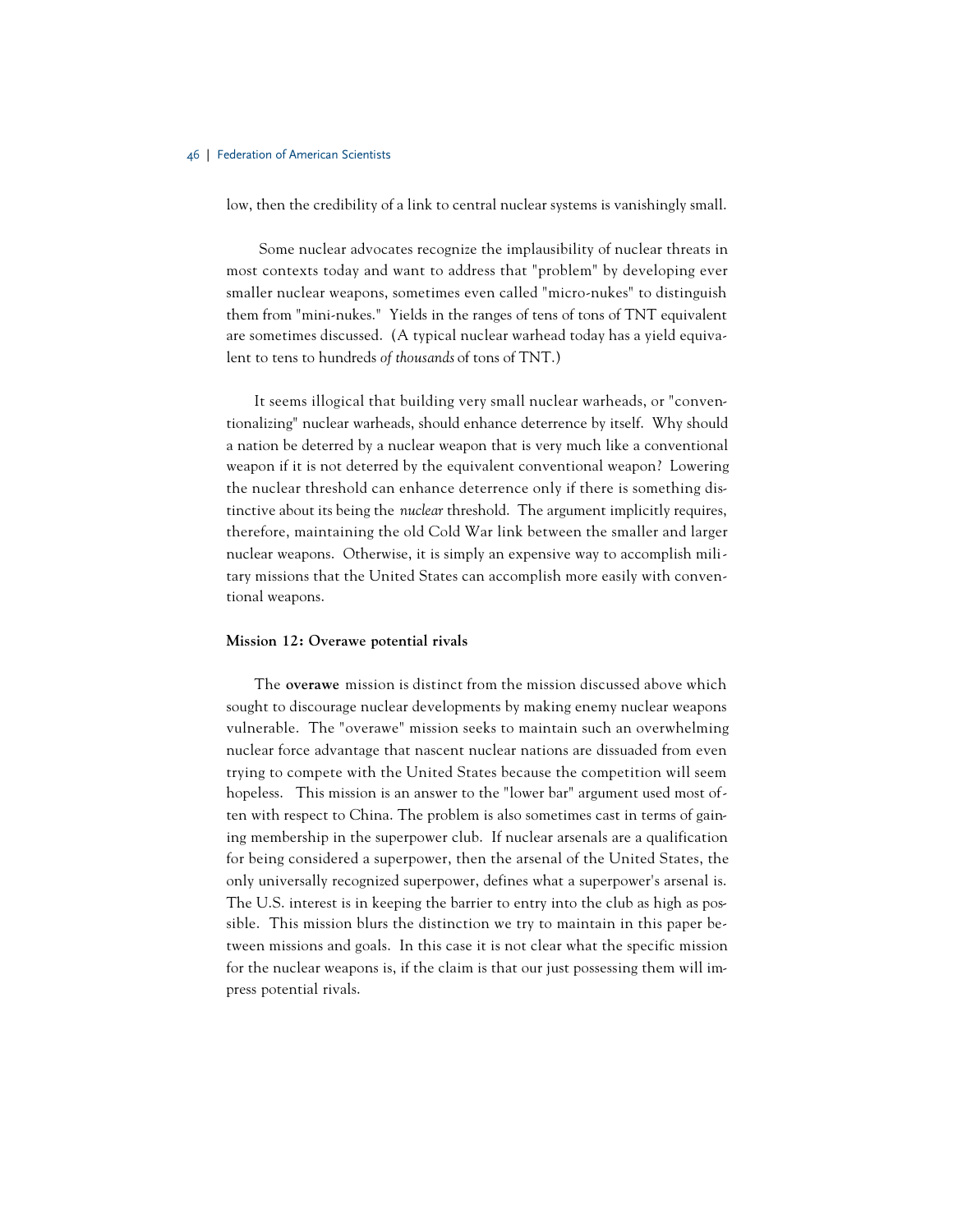Specifically, if the United States maintains thousands of nuclear weapons, then China might be content with a minimal deterrent force less than one percent the size of the U.S. force (which it has now, counting only Chinese intercontinental weapons that can reach the United States) because a force comparable to America's is out of reach. If the United States were to reduce its forces to the low hundreds, however, then China could imagine matching that force and could be tempted to do so to accrue the benefits of being an equal nuclear partner or being considered a fellow superpower. The net result would be that reducing the number of U.S. weapons could *increase* the number of Chinese weapons facing the United States.<sup>[20]</sup>

What must one believe to believe the "lowering the bar" argument? As has been discussed elsewhere,<sup>[21]</sup> the first question is whether the Chinese are developing a nuclear arsenal based on some *absolute* goal, or whether they are going to build up forces *relative*to the U.S. or Russian or Indian arsenals. The Chinese have built a significant number of short- and intermediate-range nuclear weapons but few intercontinental weapons. It seems highly unlikely that they would set themselves a relative goal of, say, one percent of the U.S. arsenal. It is more likely they now have an absolute, and quite limited, goal or that they are on their way to some larger arsenal. Indeed, while their long-range systems are few, most analysts predict that the number of these systems will eventually grow (although this prediction has stood unfulfilled for years). Whatever the long-term Chinese goals regarding nuclear weapons, the Chinese seem to lack a Cold War-like urgency toward building up their long-range forces. The Chinese appear satisfied, at least for now, with some minimal deterrent force with respect to the United States.

If we are to accept the "lowered bar" argument, then we must not only believe that the Chinese are currently "absolutist" about their arsenal size (that is satisfied with some fixed number more or less independent of U.S. force size), but would remain so in the face of a long-term U.S. advantage and, moreover, that they would convert from absolutist to a "relativist" or competitive view if the U.S. arsenal fell below some threshold. Experience is too sparse to draw any firm conclusion, but those nations that set themselves limited goals (France, Britain, and Israel) kept their forces limited. But the Soviet Union began as competitive and always remained competitive. [22] This limited experience does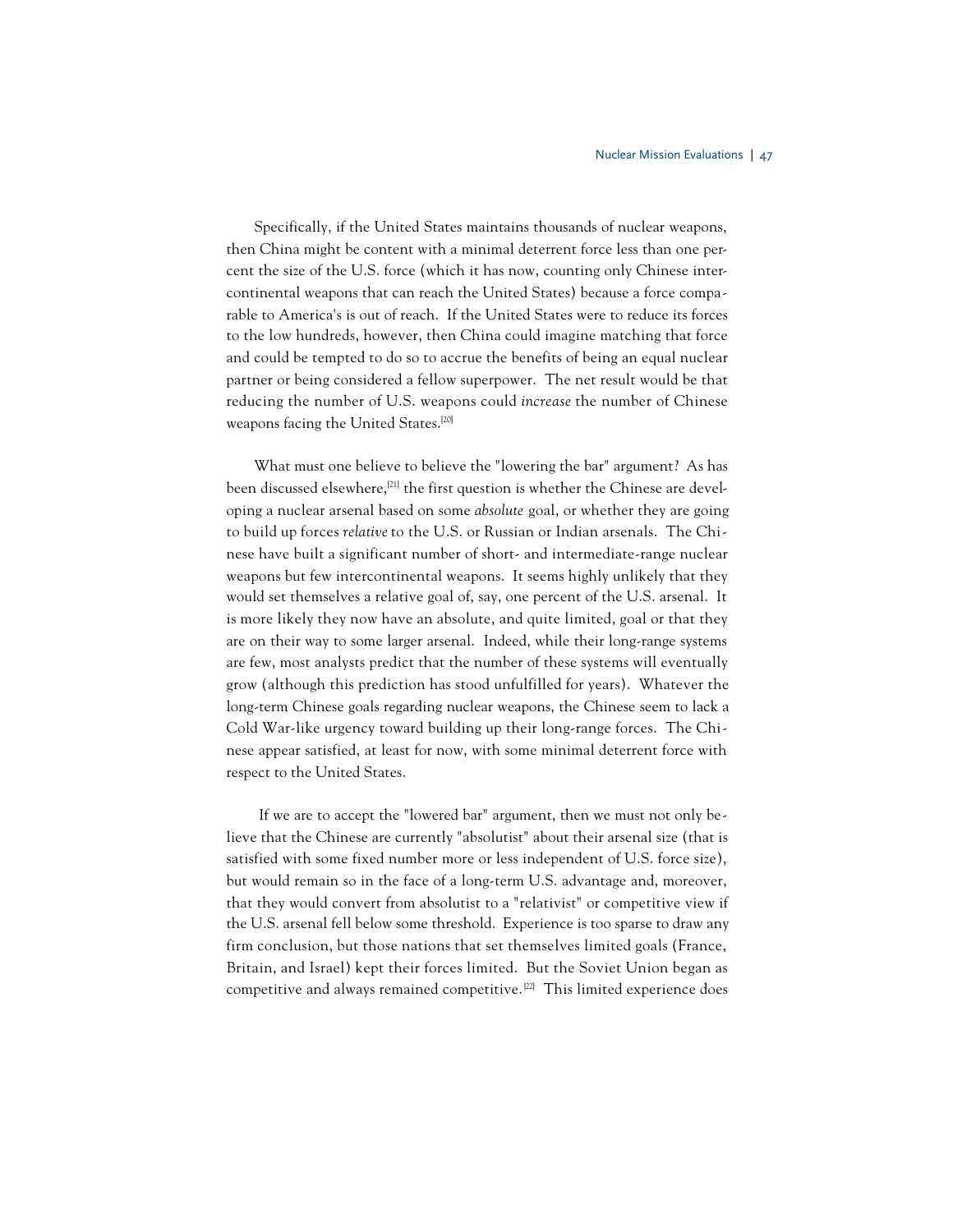not show that it is inevitable that the Chinese would jump up for a "lower bar."

If China is absolutist, then it will build up to some level that it judges to be adequate and affordable fairly independently of what the United States does. In this case the United States could reduce its arsenal from 5,000 to 500 with no *increase* in the number of nuclear warheads threatening the United States. If China is relativist, whether it intends to maintain 10 percent or 100 percent of U.S. force size, reductions in the U.S. arsenal would directly *reduce* the threat the United States faces. Only if U.S. force reductions induce a change in the Chinese approach to force sizing is there a potential of a greater threat from China, and then only the potential, not the certainty. If the Chinese absolutist requirement was for 200 weapons, and their relativist requirement was for parity, then if U.S. reductions to 500 warheads induced the shift, it would lead to an increase in the number of Chinese weapons. But if their absolutist requirements were for 1,000 and their relativist requirements were for parity, or half the U.S. force, reductions by the United States to 500 could lead to fewer Chinese weapons even with a shift in approach to sizing.

As for Russia, we must assume it has inherited some of the competitive culture of the Soviet Union. It may, therefore, be readier to accept smaller forces if the U.S. forces go down. In fact, the overawe mission is tied closely to the damage-limitation mission against Russia. The primary reasons for the United States to maintain its large arsenal is to counter the Russian arsenal. There is a real, although impossible to quantify, threat from the large numbers of highalert Russian weapons. In cooperation with Russia, this number could be reduced, yielding a real lessening of the threat to the United States. The question is whether this certain reduction in threat is outweighed by the theoretical possibility of an increase in the threat from China.

Rather than merely guess at the Chinese reaction, the United States could try to shape it, perhaps through explicit negotiation and agreement. The United States might arrange with the Chinese that they never go above a certain number if the United States agreed to go below some, no doubt higher, number. It would be advantageous to both sides and should be negotiable. It is unfortunate that arms control has so lost credibility that there are virtually no suggestions for negotiating nuclear weapon limits with the Chinese.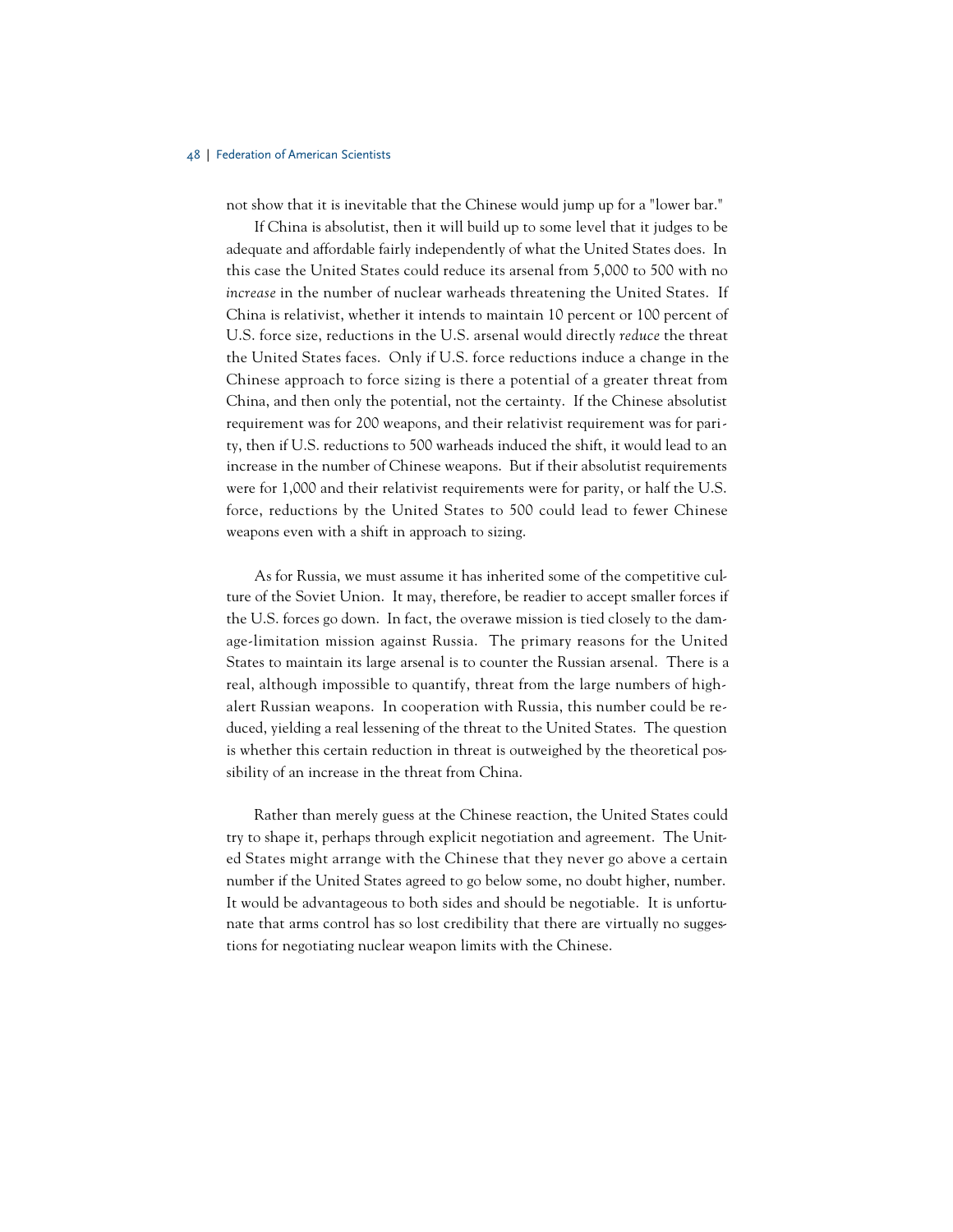# **Mission 13: Provide virtual power**

Some have argued that during the Cold War a muscular nuclear capability provided the ultimate security backstop, **assuring** the United States, giving it the confidence to remain engaged in the world.<sup>[23]</sup> This virtual power mission persists to some uncertain extent after the Cold War. The utility of this mission is difficult to evaluate because it rests on latent effect. The confidence the United States needed to decide to invade Iraq almost certainly did not include consideration of the U.S. arsenal of thousands of nuclear weapons, but the decision-makers were aware of it in the background. As tenuous as the connection between U.S. engagement and its nuclear arsenal may be, the connection is even weaker between U.S. engagement and the details of the size and makeup of the arsenal. Would the United States make any decision about global engagement differently if the arsenal were twice as large or only half as large? Working from this mission to concrete decisions about force structure, size, and deployment is almost impossible. It is almost as if virtual power were less a mission for nuclear weapons than a side effect of nuclear weapons. Whatever the Cold War requirements were to effect this mission, they are reduced now. The United States can bring to bear unsurpassed conventional superiority anywhere it wishes to be engaged, while the nuclear threat is substantially reduced. Thus, the need for *nuclear* reassurance is much smaller.

# **Mission 14: Fight regional wars**

The NIPP report suggested that nuclear weapons might be used to **defeat** enemy conventional forces and rescue U.S. forces from a military debacle, such as a replay of Dunkirk or the Pusan Pocket. Others have suggested that they should be used if the use of nuclear weapons will save American lives. The implication is that this mission is not simply a few strikes at key targets but the general use of battlefield nuclear weapons, as was envisioned in Europe to stop a Warsaw Pact invasion. Nuclear weapons seem well suited to this mission because, under the right battlefield conditions, they can quickly destroy large numbers of enemy forces.

However, the relative advantage of nuclear weapons has essentially vanished since the widespread deployment of precision-guided munitions, which also can destroy large numbers of enemy forces quickly. Moreover, the enemy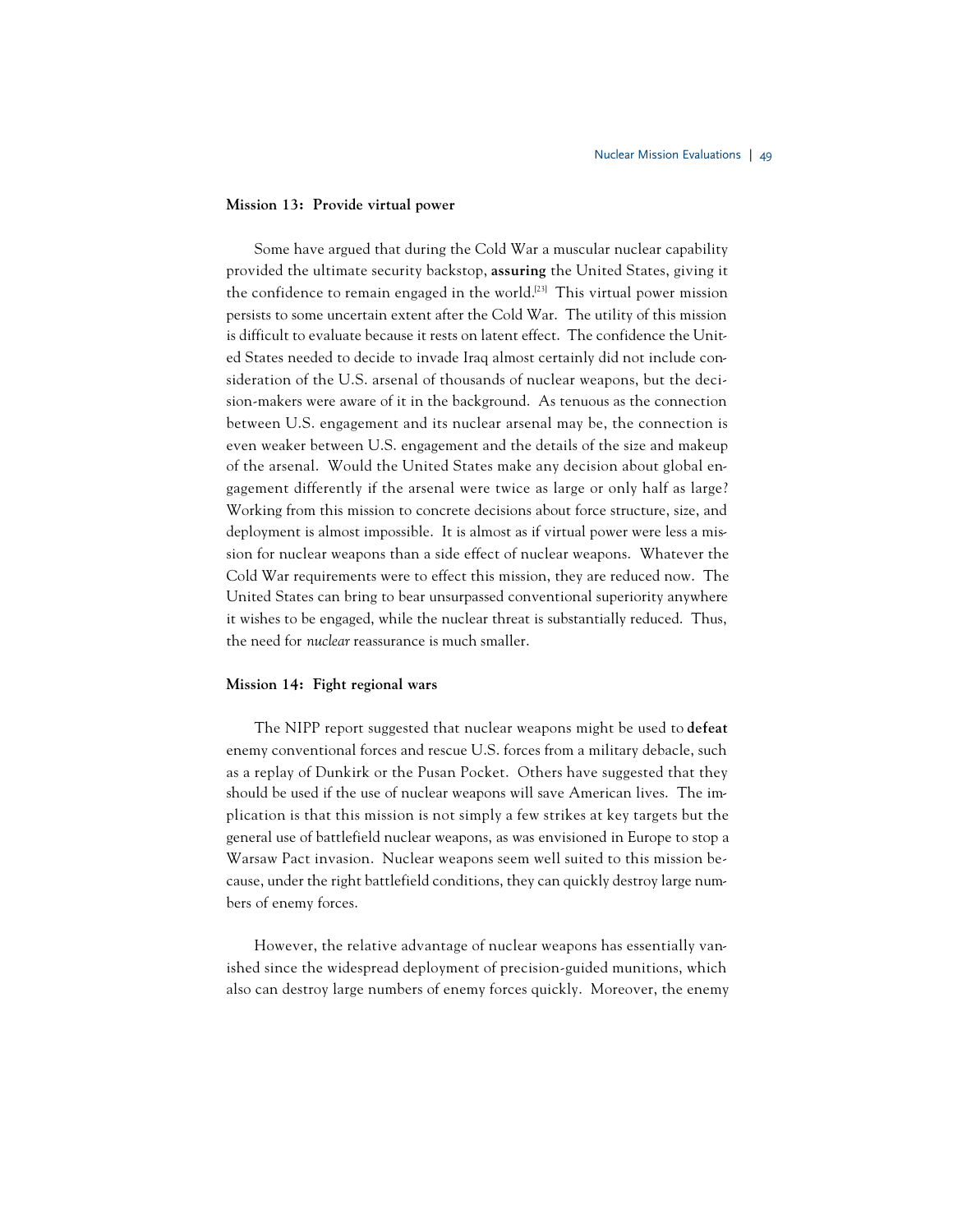tactical countermeasures needed to survive attack by U.S. precision munitions, such as dispersal and digging in, also reduce the effectiveness of nuclear attack. While continuing advances in conventional technology shrink the advantages of nuclear weapons, the costs remain high. In particular, a broadly nuclearized world where nuclear weapons are considered another type of battlefield weapon would work to neutralize the conventional advantage of the United States.

One can easily dismiss this mission as irrelevant, or at least superfluous, given the overwhelming conventional military advantage the United States has now and will keep for the foreseeable future. Still, the question remains: if, through some monumental tactical blunder, thousands of U.S. troops were threatened with defeat, should the United States use nuclear weapons to save them? The immediate loss of life has to be weighed against the consequences of breaking the long nuclear taboo. In fact, the taboo itself is the sum of calculations that the long-term consequences of using nuclear weapons overwhelm any short-term military gains. In terms of our goals, would the immediate benefits of **defeating** enemy forces outweigh setbacks when measured by the goals of **dissuasion** and future **deterrence**?

The first question is what the immediate benefits would be, not compared to doing nothing, but compared to the military effect the United States could bring to bear without nuclear weapons. With continuing developments in sensor-guided munitions, the relative advantage of nuclear weapons shrinks. In most battlefield environments, U.S. military commanders today would not ask for nuclear fires, even if they were freely available, because their effects are too indiscriminate compared to other weapons available. We must also keep in mind that the United States has to make a decision now to have this nuclear capability on standby in the rare event it might be needed. This would require maintaining tactical nuclear weapons plus all the associated long-term costs of security, storage, and special training and delivery systems. While defense budgets are large, they are finite, and these costs must displace expenditure on other, non-nuclear systems that can be routinely used. Most military decision makers would rather spend the money on additional conventional weapons to avoid the future Dunkirk in the first place.

The second question is what the long-term net benefit would be. It may be in the long-term interest of the United States to accept immediate battlefield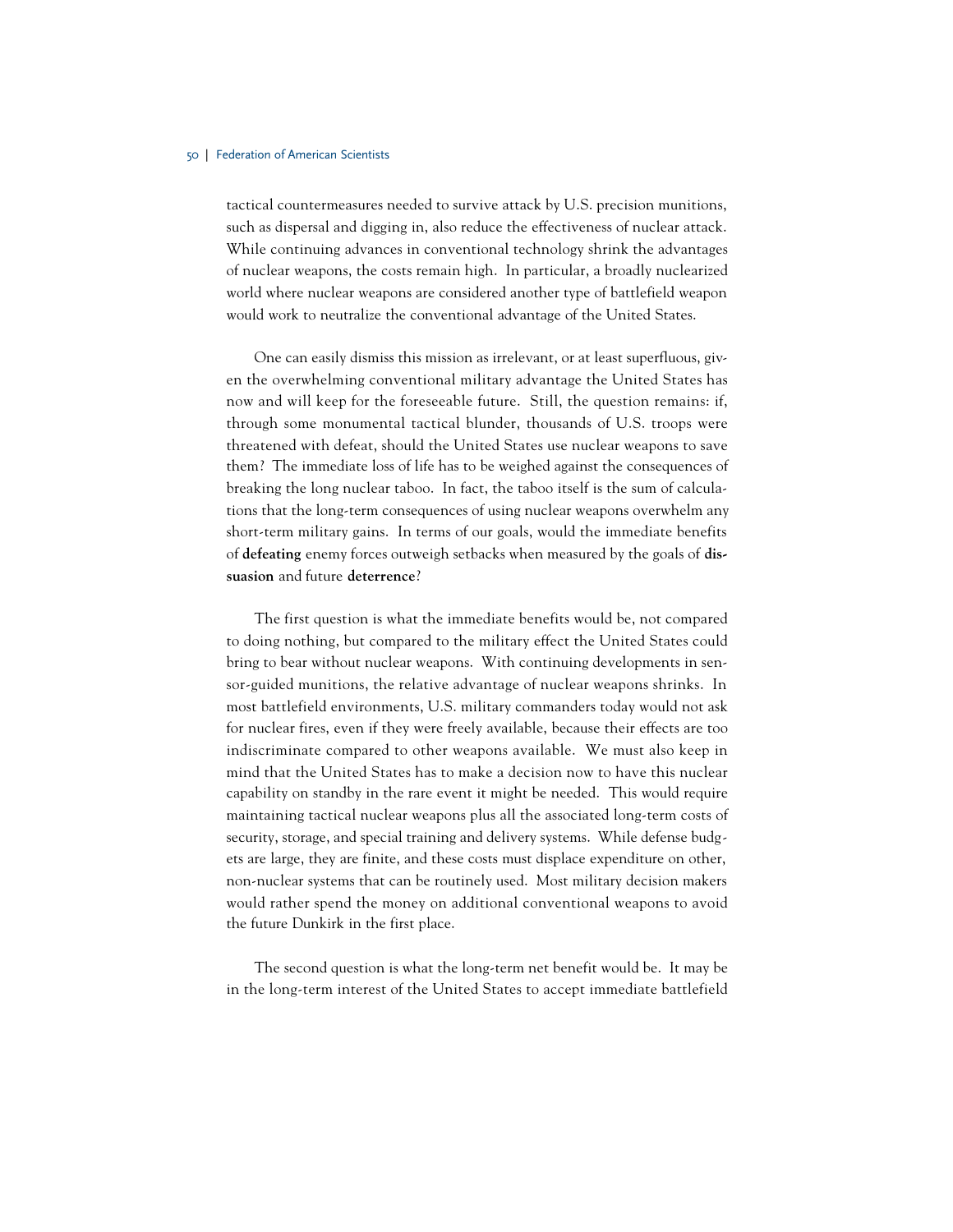losses for the offsetting gain of maintaining the nuclear taboo. Use of nuclear weapons can work against the interests of a nation with conventional superiority. Thus, the choice is not between accepting losses and maintaining the nuclear taboo, but between accepting losses now instead of suffering even greater losses later.

# **Mission 15: War Termination**

The only use of nuclear weapons in war was ours against Japan. It is widely credited with ending World War II in the Pacific. No one doubts that Japan's ultimate defeat was inevitable, but the two U.S. atomic bombs sent a shock through the Japanese military and government that forced them to face the undeniable and surrender. A similar situation could arise today.

For example, virtually all military analysts believe that the United States could defend the Straits of Taiwan against a Chinese attack, but it would be costly. Victory or defeat might not be in question but the United States might want to send a clear, shocking signal to the Chinese. Currently, almost any nuclear use would do that because of the clear distinction between nuclear and non-nuclear systems. Such use would broadcast that the United States considers the situation critical. This mission has as a goal an extension of **deterrence**, namely "compellance," forcing the enemy to stop doing something it is doing. This mission works only if nuclear weapons are regarded as weapons of last resort; thus nuclear weapons can be given this mission no more than once every couple of generations. Of course, nuclear weapons could be used more often, but then the shock effect of their use would be lost, and the mission would blend into conventional war-fighting.

The mission of war termination could contribute to **assurance**. Continuing our example, Taiwan might be tempted to develop a nuclear weapon but would not if it were confident that the United States would provide the needed shock on its behalf. Almost by definition, the war termination mission does not contribute to **deterrence** because the use of nuclear weapons does not come into play until deterrence has failed. One cannot even argue that the prospect of the use of nuclear weapons for war termination acts as a deterrent, because this mission (as opposed to a war-fighting mission) depends on the shock value, the unexpectedness of the nuclear use. By similar logic, this mission cannot contribute to **dissuasion**.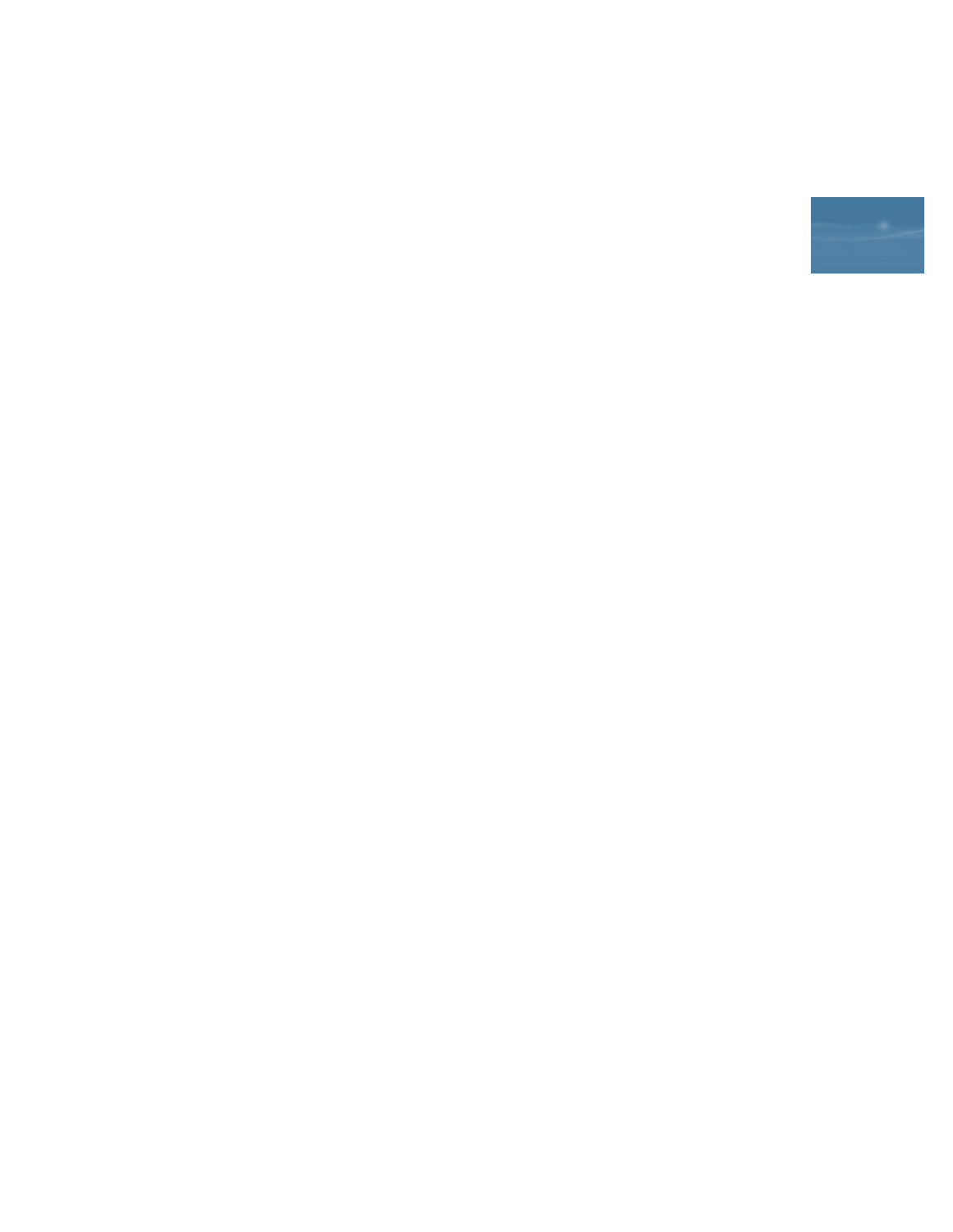# **SECTION 3**

# **Conclusions**

**C** f the fifteen missions evaluated here, only five demand nuclear weapons. The **overawe** mission is defined in terms of maintaining a huge nuclear superiority. Similarly, providing **virtual power** is defined weapons. The **overawe** mission is defined in terms of maintaining a huge nuclear superiority. Similarly, providing **virtual power** is defined in terms of the intangible benefits of not simply overwhelming military power in general, but of nuclear weapons in particular. These two missions, which by definition require nuclear weapons, are the most difficult to pin down. This makes both missions difficult to defend; it also makes arguments in favor of both difficult to refute. We believe that arguments for the **overawe** mission are implausible but we cannot prove they are flatly wrong. The **war termination** mission depends on the shock of specifically nuclear use.

Two other missions require nuclear weapons in practice: **retaliation for nuclear attack** and **disarming first strikes** against Russia, and perhaps China. If attacked with nuclear weapons, the United States could, in principle, retaliate with conventional weapons. Indeed, that may be the preferred course against small countries. In fact, if North Korea used a nuclear weapon against the United States, "retaliation" is not the word for what would follow. The North Korean government would be doomed whether the United States used nuclear weapons or not. One can imagine that afterwards, because the United States would inevitably occupy North Korea, it might forego responding with nuclear weapons. But if hit with a nuclear attack by a large country, Russia or China, the United States would almost certainly retaliate with nuclear weapons, to inflict pain and counter any remaining threat. For this mission, nuclear weapons are appropriate because the conventional military alternative of invading and occupying such large nations as China and Russia is impractical.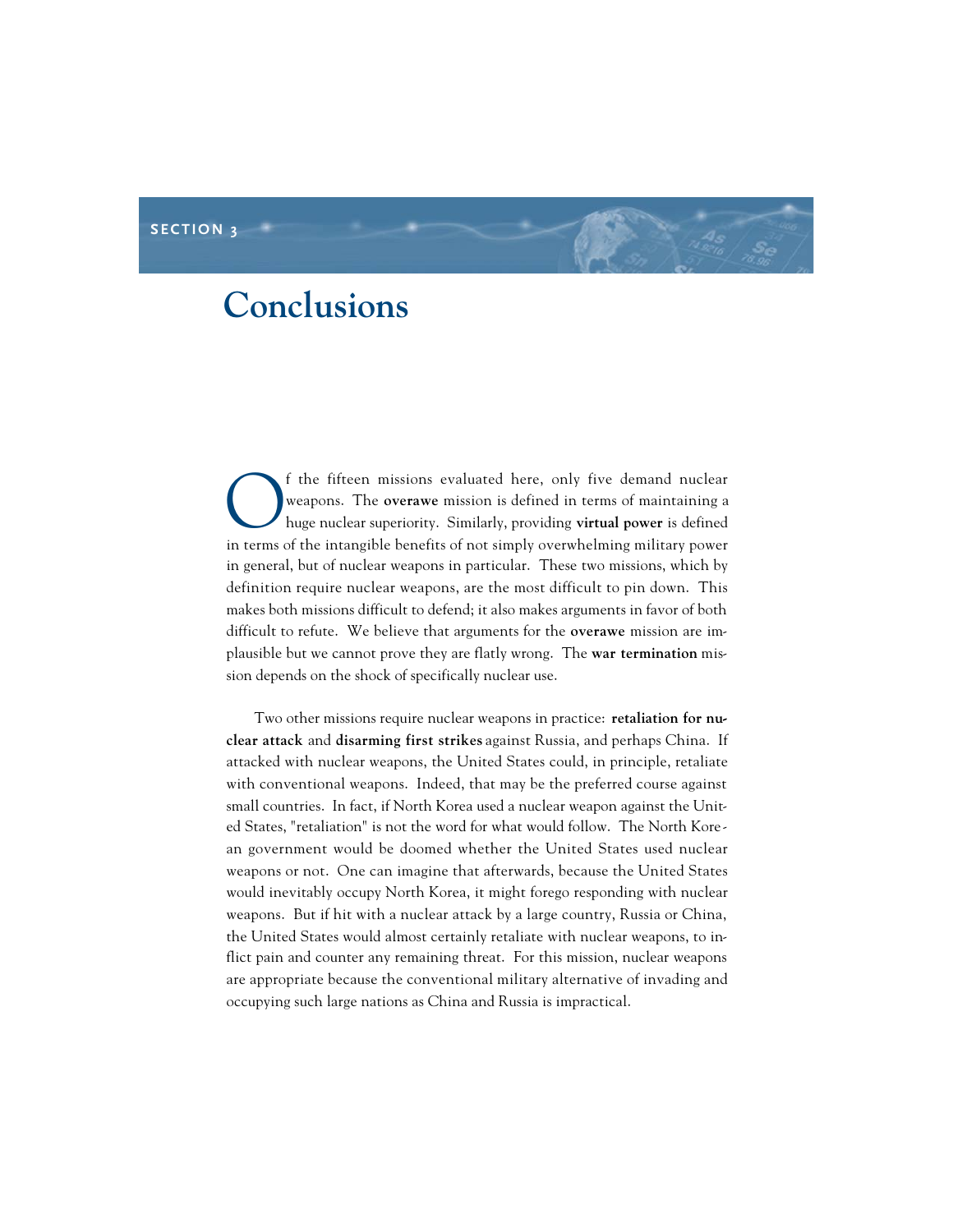Maintaining the ability to execute **a disarming surprise first strike** against Russia is also an essentially nuclear mission. But this mission makes sense only if it comes close to total success. Since the Russians would most likely launch their nuclear missiles rather than watch them be destroyed, time is of the essence. The U.S. strike would have to destroy everything in one blow. At least some Russian nuclear weapons are hardened enough to require multiple attacks with conventional weapons. The need for post-attack evaluation and re-attack does not allow time for conventional attack. Although the United States claims that a **disarming first strike** is not an explicit mission of U.S. nuclear forces, the nature of the arsenal argues otherwise. Also this mission is suggested by the Administration's "defeat" goal.

Of the necessarily nuclear missions, the need to maintain a **disarming first strike** seems to drive the size, structure, and deployment of U.S. nuclear forces. This is also the mission that most tightly binds U.S. force requirements to the size of the Russian arsenal.

If, *and only if*, the United States and Russia can find some way to forgo this mission, most likely through agreed reductions and changes in the characteristics of their delivery systems, are further major reductions in the world's nuclear arsenals possible.

All of the remaining missions are potential nuclear missions but conventional weapons can also fulfill each. We are at the end of a long process of having conventional weapons displace nuclear weapons. We no longer have Genie air-to-air nuclear rockets or Davy Crocket nuclear rockets launched from jeeps. There is no reason to believe this trend away from nuclear weapons has ended. Further developments in sensors, explosives, and computer guidance will continue to make conventional alternatives more appealing.

What appears to be a niche target for nuclear weapons, **deep bunker penetration**, is most likely ephemeral. The United States and other advanced nations now have precision munitions that can attack surface targets, so countries have dug underground. The United States is not expected to be profligate with tactical nuclear weapons, so in many cases countries have dug deep enough to be safe from existing conventional weapons but not deep enough to be safe from nuclear weapons. As soon as the United States begins to deploy nuclear "bunker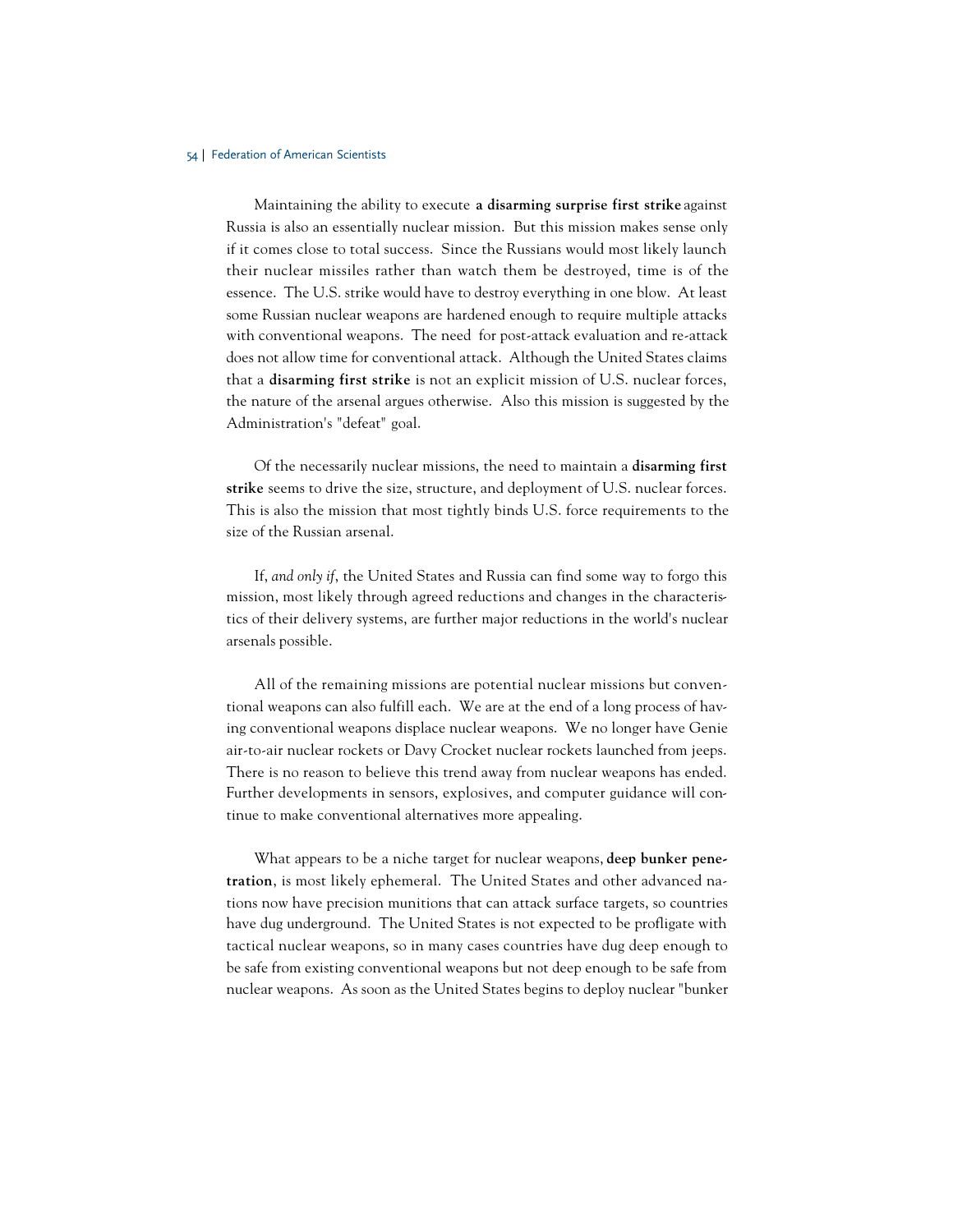busters," however, the digging could resume and the digging could be done long before the new nuclear weapons could be deployed. Indeed, leaving targets in that narrow zone beyond conventional attack but within nuclear attack would positively invite nuclear attack.

When evaluating the missions that can be fulfilled with either nuclear or conventional weapons we should compare across types. Comparing a five kiloton earth penetrating weapon to a one megaton surface-burst weapon misses the point if a one ton conventional weapon can get the job done. Nuclear weapons

can fulfill almost every mission suggested here. That is not in question. The question *If the Russian threat is taken* is whether they are the weapons of choice. Compared to conventional alternatives, the advantages of nuclear weapons range from *advocates can ignore it while* none to small. Their disadvantages extend far beyond the battlefield of the day. These disadvantages include proliferation effects around the world and loss of moral leadership. The United States benefits from a global conventional military advantage. Anything that moves the world toward facile nuclear use erodes that conventional advantage and works against the interests of the United States.

If the preceding mission analysis is correct, then the implications for decisions before the nation today are straightforward. One problem with discussion about nuclear

*as a given, then nuclear figuring ways to leverage a slight tactical or strategic advantage elsewhere. If the Russian threat is a variable, then the United States should not let the risk from Russian weapons persist a day longer than necessary.*

weapons is that the overwhelmingly largest threat, that from Russia, has been with us so long it has become part of the landscape, a constant, not a potential variable. Russian nuclear weapons, even if launched by accident, are the only threat the United States faces that could destroy it utterly. If the Russian threat is taken as a given, then nuclear advocates can ignore it while figuring ways to leverage a slight tactical or strategic advantage elsewhere. If the Russian threat is a variable, then the United States should not let the risk from Russian weapons persist a day longer than necessary. In particular, vague benefits from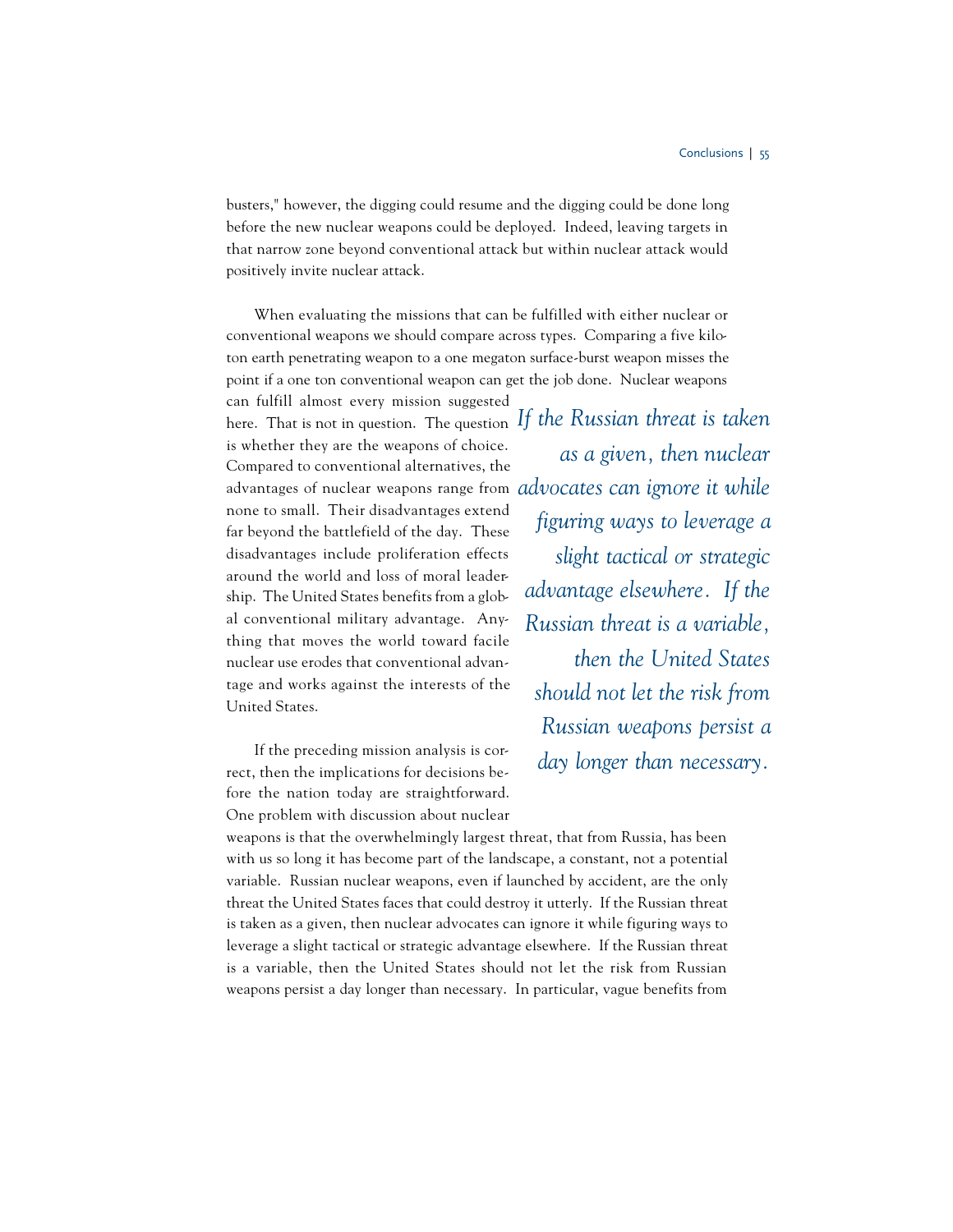the **virtual power** and **overawe** missions should not outweigh the very real, immediate, ongoing risks presented by Russian nuclear weapons.

This analysis argues that a disarming first strike against Russian nuclear forces is the current mission that underpins the U.S. force structure, determining its size, performance, readiness, and deployment. We must not confuse a disarming first strike with deterrence, as some do. After the Cold War, the deterrence mission is comparatively easy while the first strike mission against Russia remains difficult. This mission, moreover, encourages the Russians toward dangerous behavior, for example, maintaining large forces, quick force dispersal, launch authority delegation, or launch on warning.

Ironically, maintaining our ability to destroy most Russian nuclear forces *increases* the nuclear threat to the United States. Outside of the Cold War context, there is little advantage but great cost to pursuing this mission. This analysis argues that the United States could give up on this mission, in cooperation with Russia, to reduce substantially its own nuclear risk. Deterrent forces much smaller than first strike forces would negate a smaller Russian nuclear force and still be large enough for some counterforce missions against smaller rogue countries. This approach may require engagement with the Chinese on nuclear planning. Also, clearly, this approach requires a radical departure from the current U.S. course. But only by abandoning this one mission will the United States and Russia be able to break through the legacy of the Cold War and further reduce their nuclear arsenals from thousands to hundreds.

The remaining nuclear missions are either warfighting missions (for example, attacking CBW in a theater of operations) or they are dissuasion missions that require that the United States has the capability and plausible intent to use nuclear weapons in theater. Most of these missions depend on the ability to find small, easily hidden, potentially mobile weapons, such as biological weapons that could be carried in a pickup truck. The technical feasibility of finding the targets, including buried targets, being able to attack them, being able to defeat the biological agent, and the associated collateral effects are unknown and, in a real battlefield, probably unknowable. The cost to the United States of nuclearizing conflicts is very real, if impossible to quantify. The United States should not, therefore, develop earth penetrators or new small tactical nuclear weapons. The worst possible outcome will be if the United States, as a hedge, continues to explore nuclear possibilities and these programs are interpreted as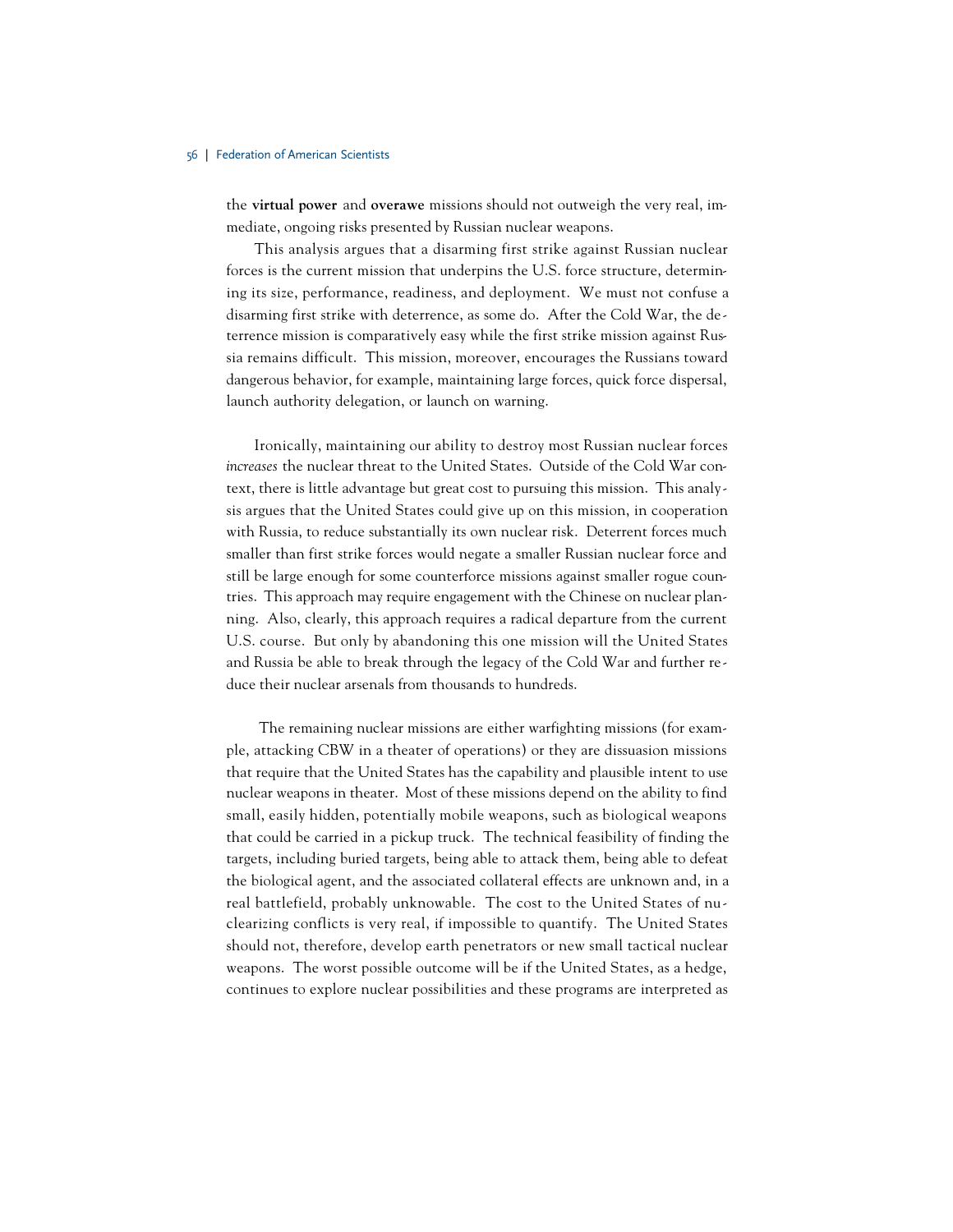eventual deployment plans, further weakening non-proliferation norms. The United States could, thereby, turn a hedge against a hypothetical threat into a real threat.

# **APPENDIX**

# Nuclear "Usability" and Likelihood of Use

The proposals for several of the missions discussed here concede that while nuclear weapons might in theory be useful, today's nuclear weapons are so large and destructive that U.S. threats to use them are not credible. Thus, some mission proposals are coupled to suggestions for a new post-Cold War generation of smaller, more "usable," nuclear weapons. Since the mission of every nuclear weapon, we are told, is deterrence, by making nuclear weapons more usable we make them better deterrents, hence less likely to be used. We call this the "more is less" argument.

The "more is less" argument depends on looking at nuclear use as at least a two step process: first, a crisis of such seriousness develops that nuclear use is considered, and second, the crisis escalates to actual nuclear use. This is an extremely simplified model of the many steps (the signaling, and so forth) that would be involved in going from peacetime to even limited nuclear war but even so, it allows a limited examination of how increasing usability can reduce the probability of nuclear use. In the simple two step model, the probability of nuclear use,  $P_n$ , is the product of the probabilities of each step, that is, the probability of getting into a crisis,  $P_c$ , times the probability,  $P_e$ , of the crisis escalating to nuclear use. That is,

$$
P_n = P_c \cdot P_e
$$
 Eq. A1.

What the enhanced deterrent argument boils down to (if it is to make any sense at all) is that by making nuclear weapons more "usable" we should increase the probability of escalation,  $P_e$ , because doing so makes our adversaries even more wary. Thus, the probability,  $P_c$ , of entering a crisis in the first place is reduced more than enough to compensate, so the overall nuclear use probability,  $P_n$ , is actually lower. This is shown graphically in Fig A1.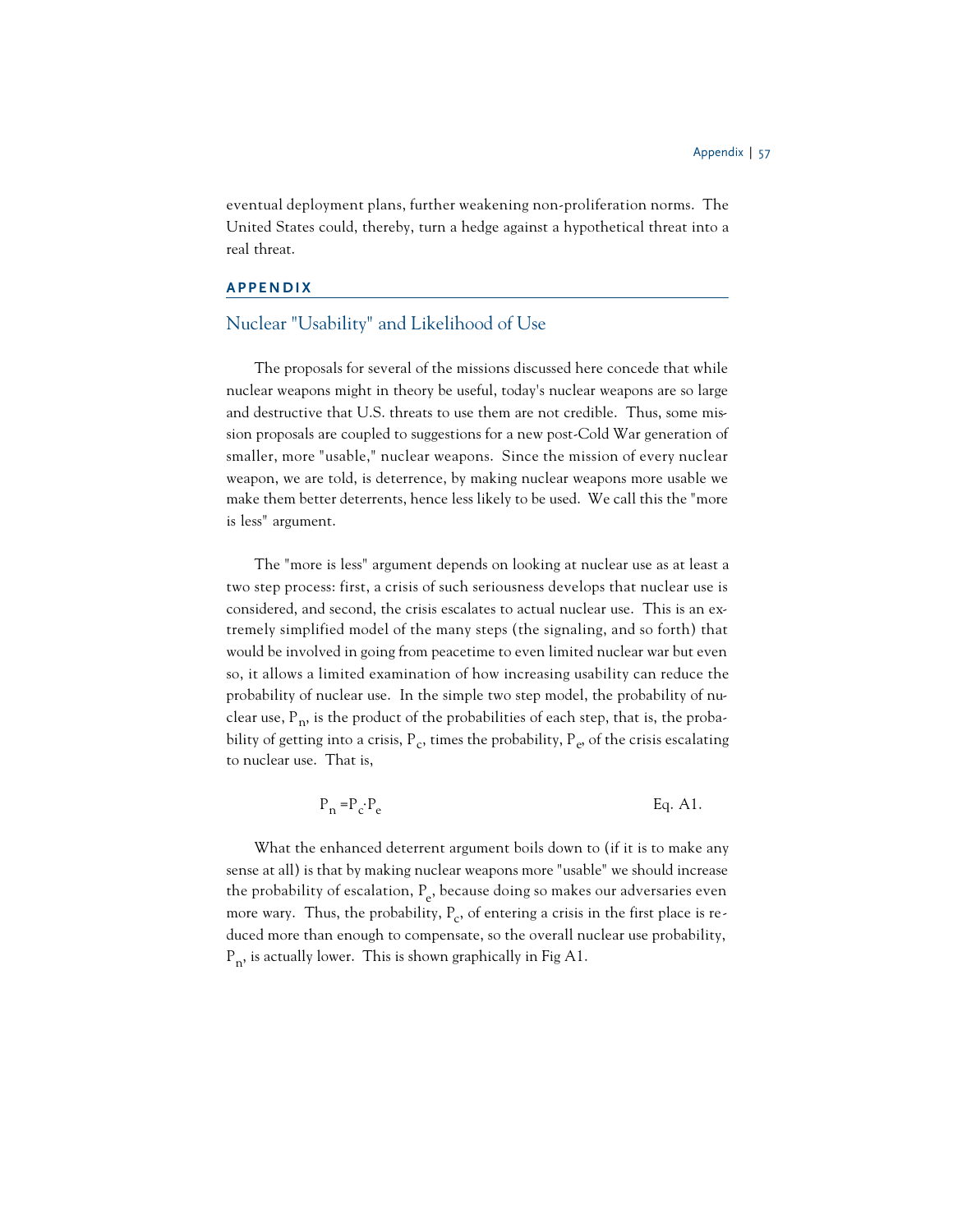

# **Fig A1**

An important point is that there can be two  $P_e$ s. Deterrence occurs before any resulting retaliation. The notional aggressor cannot know, therefore, the actual probability of escalation,  $P_e$ . He bases his decisions on his perception of what these probabilities are. So the probability of getting into a crisis,  $P_c$ , depends on perception of  $P_e$ , while the likelihood of nuclear escalation depends on the actual  $\text{P}_{\text{e}}$ . The calculations assume that the two values are the same; we will discuss later the effects when they are different. The two  $P_{e}$ s suggest one resolution to the "more is less" argument, namely that the United States can work very hard to increase the perception of the usability of its own nuclear warheads but, in the end, it maintains control over the decisions about their use and can simply decide not to use them, thus not increasing the actual probability of their use.

What must one believe to believe that increasing the "usability" of nuclear weapons reduces the likelihood of their use? Basically, one has to believe that, as the usability goes up, the probability of getting into a crisis has to go down more than the probability of escalation rises.

First we need to define "usability." For this argument to work "usability" must translate into likelihood of use: more "usable" is more likely to be used, or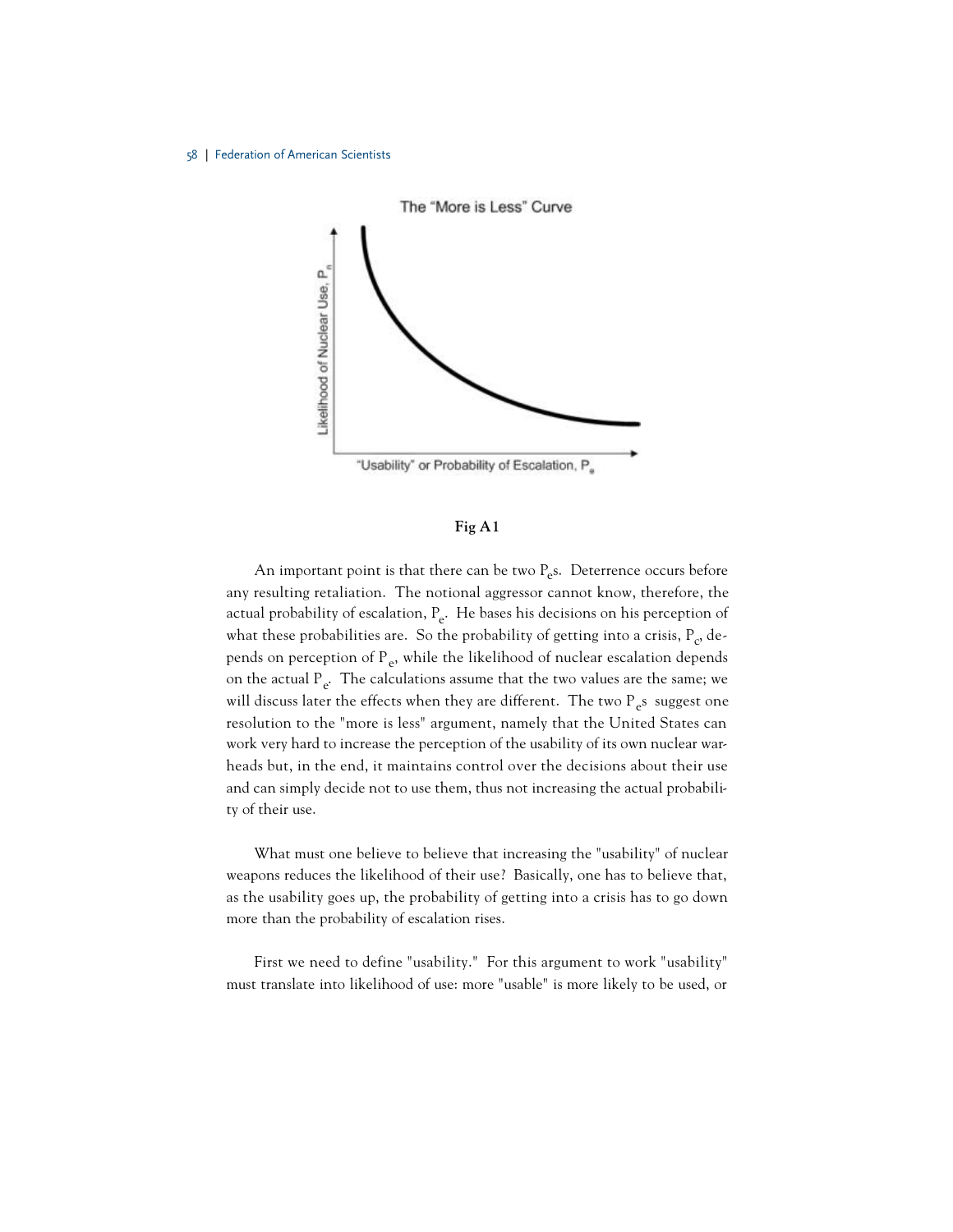at the very least, a strong belief on the part of adversaries that this is true. Since we know of no other competing definition, we will, for the purposes of this appendix, define "usability" as equivalent to the probability that a weapon will be used in any crisis, however defined. Thus, "usability" is expressed in terms of a probability, for example, a weapon that has a 50 percent chance of being used will have a "usability" of 50 percent. Some who advocate increased "usability" to reduce the probability of use will object to this simplified definition. They are invited to come up with some other definition that makes their argument sensible.

What we really want is not Eq 1, but how the probability of nuclear use changes as we change usability. Taking the derivative of either side of Eq. A1 with respect to the usability, u, and remember that, by definition, d  $P_{e}/du=1$ , we derive the following inequality:

$$
-dP_c/du > P_c/P_e \tag{Eq. A2.}
$$

The left hand side is just the derivative, that is, the slope of the line in Fig. A1 (the negative sign just indicates that it is sloping down to the right rather than up). The equation tells us that, if and only if the magnitude of the slope of the line is greater than the ratio of  $P_c$  to  $P_e$  will an increase in "usability" actually decrease the likelihood of use. Of course, no one knows the values of  $P_c$  and Pe with any great accuracy but we can make reasonable guesses at the *range* of values they might have and see what insights that gives us.

First we consider the numerical value of  $P_c$ . It is the probability that a crisis occurs, one in which the United States at least considers the use of nuclear weapons. Of course, there might be much ambiguity about the definition of a "crisis" in general and what it means to "consider" nuclear use. But for this discussion on deterrence, the definitions are easier to specify. Using, for example, the threat of nuclear retaliation to deter CBW use, a "crisis" is defined as use of CBW because we want to use nuclear weapons to reduce the likelihood of CBW use. The following discussion is general applying to any crisis. The mathematics is the same but, in general, if the mission is to deter X by threatening retaliation, then the definition of "crisis" is the occurrence of X. Over the course of the 40 or so years of the Cold War, the "crises" include at least the two major wars, Korea and Vietnam, and the Cuban Missile Crisis, which has even incor-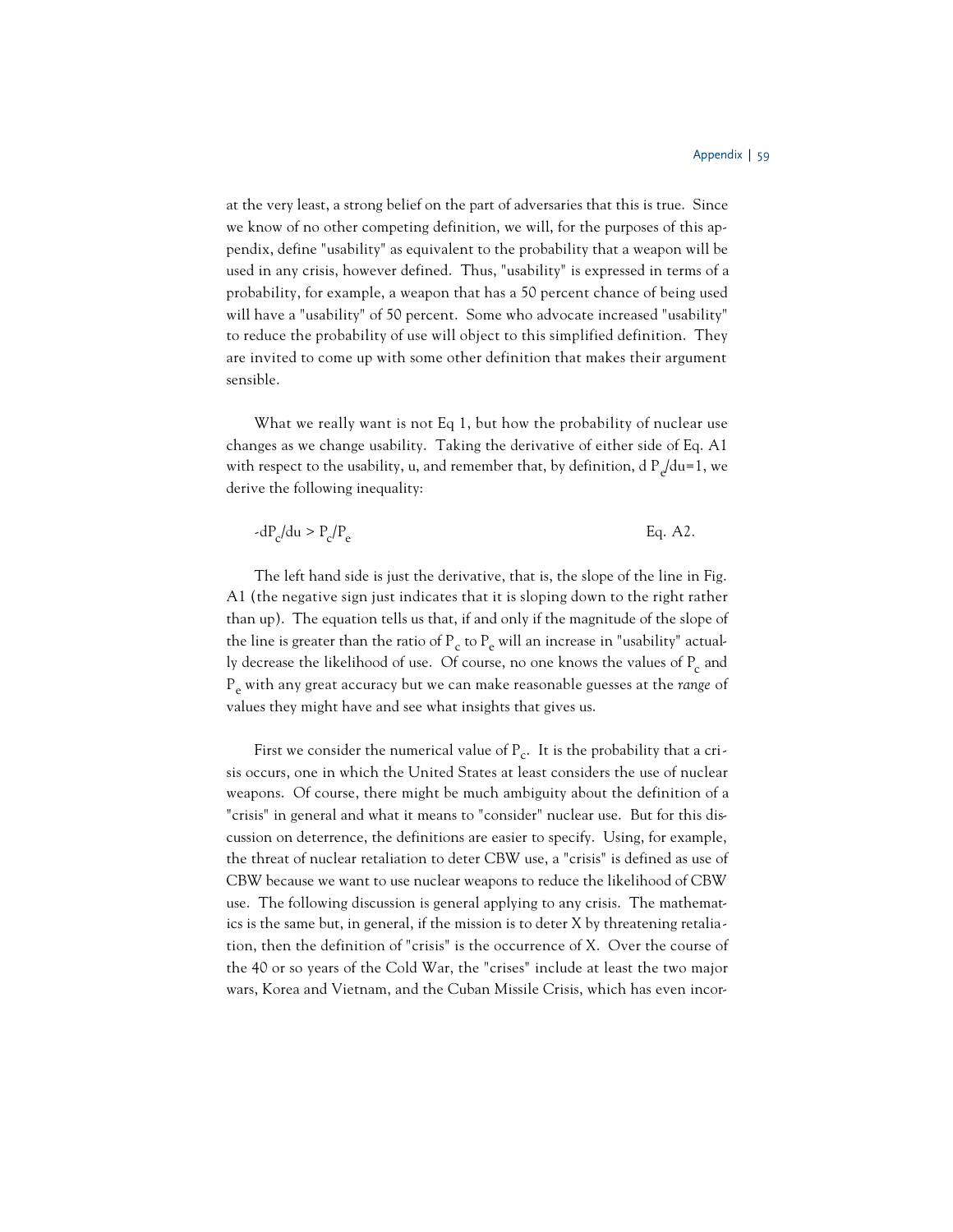porated the word into its label. If one casts the net widely, one might include the Berlin blockade, the 1973 Arab-Israel war and others. Thus during the Cold War, depending on definitions, there were three to six "crises." So the probability of a crisis, expressed in terms of "number of crises per year" would be between 0.08 and 0.16. We do not have as long a post-Cold War history, but we have fought at least two wars with one power, Iraq, that was assumed to have, or could have had, CBW or nuclear weapons. So the post-Cold War frequency so far seems to be in the same range.

The world is lucky that it does not have any data since 1945 on the value of  $P_e$ , the probability that a crisis will escalate to nuclear use. Some might say that the World War II nuclear bombings are unique to that context and give us no insight into the likelihood of contemporary nuclear use. Since then we have had no nuclear weapons used in conflict. So can we know anything at all about Pe ? Yes, because *not* observing something allows some estimate of the *upper* limit on how likely it is to occur. For example, if we define, say, ten events as being crises, and none of them has led to nuclear use, we can say there is an even chance that the probability of escalation is no greater than about 6%. (That is, if there is a six percent chance of seeing an event, then there is a 94% chance we will not see the effect in one test and after ten tests there is a 50 percent chance we will have not seen a single event. If we have only five events meet our definition of "crisis," then absence of escalation implies that it is probably no greater than 13% likely per event.) Of course, the probability could be zero. Not observing something gives us no idea about the lower limit of its likelihood. So depending on how broadly or narrowly we define "crisis," the escalation likelihood ranges from 0 to six percent or from 0 to 13 percent.

Thus, we see that we do not know precise values of  $P_c$  and  $P_e$  but we can make estimates of their ranges. Even though the estimates cover a broad range of values, they are not guesses drawn from the air but roughly based on experience. What do these values tell us? If we take the extreme combinations, that is combine the largest numerator and smallest denominator and vice versa, the range of the ratio in the above equation is between 0.6 and 2.7, with the lower number being the most optimistic. So taking the best case of the 0.6 value, if the usability, defined here as the likelihood of using a nuclear weapon in a crisis, is increased by 10 percent then the overall likelihood of nuclear use will go down if the likelihood of getting into a crisis in the first place is reduced by 6%. If the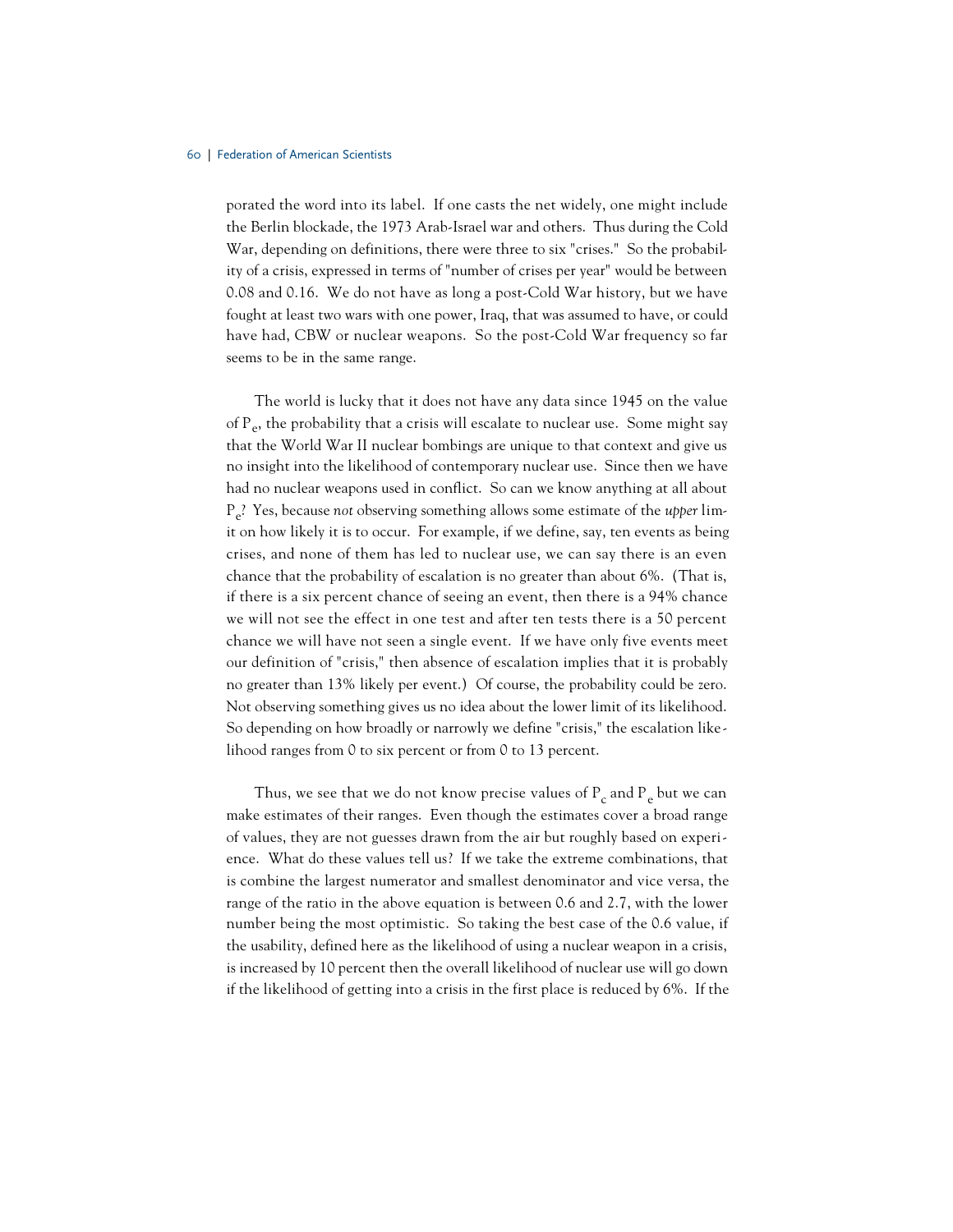value of the ratio is 2.7, then a 10 percent increase in usability would require a 27% reduction in likelihood of getting into a crisis to make the overall likelihood of nuclear use go down. It is important to note that the key quantity on the left side of equation Eq. A2 is not the actual likelihood, but the *change* in the likelihood of a crisis as the nuclear usability changes.

Almost everyone will agree that any nation that attacks the United States with nuclear weapons will be attacked in turn with nuclear weapons, regardless of their "usability." That is to say, the likelihood of use is insensitive to nuclear usability and the left side of the equation is small and the conditions to make the "more is less" argument valid are virtually impossible to meet. At the opposite extreme, a minor incident is not going to bring on a nuclear retaliation regardless of the usability of nuclear weapons. Only in some intermediate cases might the use of nuclear weapons be weighed among other options and the usability of the weapons figures into the calculation.

The historical record barely allows a rough estimate of the likelihood of crises. It certainly does not allow estimates of the change in likelihood due to changes in perceptions of nuclear usability. For that, we must fall back on judgment. Most students of crisis would probably consider the reduction in crisis probability required by the equation is larger than that found in the real world. In sum, the conditions needed to reduce overall probability of nuclear use will be difficult to meet. This might not be a concern since the mission we are considering is retaliation. Our goal in this instance is deterrence of, for example, CBW attack. Our simple model is merely designed to examine the assertion that more usable nuclear weapons may be less likely to be used. We find that the assertion is most likely invalid but that does not mean that the nuclear mission has failed to achieve its goal. Perhaps nuclear use will, in fact, be more likely, and occasional use of nuclear weapons will, indeed, deter CBW attack. So CBW use will be less likely and nuclear use more likely. This is exactly the result that common sense leads us to instead of the seemingly paradoxical "less is more" argument.

We constructed this simple two-step model of escalation to make sense of the argument that more usable weapons are less likely to be used. But how would the results change as we added more realistic complexity to the model? First, note that the "more is less" argument is stronger when the ratio of  $P_c$  and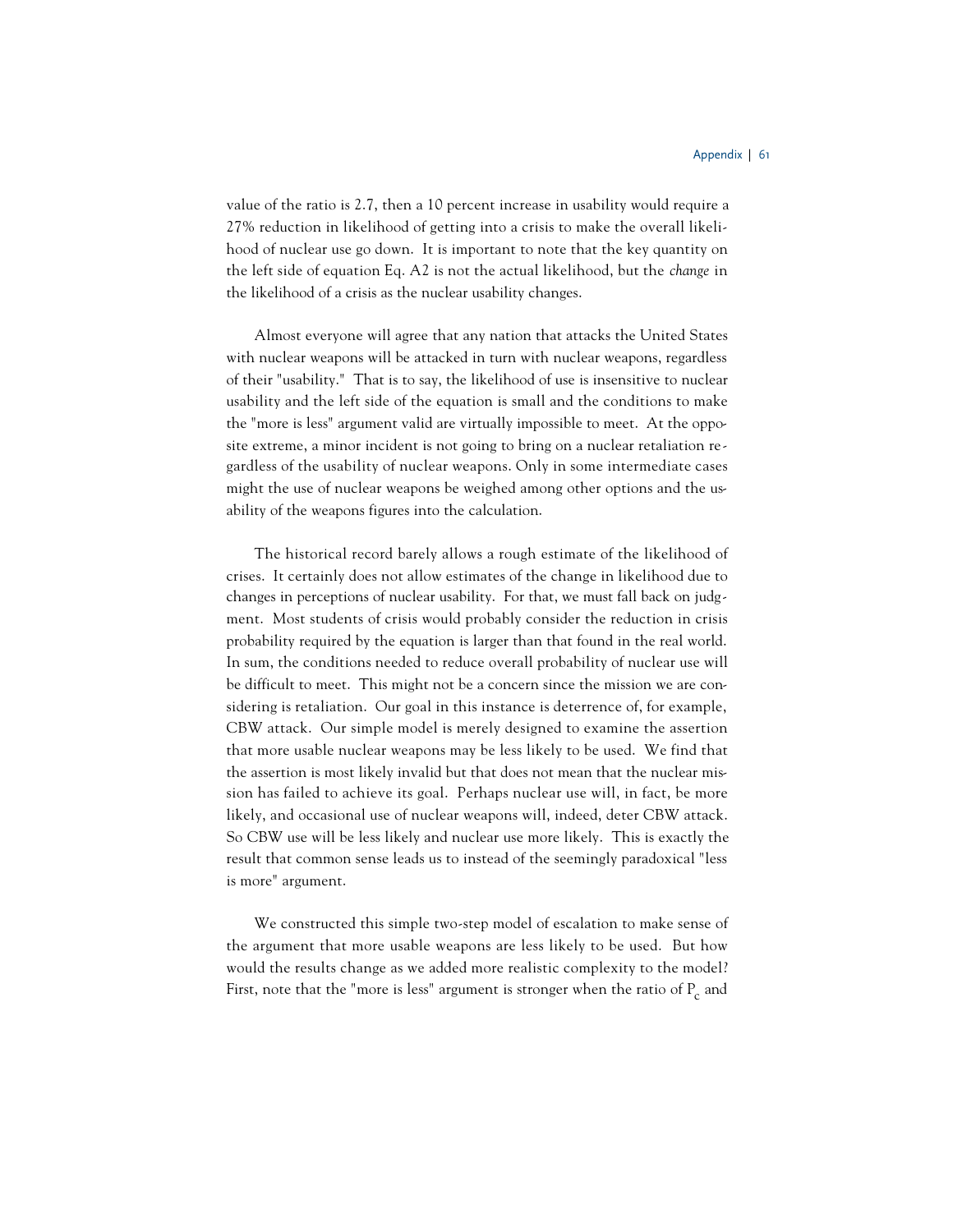$P_e$  is smaller. That is, when  $P_c$  is smaller and  $P_e$  is larger. We have to keep in mind that the range for  $P_e$  is not 0.06 to 0.13, that is the range of the upper ranges. We have not observed escalation to nuclear use (setting aside 1945) so we do not know the lower bound. It could be very small indeed, making the ratio large, making the "more is less" conditions even more difficult to meet.

The simple model assumes that the likelihood of getting into a crisis depends on the robustness of our nuclear deterrent. In fact, crises are commonly (some argue most often) the result of mistake rather than calculation. Some crises are the result of blunders. Playing chicken with U.S. reconnaissance aircraft flying along the coast of China was intentional, but crashing into one almost certainly was not. Bombing Belgrade was intentional but bombing the Chinese embassy was not. These crises occurred independently of formidable nuclear deterrent forces. Other crises come about from miscalculation. George and Smoke, in their study of Cold War deterrence, hypothesize that nations are most likely to escalate crises when they believe they can keep control of the situation and step back if the escalation does not work to force a desired outcome. Failures of deterrence occur when the expectations of escalation control prove false. The North Koreans, for example, seem to engineer crises to achieve political ends and it is easy to imagine how any one of these could get out of control. To the extent that crises flare up instead of being the result of deliberate calculation or are due to miscalculation, increasing the usability of nuclear weapons simply increases the likelihood of nuclear use.

The model also assumes that the deterrent value of nuclear weapons depends only on the likelihood of their use. To the extent that a potential attacker is weighing risks in a deterrence calculation before deciding whether to attack, he will consider both likelihood and consequences of a U.S. retaliation. But building nuclear weapons that are less destructive to make them more plausibly useable also makes them less frightening. Thus, a potential attacker might accept that nuclear retaliation is more likely but the consequences of use are also less severe, so he could be less, not more, deterred overall by smaller nuclear weapons. It is difficult to judge how large this effect is but, however great, it will tend to shift the calculus above toward a greater likelihood of nuclear use.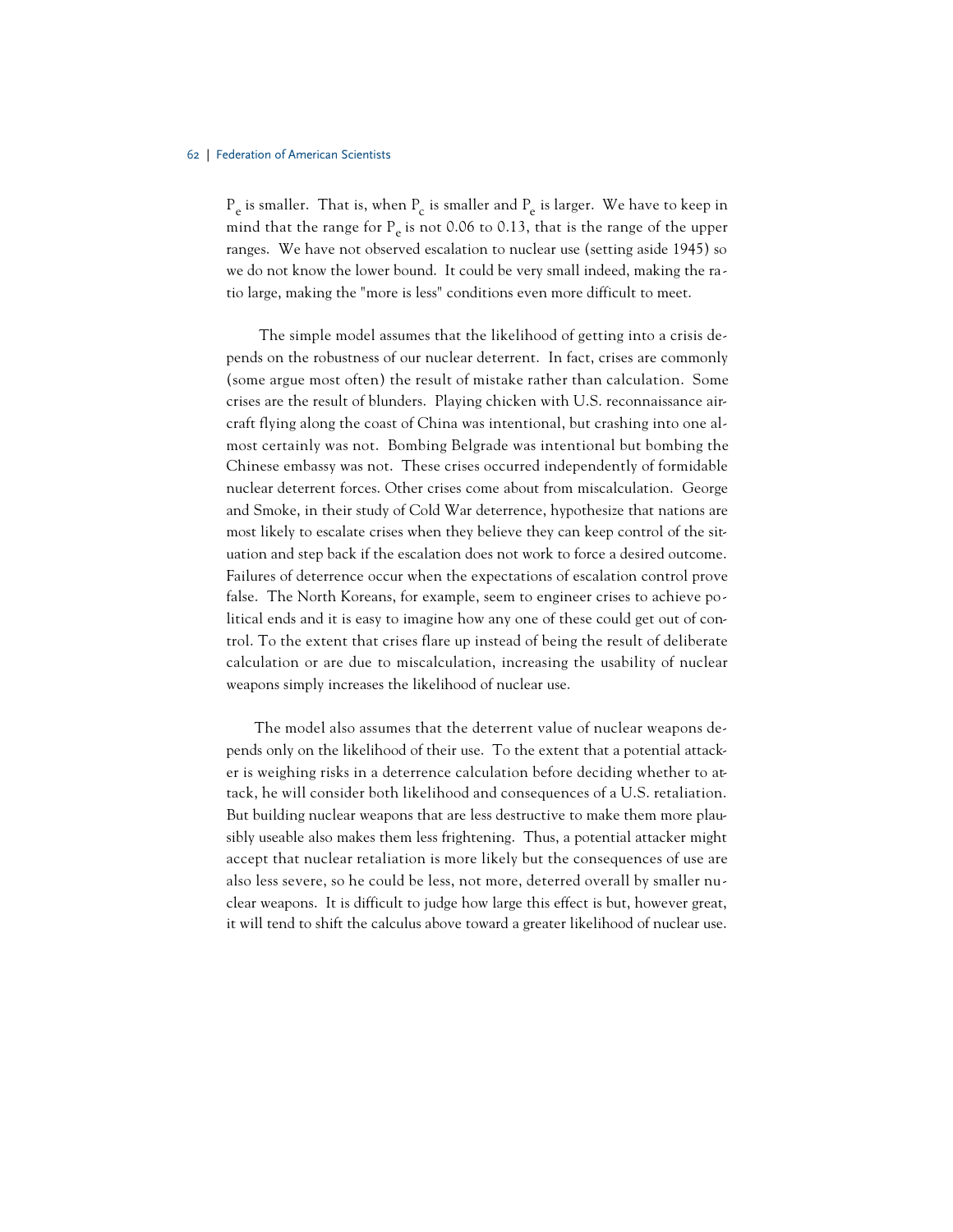# **ENDNOTES**

[1] Moreover, current U.S. plans are for high-yield earth penetrators. See Jonathan Medalia, *Nuclear Earth Penetrator Weapons*, Congressional Research Service, 27 January 2003. At shallow burial depths there will be only small differences in fallout produced.

[2] "U.S.-Soviet/Russian Nuclear Arms Control," *Arms Control Today*, June 2002.

<sup>[3]</sup> Linton F. Brooks, "U.S. Nuclear Weapons Policies and Programs", Presented to the Carnegie International Nonproliferation Conference, June 21, 2004. http://www.ceip.org/files/projects/npp/resources/2004conference/speeches/brook s.doc

[4] David Mosher "The Hunt for Small Potatoes: Savings in Nuclear Deterrence Forces," in *Holding the Line: U.S. Defense Alternatives for the Early 21st Century* (Cambridge: MIT Press; 2001), Cindy Williams, ed.

<sup>[5]</sup> See Statement of Administration Policy, H.R. 1588-National Defense Authorization Act for Fiscal Year 2004, Executive Office of the President, Office of Management and Budget, May 22, 2003, p. 2, ("Low-Yield Nuclear Weapons"), http://www.whitehouse.gov/omb/legislative/sap/108-1/hr1588sap-h.pdf

[6] Linton Brooks, "FY 2004 National Defense Authorization Act", Memorandum to Pete Nanos, Director, Los Alamos National Laboratory; Michael Anastasio, Director, Lawrence Livermore National Laboratory; C Paul Robinson, President, Sandia National Laboratory, December 5, 2003. http://www.ananuclear.org/Brooks%20Memo.pdf

[7] Important papers dealing more broadly with nuclear missions include: Keith Payne, *Rationale and Requirements for U.S. Nuclear Forces and Arms Control*, Vol. 1, Executive Report, (Fairfax, Virginia: National Institute for Public Policy, 2001); U.S. House of Representatives, House Policy Committee, Subcommittee on National Security and Foreign Affairs, *Differentiation and Defense: An Agenda for the Nuclear Weapons Program*, February 2003; C. Paul Robinson, *Pursuing a New Nuclear Weapons Policy for the 21st Century*, Sandia National Laboratories, March 22, 2001 (available at http://www.sandia.gov/media/whitepa-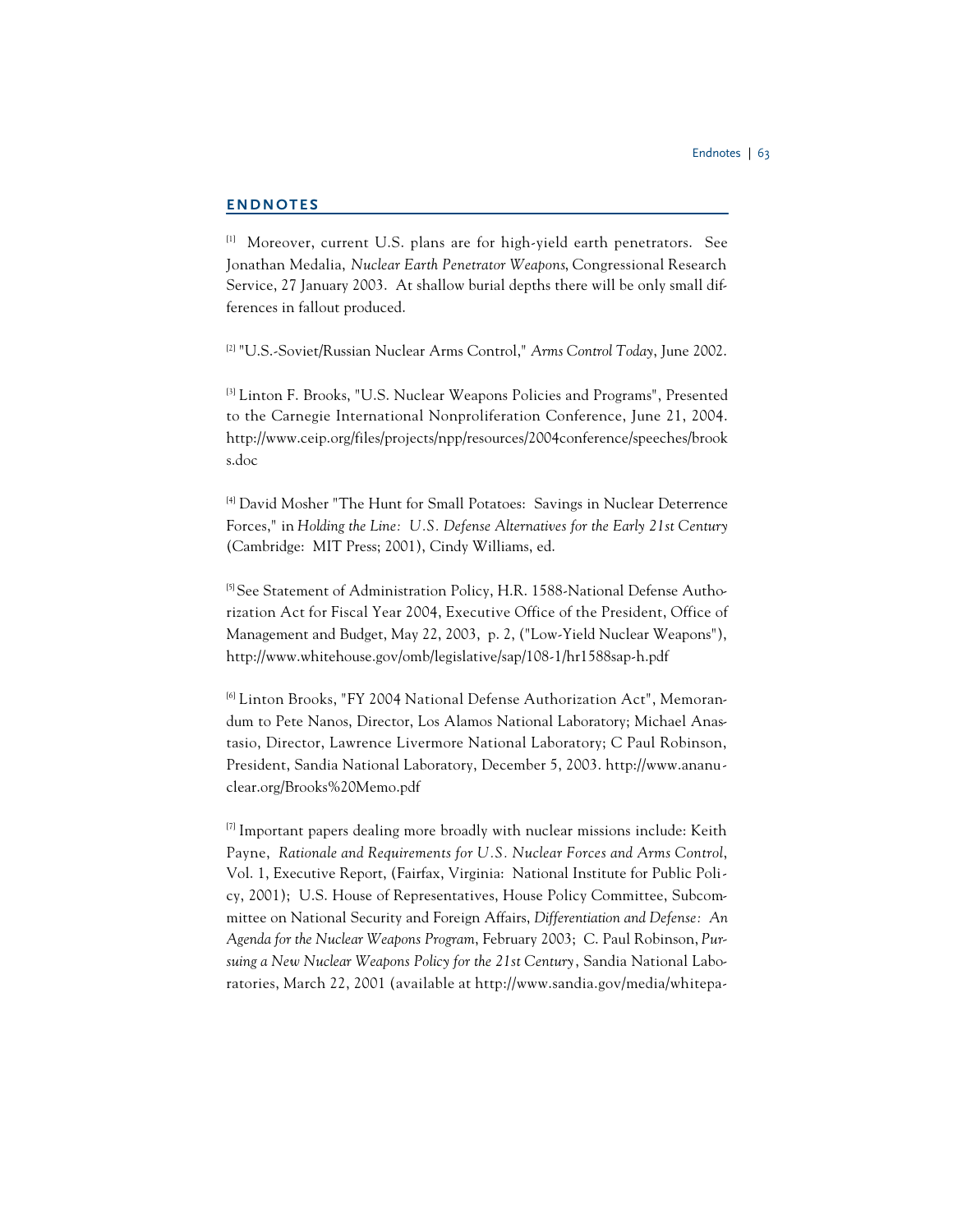per/2001-04-Robinson.htm); Stephen Younger, *Nuclear Weapons in the Twenty-First Century*, Los Alamos National Laboratory, LAUR-00-2850, June 27, 2000 (available at www.fas.org/nuke/guide/usa/doctrine/doe/younger.htm); excerpts of the leaked 31 December 2001 Nuclear Posture Review are available at www.globalsecurity.org/wmd/library/policy/dod/npr.htm; Michele Flournoy and Clark Murdock, *Revitalizing the U.S. Nuclear Deterrent*, (Washington DC: Center for Strategic and International Studies) July 2002; Glenn Buchan, David Matonick, Calvin Shipbaugh, and Richard Mesic, *Future Roles of U.S. Nuclear Forces: Implications for U.S.* Str*ategy,* (Santa Monica: RAND, 2003), (this report was written in 2000 but held up in security review until its 2003 publication date); and Robert Joseph and Ronald Lehman, *U.S. Nuclear Policy in the 21st Century: A Fresh Look at National Stategy and Requirements*, (Center for Counterproliferation Research-National Defense University and Center for Global Security Research-Lawrence Livermore Laboratory, July 1998).

[8]In the article in which he used the term "massive retaliation, Dulles wrote, "The heart of the problem is how to deter attack. This, we believe, requires that a potential aggressor be left in no doubt that he would be certain to suffer damage *outweighing any possible gains from aggression*." (Emphasis added.) John Foster Dulles, "Policy for Security and Peace," *Foreign Affairs*, 32(3), 1954.

<sup>[9]</sup> As Secretary Rumsfeld put it in his 1978 Report to Congress, "We believe that a substantial number of military forces and critical industries in the Soviet Union should be directly targeted, and that an important objective of the assured retaliation mission should be to retard significantly the ability of the USSR to recover from a nuclear exchange and regain the status of a 20th-century military and industrial power more rapidly than the United States." Donald Rumsfeld, Report of Secretary of Defense Donald H. Rumsfeld to the Congress on the FY 1978 Budget, FY1979 Authorization Request and FY 1978-1982 Defense Programs, (Washington, DC: U.S. Government Printing Office, 17 January 1977), p. 68.

[10] John J. Mearsheimer and Stephen M. Walt, "An Unnecessary War," *Foreign Policy,* January/February 2003.

[11] United States Congress, Office of Technology Assessment, *Proliferation of Weapons of Mass Destruction: Assessing the Risk*s, OTA-ISC-559, August 1993.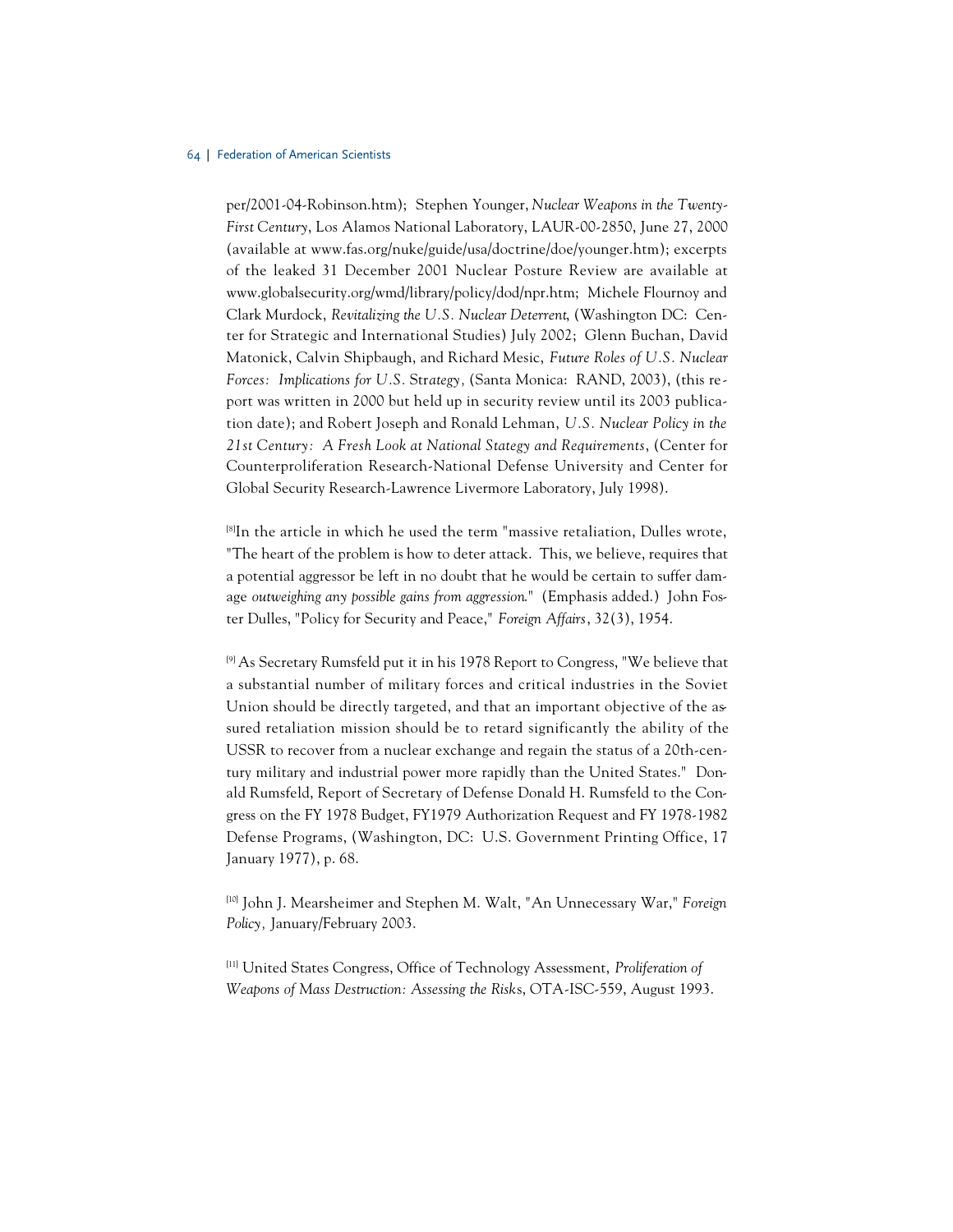See, in particular, graphics on p. 53 and accompanying text. Available online at:

http://www.wws.princeton.edu/cgibin/byteserv.prl/~ota/disk1/1993/9341/9341. PDF

[12] Michael Levi, *Fire in the Hole: Nuclear and Non-nuclear Options for Counter-Proliferation*, Carnegie Endowment Working Paper Number 31, November 2002

[13] Joseph Cirincione, *Deadly Arsenals: Tracking Weapons of Mass Destruction*, (Washington, DC: Carnegie Endowment for International Peace; 2002), p 52 and p 67.

[14] Younger in *Nuclear Weapons* above mostly clearly argues that the United States needs weapons to hold at risk any and all potential targets an enemy may have.

[15]Robert Nelson, "Low-Yield Earth-Penetrating Nuclear Weapons, " *Science and Global Security*, vol. 10, pp. 1-20, 2002; see graph on p. 4.

[16] For a Colorado water project, a commercial firm dug a tunnel just short of 10,000 feet long. The 10-foot diameter tunnel was extended 219 feet through hard rock in one record-breaking 12-hour shift. From the online version of Tunneling Business Magazine, July 2001 (link is no longer active).

[17] Michael May and Zachary Haldman, *Effectiveness of Nuclear Weapons against Buried Biological Agents*, The Center for International Security and Cooperation Report, Stanford University, May 2003.

[18] Bruce Blair, et. al., *Toward True Security: A U.S. Nuclear Posture for the Next Decade*, published jointly by the Federation of American Scientists, the Natural Resources Defense Council, and the Union of Concerned Scientists, June 2001, available at

http://www.ucsusa.org/global\_security/nuclear\_weapons/page.cfm?pageID=624.

[19] The recent Defense Science Board Report on future nuclear weapons makes a similar point. The report distinguishes sharply between possible nuclear enemies that are deterrable and those that are not. Deterring deterrable states,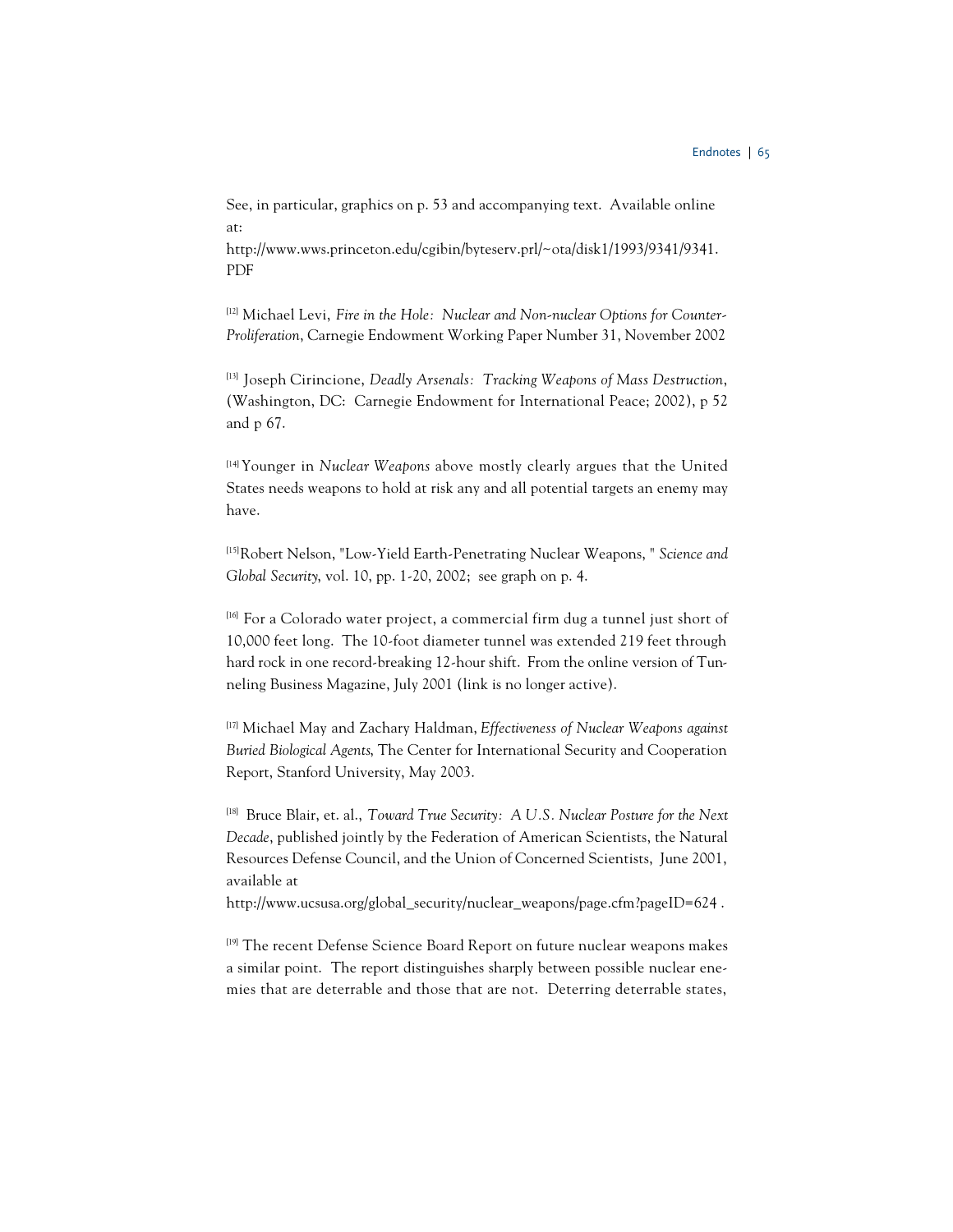## 66 | Federation of American Scientists

specifically Russia and China, is much easier in today's security environment than it was during the Cold War, and deterring undeterrable states and terrorists is, of course, by definition impossible. Against the latter we must strive for the best counterforce capability we can manage. Against deterrable great powers, we require a more nuanced ability to bring the conflict to an end as quickly as possible. See *Report of the Defense Science Board Task Force on Future Strategic Strike Forces*, Office of the Undersecretary of Defense for Acquisition, Technology, and Logistics, Washington, D.C. 20301-3140, William Schneider, Chair. In particular, see Chapter 2, "Concepts of Opperations."

 $[20]$  This idea was put forth very clearly by Congressman Thornberry, "The lower we make the threshold for becoming a world power, the more tempting it becomes. There may not be an appreciable difference whether the U.S. has 7,000 or 4,000 weapons. Even 2,500 weapons may seem unreachable for an emerging nuclear power with a few dozen weapons on hand. But matching a U.S. stockpile of 500 or 1000 weapons may seem much closer and much more achievable, both practically and psychologically. We do not want to lower the bar so much that others are encouraged to try to jump up and reach it particularly those who see nuclear weapons as a shortcut to global influence." Congressman William M. "Mac" Thornberry (R, Texas), *The Washington Times*, 15 June 2001. Note that he defines being a "world power" in terms of a nuclear power.

[21] Ivan Oelrich, *Sizing Post-Cold War Nuclear Forces*, Institute for Defense Analyses, Paper P-3650, Log H 01-001765, October 2001, pp. 42-44.

<sup>[22]</sup>The Soviets kept increasing their warhead count as long as there was a Soviet Union. "NRDC Nuclear Notebook, Global Nuclear Stockpiles, 1945-2000," Bulletin of the Atomic Scientists, Vol 56, No. 2 (Mar/Apr 2000) , p 79.

 $[23]$  Harold Brown wrote, "...behavior in periods of tension can be (and in my judgment is) influenced by the nature of the strategic capabilities and the relative balance of strategic forces, even if the use of those strategic forces is very unlikely. Real consequences have followed the shift since the late 1960s away from a perceived U.S. strategic superiority. This U.S advantage would have been of only marginal value in a thermonuclear war and was of limited political value, but its loss has had a significant effect on relations between the United States and its allies and on the attitudes of people in other countries toward the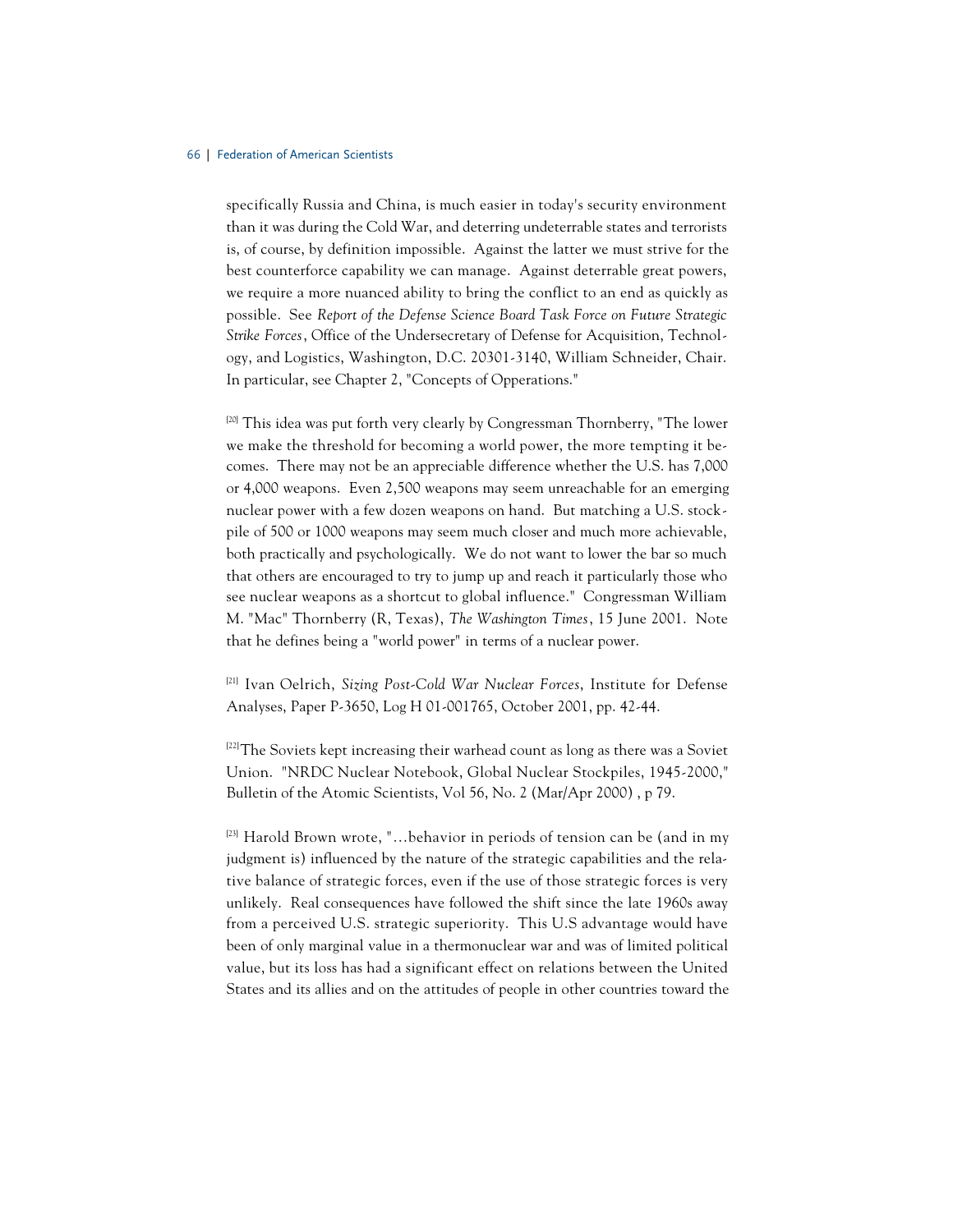United States." Harold Brown, *Thinking about National Security: Defense and Foreign Policy in a Dangerous World* (Boulder: Westview Press, 1983), p 51.

[24] Alexander L. George and Richard Smoke, *Deterrence in American Foreign Policy: Theory and Practice* (New York: Columbia University Press, 1974).